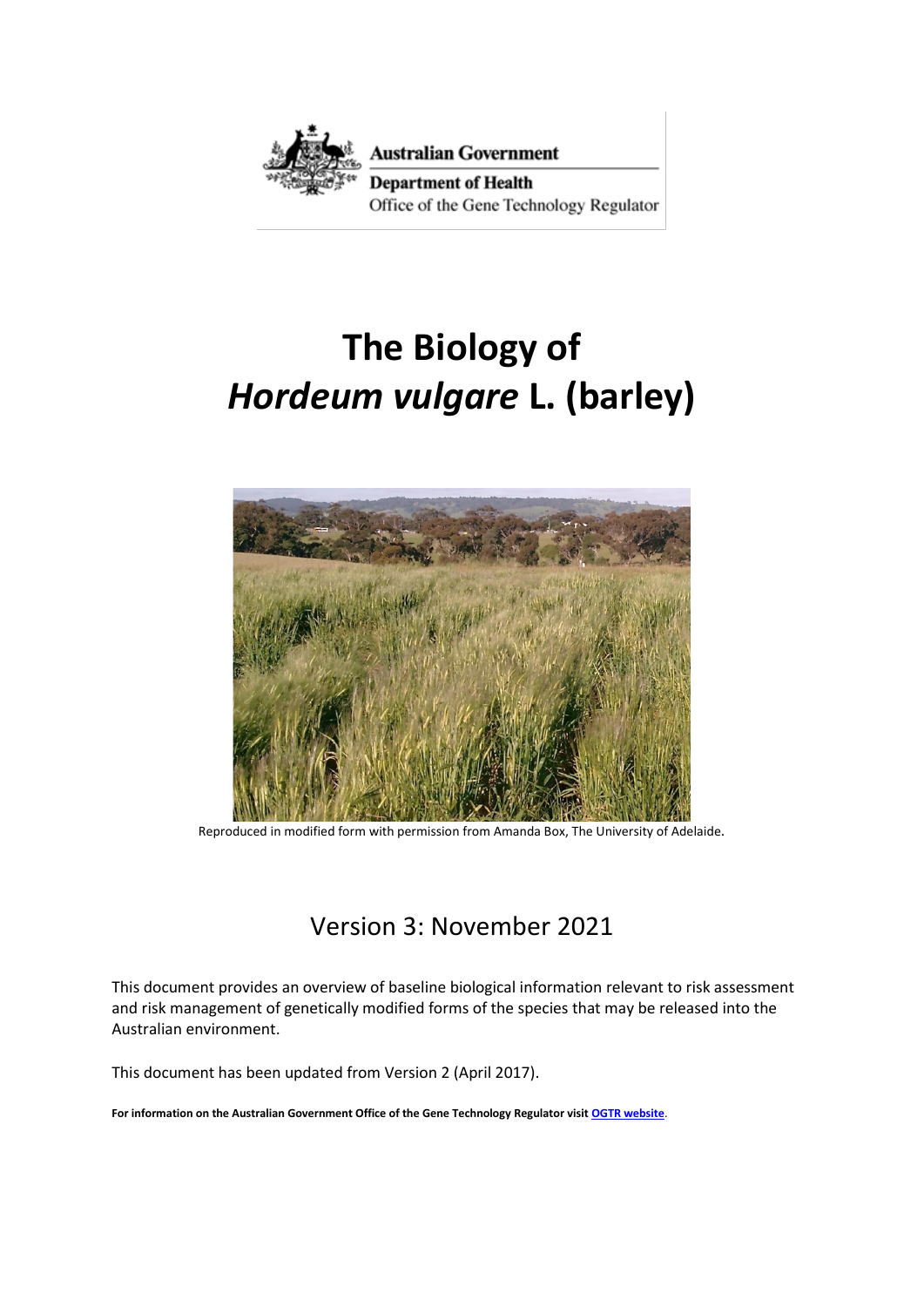# THIS PAGE HAS BEEN LEFT INTENTIONALLY BLANK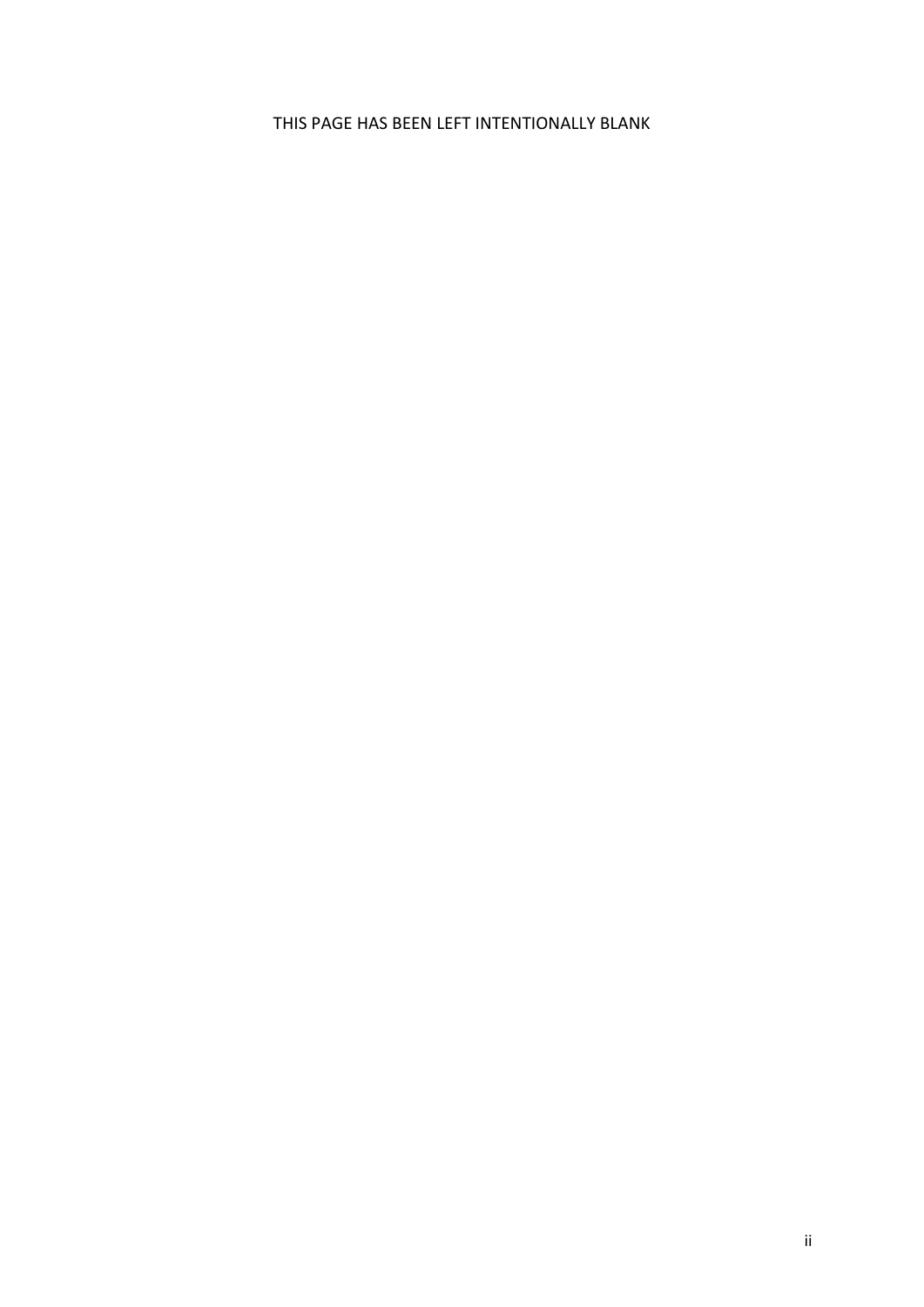# **TABLE OF CONTENTS**

| <b>PREAMBLE</b>  |       |  |
|------------------|-------|--|
| <b>SECTION 1</b> |       |  |
| <b>SECTION 2</b> |       |  |
| 2.1              |       |  |
| 2.2              |       |  |
| 2.3              |       |  |
|                  | 2.3.1 |  |
|                  | 2.3.2 |  |
|                  | 2.3.3 |  |
| 2.4              |       |  |
|                  | 2.4.1 |  |
|                  | 2.4.2 |  |
| <b>SECTION 3</b> |       |  |
| 3.1              |       |  |
| 3.2              |       |  |
| <b>SECTION 4</b> |       |  |
| 4.1              |       |  |
|                  | 4.1.1 |  |
|                  | 4.1.2 |  |
| 4.2              |       |  |
| 4.3              |       |  |
| 4.4              |       |  |
| 4.5              |       |  |
| <b>SECTION 5</b> |       |  |
| 5.1              |       |  |
| 5.2              |       |  |
| 5.3              |       |  |
| 5.4              |       |  |
| <b>SECTION 6</b> |       |  |
| 6.1              |       |  |
|                  | 6.1.1 |  |
|                  | 6.1.2 |  |
|                  | 6.1.3 |  |
|                  | 6.1.4 |  |
| 6.2              |       |  |
|                  |       |  |
| <b>SECTION 7</b> |       |  |
| 7.1              |       |  |
| 7.2              |       |  |
| 7.3              |       |  |
| <b>SECTION 8</b> |       |  |
| 8.1              |       |  |
| 8.2              |       |  |
| 8.3              |       |  |
| 8.4              |       |  |
| 8.5              |       |  |
| <b>SECTION 9</b> |       |  |
| 9.1              |       |  |
| 9.2              |       |  |
|                  | 9.2.1 |  |
|                  | 9.2.2 |  |
| 9.3              |       |  |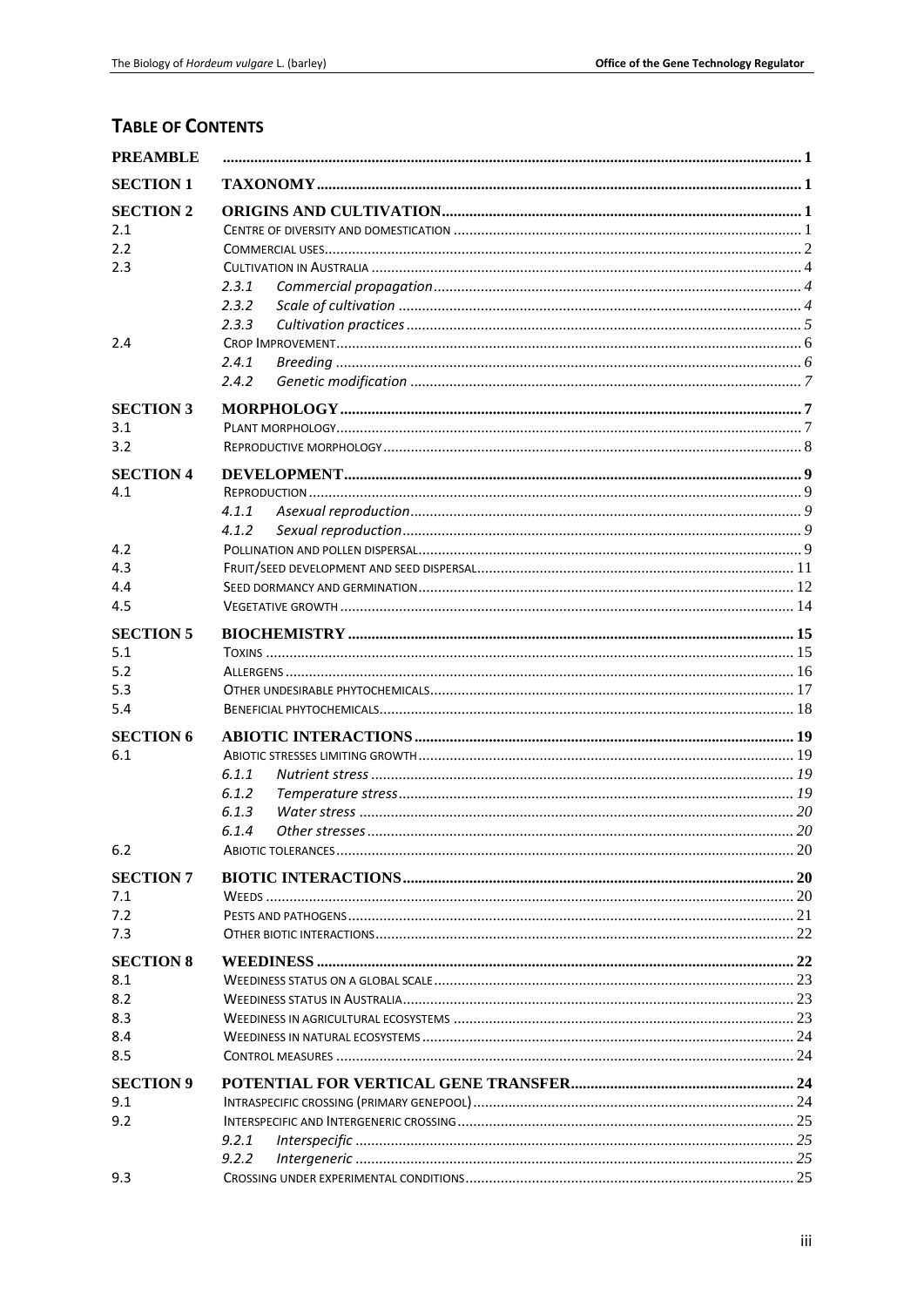| <b>APPENDIX A</b> |  |
|-------------------|--|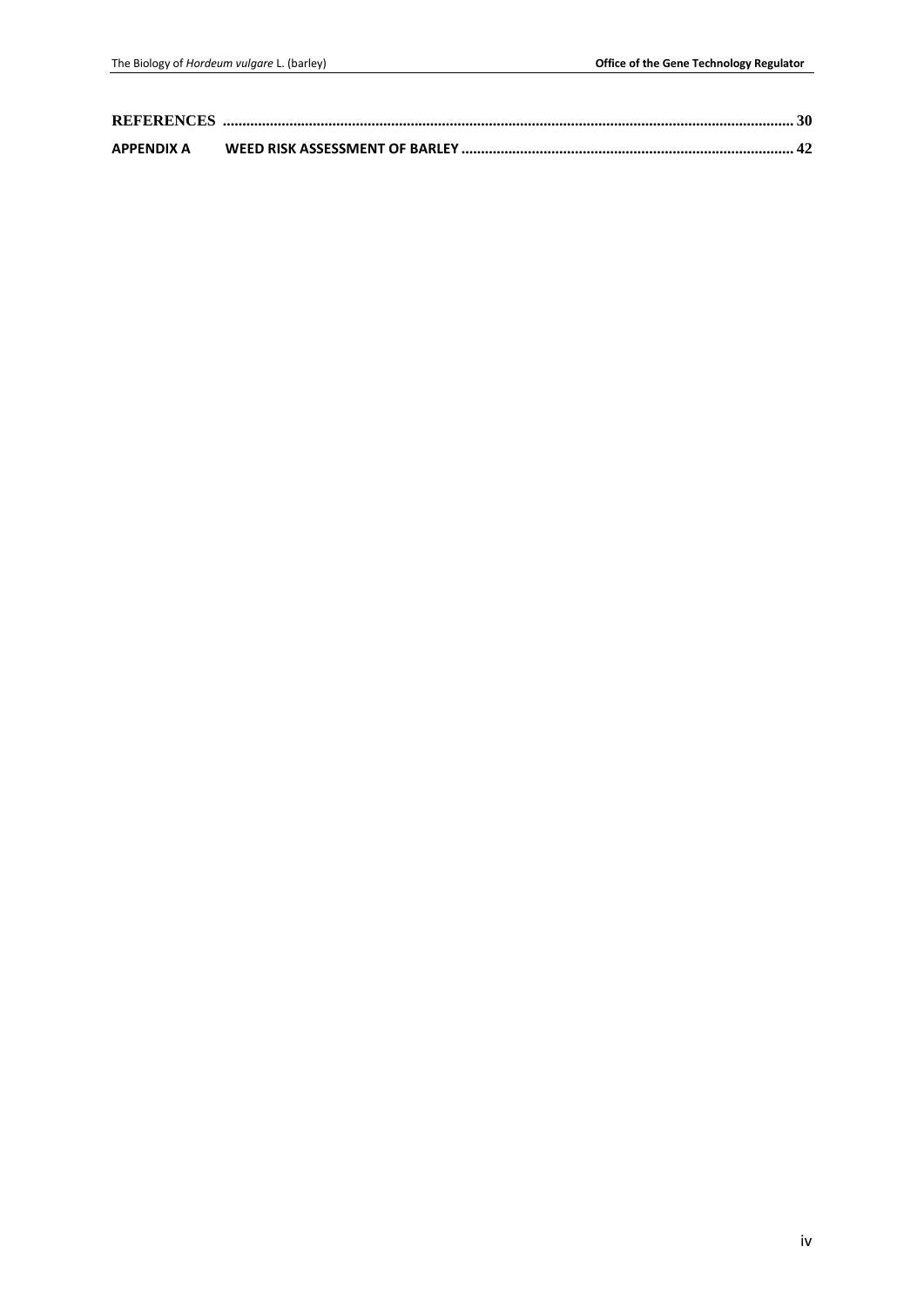#### <span id="page-4-0"></span>**PREAMBLE**

This document describes the biology of *Hordeum vulgare* L., with particular reference to the Australian environment, cultivation and use. Information included relates to the taxonomy and origins of cultivated *H. vulgare*, general descriptions of its morphology, reproductive biology, biochemistry, and biotic and abiotic interactions. This document also addresses the potential for gene transfer to occur to closely related species. The purpose of this document is to provide baseline information about the parent organism in risk analyses of genetically modified *H. vulgare* that may be released into the Australian environment.

*H. vulgare* is divided into two subspecies: *Hordeum vulgare* L. ssp. *spontaneum* and *H. vulgare* L. ssp. *vulgare* (C. Koch.) Thell. *H. vulgare* ssp. *spontaneum* is the wild progenitor of cultivated barley and will be referred to in this document as wild barley or by the subspecies name. *H. vulgare* ssp*. vulgare* is cultivated barley, including both six-row barley (var. *hexastichon*) and two-row barley (var. *distichon*). *H. vulgare* ssp. *vulgare* will be referred to as barley in this document.

Barley is one of the founder crops of Old World agriculture and was one of the first domesticated cereals. It is also a model experimental system because of its short life cycle and morphological, physiological, and genetic characteristics. Barley ranks fourth in world cereal crop production and is used for, in order of importance, animal feed, brewing malts and human food. Barley is a short season, early maturing grain found in widely varying environments globally. In Australia, barley is the second largest field crop (after wheat), and is grown in wheat production areas of all states.

#### <span id="page-4-1"></span>**SECTION 1 TAXONOMY**

Barley belongs to the genus *Hordeum* in the tribe *Triticeae* of the grass family, *Poaceae* (also known as *Gramineae*). The *Triticeae* tribe contains about 350 species, including a number of economically important cereals and forages (von Bothmer et al., 1995; Blattner, 2018).

*Hordeum* species are annual or perennial, with the majority of species being perennial. Some species are primarily self-fertilising and other species are primarily outbreeders (von Bothmer et al., 1995).

There are 32 or 33 species within the *Hordeum* genus, all with a basic chromosome number of x=7. *Hordeum vulgare* L. is a diploid species with 2n=2x=14 chromosomes. Other *Hordeum* species are diploid, tetraploid (2n=4x=28) or hexaploid (2n=6x=42) (Komatsuda et al., 1999; Blattner, 2018).

The two species *H. vulgare* and *H. bulbosum* are considered to share a common basic genome, which is not shared by any other species in the genus. There are three other basic genomes in the *Hordeum* genus. Some polyploid *Hordeum* species contain two types of basic genome (Blattner, 2018).

#### <span id="page-4-2"></span>**SECTION 2 ORIGINS AND CULTIVATION**

#### <span id="page-4-3"></span>**2.1 Centre of diversity and domestication**

The genus *Hordeum* has centres of diversity in southwest Asia, central Asia, western North America and southern South America (von Bothmer et al., 1995). *Hordeum* species occur in a wide range of habitats. The majority of the wild perennial species grow in moist environments whereas the annual species are mostly restricted to open habitats and disturbed areas. Many species have adapted to extreme environments and tolerance to cold and saline conditions is common (von Bothmer, 1992).

Cultivated barley is grown in a range of diverse environments that vary from sub-Arctic to subtropical, with greater concentration in temperate areas. Other than the cool highlands, barley is rarely grown in the tropics as it is not suited to warm humid climates (Nevo, 1992).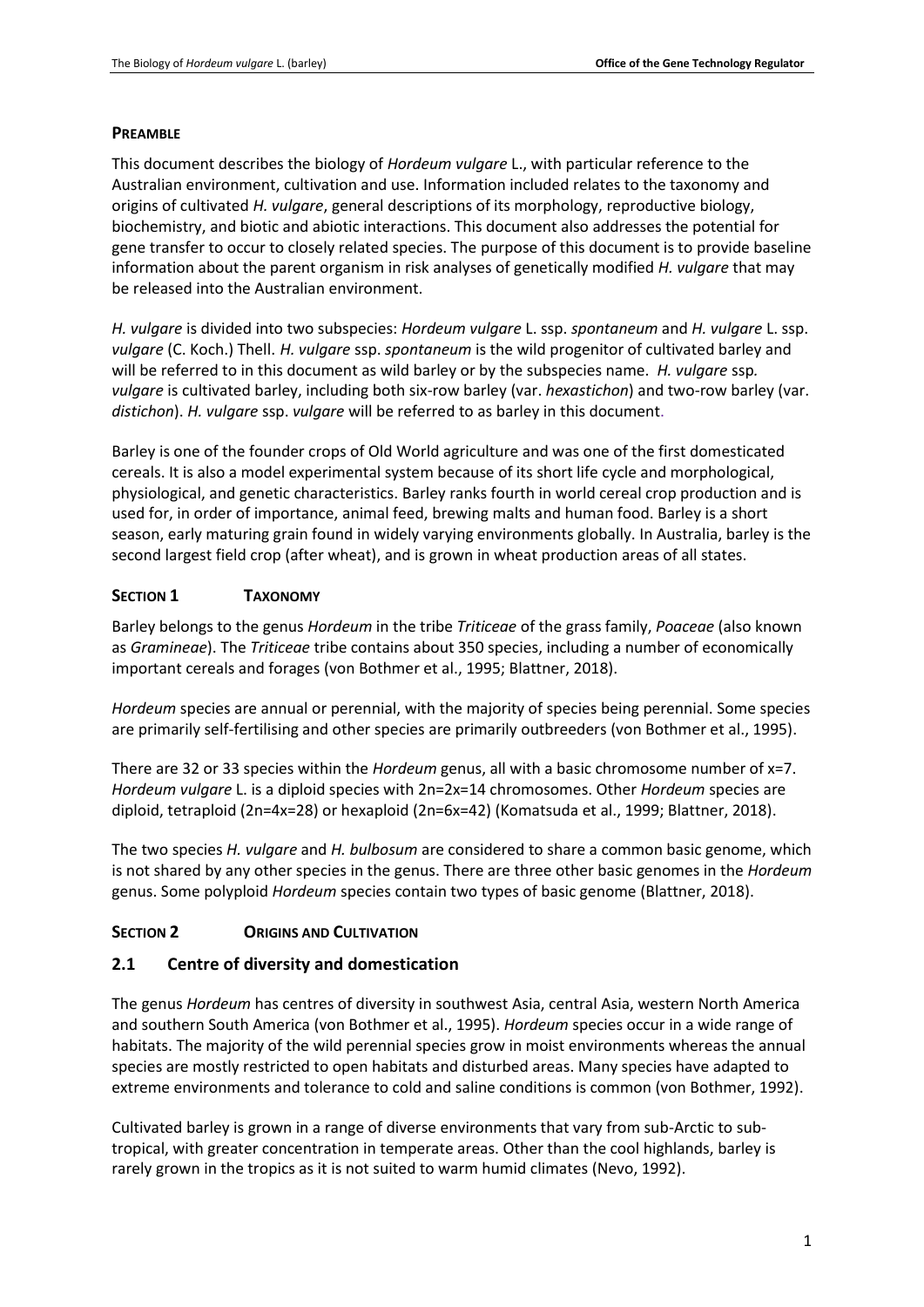Barley was first domesticated about 10,000 years ago from its wild relative, *H. vulgare* ssp. *spontaneum*, in the area of the Middle East known as the Fertile Crescent (Civan et al., 2021). *H. vulgare* ssp. *spontaneum* still grows in the Middle East and adjacent regions of North Africa, in both natural and disturbed habitats, such as abandoned fields and roadsides (Nevo, 1992).

Until the late nineteenth century, all barleys existed as highly heterogeneous landraces adapted to different environments. Over the past 100 years, the landraces have mostly been displaced in agriculture by pureline varieties with reduced genetic diversity (Nevo, 1992). Extensive cultivation, intensive breeding and selection have resulted in thousands of commercial varieties of barley. For commercial purposes, barley varieties are classified into broad classes that are used as a basis for world trade. Major factors used to distinguish barley varieties include feed or malting barley, winter or spring growth habit, hulled or hull-less barley, and six- or two-row varieties (OECD, 2004). In tworow (*distichon)* varieties, only one spikelet at each node is fertile. In six-row (*hexastichon* or *vulgare*) varieties, all three are fertile (see Section 3.2).

The progenitor of cultivated barley, *H. vulgare* ssp. *spontaneum,* has a brittle two-row spike and a hulled grain. During the process of domestication, cultivated barley acquired mutations that confer a non-brittle spike, preventing natural seed dispersion at maturity and facilitating harvest (Pourkheirandish et al., 2015).

Domesticated six-row barley appeared about 8000 years ago (Komatsuda et al., 2007). This mutation was selected by some farmers to improve grain yield. The small, one seed arrow-like spikelets of two-row *H. vulgare* ssp *spontaneum* are adapted to reach the soil through stones and pebbles. However, the spontaneous six-row mutants, which produce larger three seed spikelets, do not have this evolutionary advantage and do not reach the soil as easily; therefore, they are naturally eliminated from wild barley populations. Thus, six-row barley occurs primarily as cultivars or volunteers in agricultural systems (Komatsuda et al., 2007).

Hulled barley has husks that adhere to the grain. In cultivated hull-less barley, which appeared about 8000 years ago, the husks are easily separated from the grain by threshing (Pourkheirandish and Komatsuda, 2007).

#### <span id="page-5-0"></span>**2.2 Commercial uses**

Barley is the fourth most important cereal crop in the world after wheat, maize, and rice, in terms of both production quantity and area harvested. In 2019, about 159 million tonnes of barley was produced globally on about 51 million hectares. Countries producing the most barley are summarised in Table 1. The three leading exporters of barley in 2019 were France, the Russian Federation and Australia, while the three leading importers of barley were China, Saudi Arabia and Iran [\(FAOSTAT website,](https://www.fao.org/faostat/en/#data) accessed 20 October 2021).

| Country                   | <b>Production ('000 tonnes)</b> | Area harvested ('000 hectares) |
|---------------------------|---------------------------------|--------------------------------|
| <b>Russian Federation</b> | 20,489                          | 8,537                          |
| France                    | 13,565                          | 1,944                          |
| Germany                   | 11,591                          | 1,709                          |
| Canada                    | 10,383                          | 2,727                          |
| Ukraine                   | 8,917                           | 2,609                          |
| Australia                 | 8,819                           | 4,437                          |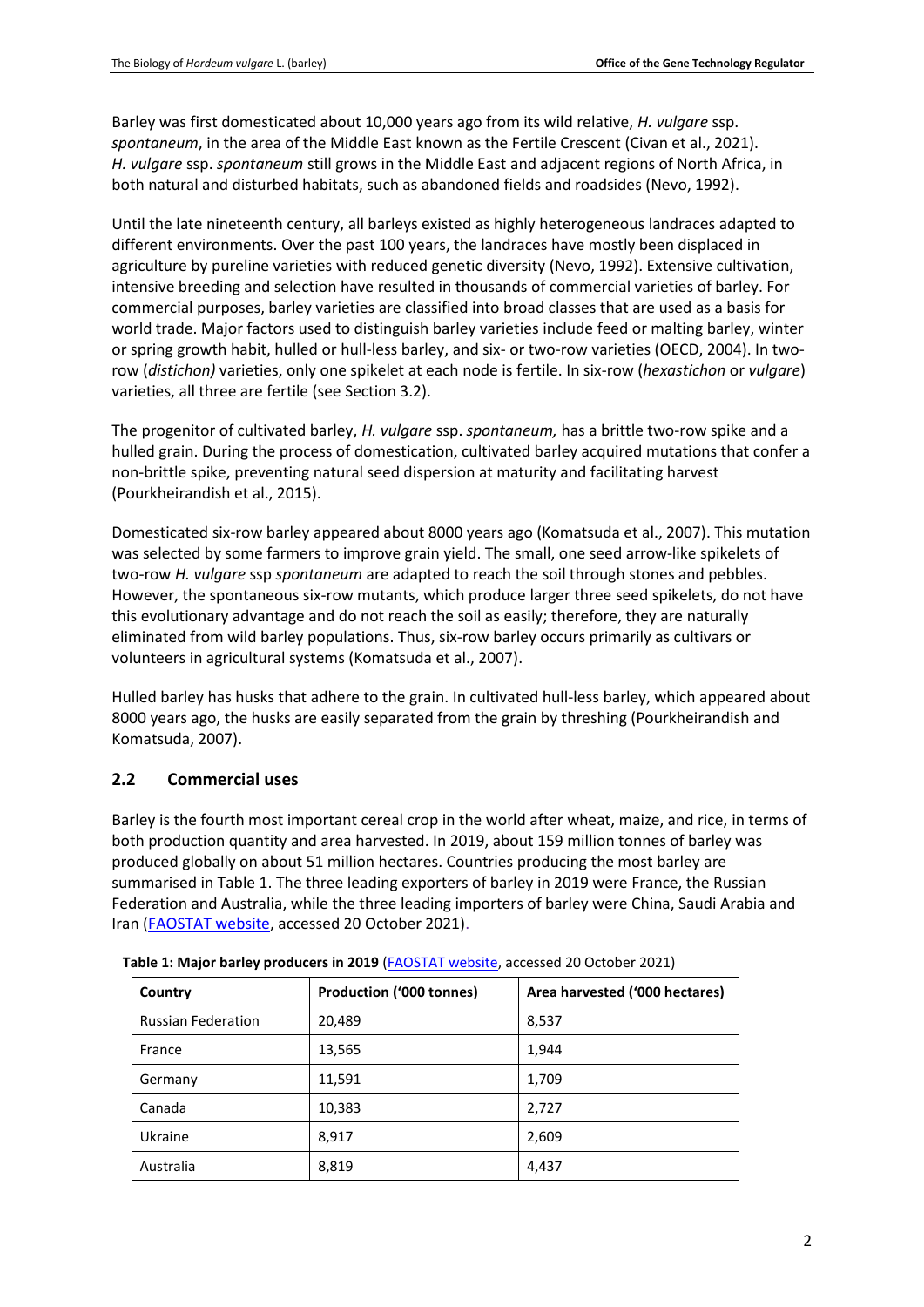Barley is used primarily for animal feed and to produce malt, with smaller amounts used for seed and direct human consumption. Barley is also used to produce starch, either for food or for the chemical industry (OECD, 2004). A small proportion of barley is used in biofuel production. Barley straw can be used as a fibre source for ruminants or as animal bedding (Tricase et al., 2018).

In 2018, the global use of barley grain was 62% feed, 24% processing, 7% seed, 6% food and 1% other non-food uses [\(FAOSTAT website,](https://www.fao.org/faostat/en/#data) accessed 20 October 2021).

#### **Animal Feed**

Most barley grain produced is used for feeding animals, including cattle, swine and poultry. In most cases, the whole barley kernel is mechanically processed to break the hull, prior to being fed, to improve digestibility. Whole barley plants are also used as forage (OECD, 2004; Tricase et al., 2018).

Barley grain is considered to have a poorer nutritive value than wheat because its high fibre content means the energy is not easily utilised by animals. Although it has a higher protein content than maize, the diet of high-performing monogastric animals usually needs to be supplemented with other protein sources due to the low content and quality of protein in the barley grain (OECD, 2004).

#### **Malt**

The most economically valuable use of barley is for malt (Tricase et al., 2018). Malt is used mostly in beer, but also in whisky, baking and other food products. By-products from brewing, such as brewers' grain, are used as animal feed (OECD, 2004).

When barley is used for malt, it involves steeping in water, under controlled conditions, allowing the barley grain to germinate or sprout. It is then dried or roasted in a kiln, cleaned, and can be stored for extended periods. Malt itself is primarily an intermediate product and requires further processing, such as fermentation in beer and whisky production (OECD, 2004).

Malting barley requires uniform seed, plump kernels and relatively low protein content. Malting barley varieties that do not meet malting quality requirements at harvest can be sold as feed, at a lower premium (O'Donovan et al., 2011).

#### **Human Food**

Barley is an important food grain in several regions of the world, including Morocco, India, China and Ethiopia (OECD, 2004). For example, barley as flatbread or porridge is widely consumed in North Africa and parts of Asia. Food barley is generally found in regions where other cereals do not grow well due to altitude, low rainfall, or soil salinity (FAO, 2002).

In Western countries, barley has minor food uses such as barley flakes in breakfast cereal, barley flour in some bakery products and baby foods, and pearl barley in soups (Tricase et al., 2018). Barley starch is used in both the food industry as a sweetener and binder, and the brewing industry, in the production of beer and alcohol (OECD, 2004).

Barley must have its fibrous outer hull removed before it can be eaten, or alternatively, hull-less barley varieties can be used for human food. Pearl barley is dehulled barley that has been abraded (polished) to remove the bran and germ (Tricase et al., 2018).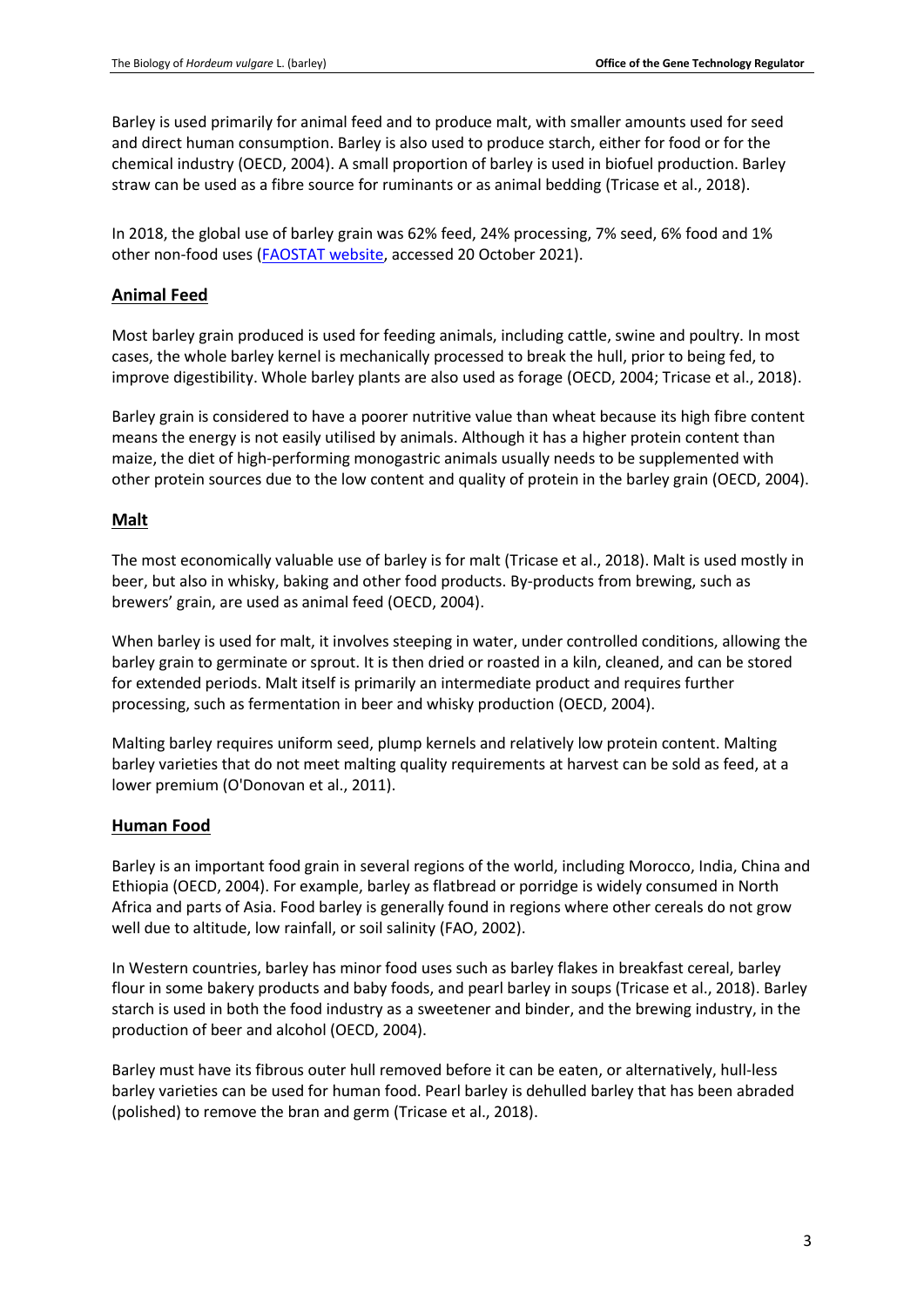#### <span id="page-7-0"></span>**2.3 Cultivation in Australia**

#### <span id="page-7-1"></span>*2.3.1 Commercial propagation*

In Australia, growers can either retain barley seed for sowing on-farm, or they can purchase seed from a commercial supplier. Growers cannot trade seed of a variety protected by Plant Breeders Rights for sowing unless they have an authorisation from the owner of the variety (GRDC, 2011b).

Seed purchased from a commercial distributor will be certified (GRDC, 2011b). Certification is in accordance with OECD Seed Schemes for export markets and the similar Australian Seed Certification Scheme for domestic markets. Certified barley seed must be at least 98% pure seed with at least 85% germination rate. Certified barley must be produced in a paddock that has not been sown to barley in the previous two years or any cereal species in the previous year, unless it was the same variety of barley. Certified barley production areas must be separated from other cereals by at least 2 metres or a physical barrier such as a fence. More stringent requirements apply to basic barley seed (Seed Services Australia, 2020).

# <span id="page-7-2"></span>*2.3.2 Scale of cultivation*

Barley is the main cereal other than wheat grown in Australia, with an estimated gross value of \$3 billion in 2019-20 (Australian Bureau of Statistics, 2021). It is grown in wheat production areas in New South Wales (NSW), Vic, Queensland (Qld), Western Australia (WA) and South Australia (SA) (Figure 1). A small amount of barley is also grown in Tasmania (Tas). The area sown to barley in Australia is forecast to be around 4.3 million hectares for 2020-21, with projected production of 10.1 million tonnes (ABARES, 2021).

While Australia produced less than 6% of the world's barley in 2019, it provided about 9% of world barley exports [\(FAOSTAT website,](https://www.fao.org/faostat/en/#data) accessed 20 October 2021) and this is likely due to a relatively small domestic market. For 2019, about 52% of Australia's barley crop was exported, as malting barley (22%), feed barley (20%) and malt (10%) (ABARES, 2021). The remaining barley produced in Australia was used domestically. Domestic malting barley demand is about 1 million tonnes per year and feed barley demand is about 2 million tonnes per year (GRDC, 2016b).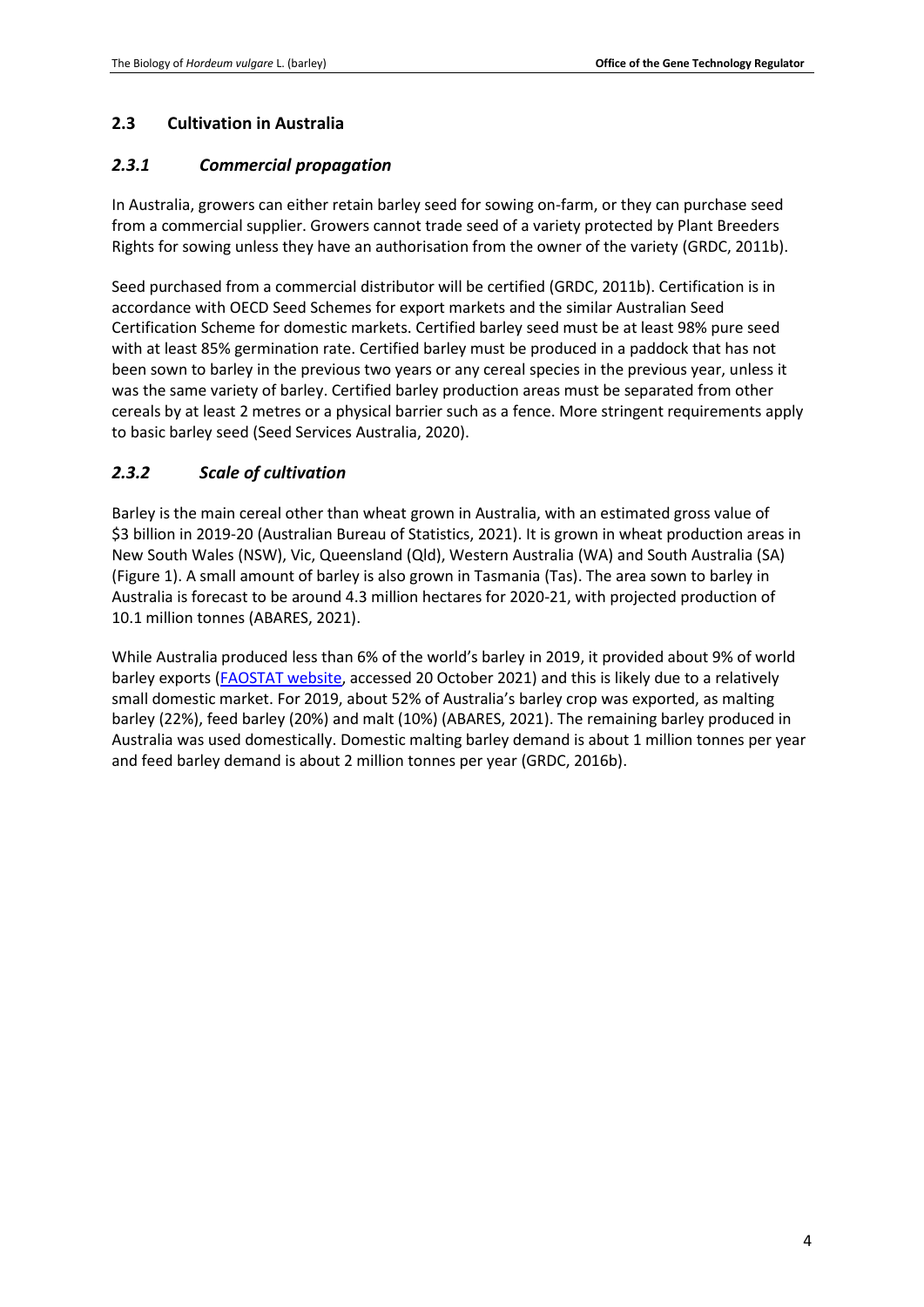

**Figure 1: Barley growing shires of Australia (used with permission from Australian Export Grains Innovation Centre, South Perth, WA).**

#### <span id="page-8-0"></span>*2.3.3 Cultivation practices*

Australia produces almost exclusively two-row spring barley [\(AEGIC website,](https://www.aegic.org.au/australian-grains/barley/) accessed 22 October 2021). Six-row barley varieties are rarely grown and are only suitable for feed (GRDC, 2016a). One winter barley variety is available in Australia (Birchip Cropping Group, 2018). Different barley varieties are suited to, and grown in, different areas of Australia, depending on soil type, climate, end use (malt or feed), and the incidence of pests and diseases. State-specific crop sowing guides with information on barley varieties are published annually by the relevant state department of agriculture or the Grains Research and Development Corporation (GRDC) and are available online. Additionally, the GRDC has published barley production guides for the Northern, Southern and Western regions of Australia (see [GRDC website\)](https://grdc.com.au/Resources/GrowNotes). Specific cultural practices presented in this section are for the Southern Region, encompassing central and southern NSW, Vic, Tas and south-east SA.

Australian barley producers generally grow spring barley varieties as a winter crop. Barley is grown mainly as a grain crop. It is occasionally grown as a fodder cereal, for the purpose of grazing and/or harvest as silage or hay (Mickan et al., 2009). Some barley varieties can be grown as dual-purpose crops for both early grazing and grain. In southern Australia, barley is generally planted between late April and June and harvested from October to December (GRDC, 2016b).

Barley is ideally sown at a depth of 3–6 cm into moist soil and a plant density of 80–120 plants/ $m^2$ . Sowing depth into dry soils would be  $3-4$  cm. Densities of less than 80 plants/ $m^2$  can result in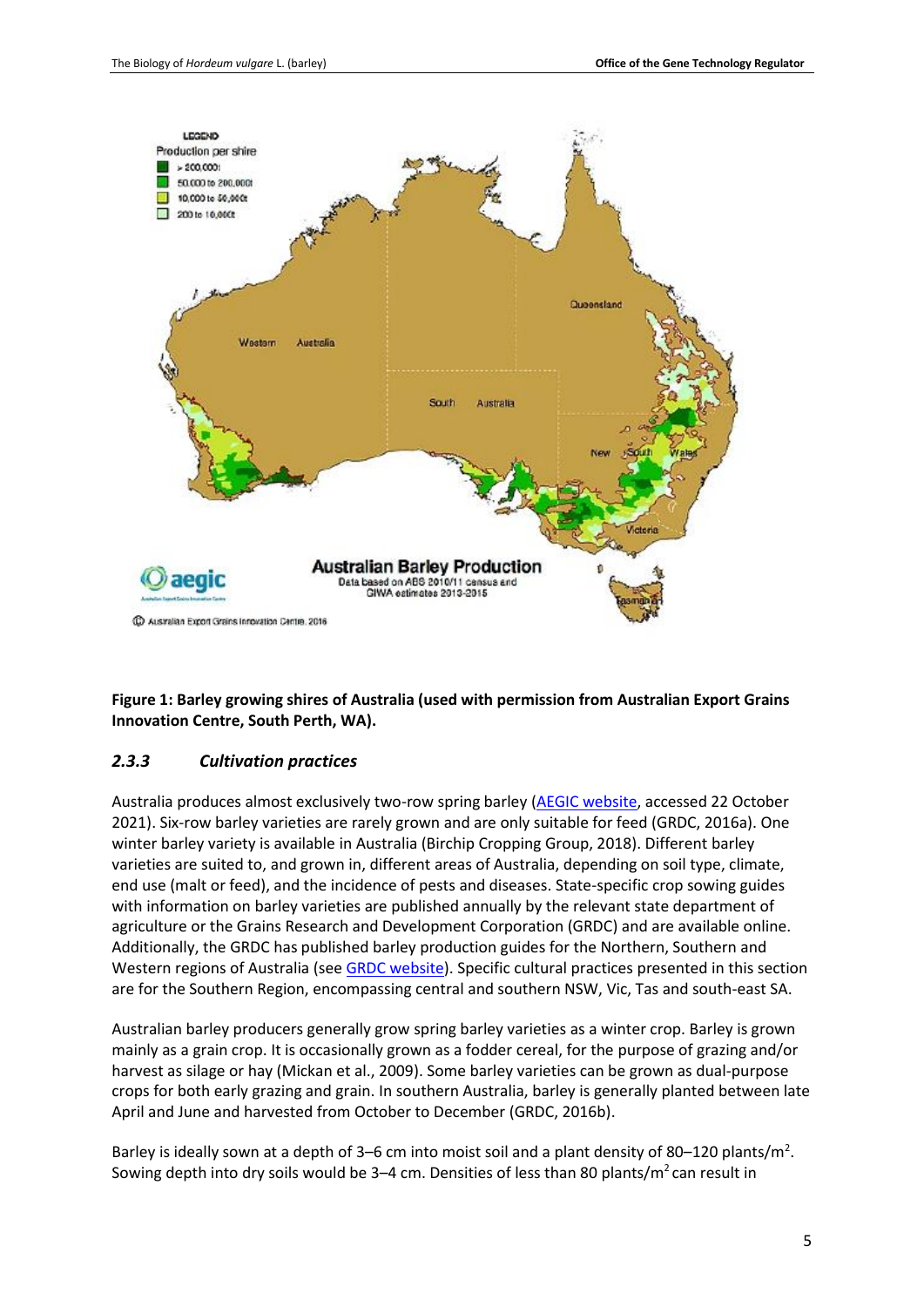reduced yield, and above 120 plants/ $m^2$  can lead to a reduction in seed weight (GRDC, 2016b) In Australia, barley is often grown in rotation with other crops, including wheat, canola, pasture and legumes (Harries et al., 2015). Malting barley is best grown after a non-legume crop, to avoid the presence of too much nitrogen in the soil leading to high levels of grain protein (GRDC, 2017a). Similarly, nitrogen fertiliser should be applied to achieve optimum levels of grain protein for the end use (see Section 2.2).

There are a number of pests and diseases of barley, which may require management (e.g. application of herbicide or pesticide) during the growing season (see Section 7.2). Integrated weed management practices are used to control weeds in barley crops. Techniques employed include rotation cropping, increasing seeding rates, using a range of herbicides and harvest seed control [\(Weedsmart website,](https://www.weedsmart.org.au/big-6/) accessed 21 October 2021). Weed control by herbicides may include a knockdown treatment prior to sowing, pre-emergence herbicide treatment and post-emergent selective herbicide treatment (Llewellyn et al., 2016). A Western Australian survey found that barley crops received herbicide applications on average 3.1 times per year (Harries et al., 2020). A number of herbicides can cause a reduction in yield in some barley varieties (GRDC, 2016b).

Cultivation options for barley include no-till, direct-drill, reduced tillage, or conventional cultivation, with no-till becoming increasingly common over the last 30 years. In Australian grain growing regions in 2014, 80% of the crop was sown with no-till, 5% with direct-drill, and only 15% was sown with prior cultivation (Llewellyn and Ouzman, 2019). In combination with no- or reduced tillage, stubble can be retained (left standing or cut and spread for mulch), or removed, for example by grazing, burning or cultivation.

Barley dries down well and the use of desiccants is generally not required unless late weed growth needs to be controlled (GRDC, 2016b). Barley is usually harvested directly after the grain has ripened and dried to a moisture content of 12%. In some conditions, barley is harvested at higher moisture contents (up to 20%) and then aerated or dried (GRDC, 2016b). Alternatively, barley can be cut when the grain is physiologically mature (20 – 30% moisture) and allowed to dry in rows held together by straw (swathes). This method is more frequently used in areas with high likelihood of rain during harvest (Western Australian Department of Agriculture and Food, 2017).

#### <span id="page-9-0"></span>**2.4 Crop Improvement**

#### <span id="page-9-1"></span>*2.4.1 Breeding*

Barley has been intensively bred for improved performance and quality, resulting in reduced genetic diversity in the elite cultivars. Until the mid-1900s, breeders concentrated on conventional crossing to develop new cultivars (Pickering and Johnston, 2005). In these programs, hundreds of thousands of lines are often required to produce a new variety. However, since the 1950s, significant yield improvements have resulted from the application of more advanced plant gene technologies (Thomas, 2003; Pickering and Johnston, 2005). An extensive catalogue of genetic stocks, such as aneuploid lines, deletion stocks and translocation lines, is available for barley (Varshney et al., 2007). A number of high-density genome-wide profiling techniques are now available for barley breeding, including sequencing of the genome, high-density mapped single nucleotide polymorphism (SNP) arrays, and exome (the gene coding part of the genome) capture arrays (Dawson et al., 2015). High density molecular genetic maps are being used in marker assisted selection (MAS) for breeding as well as for map based cloning and comparative mapping studies. Marker assisted backcrossing used in combination with the production of doubled haploids can halve the time between the first cross and release of a variety compared to conventional breeding (Varshney et al., 2007).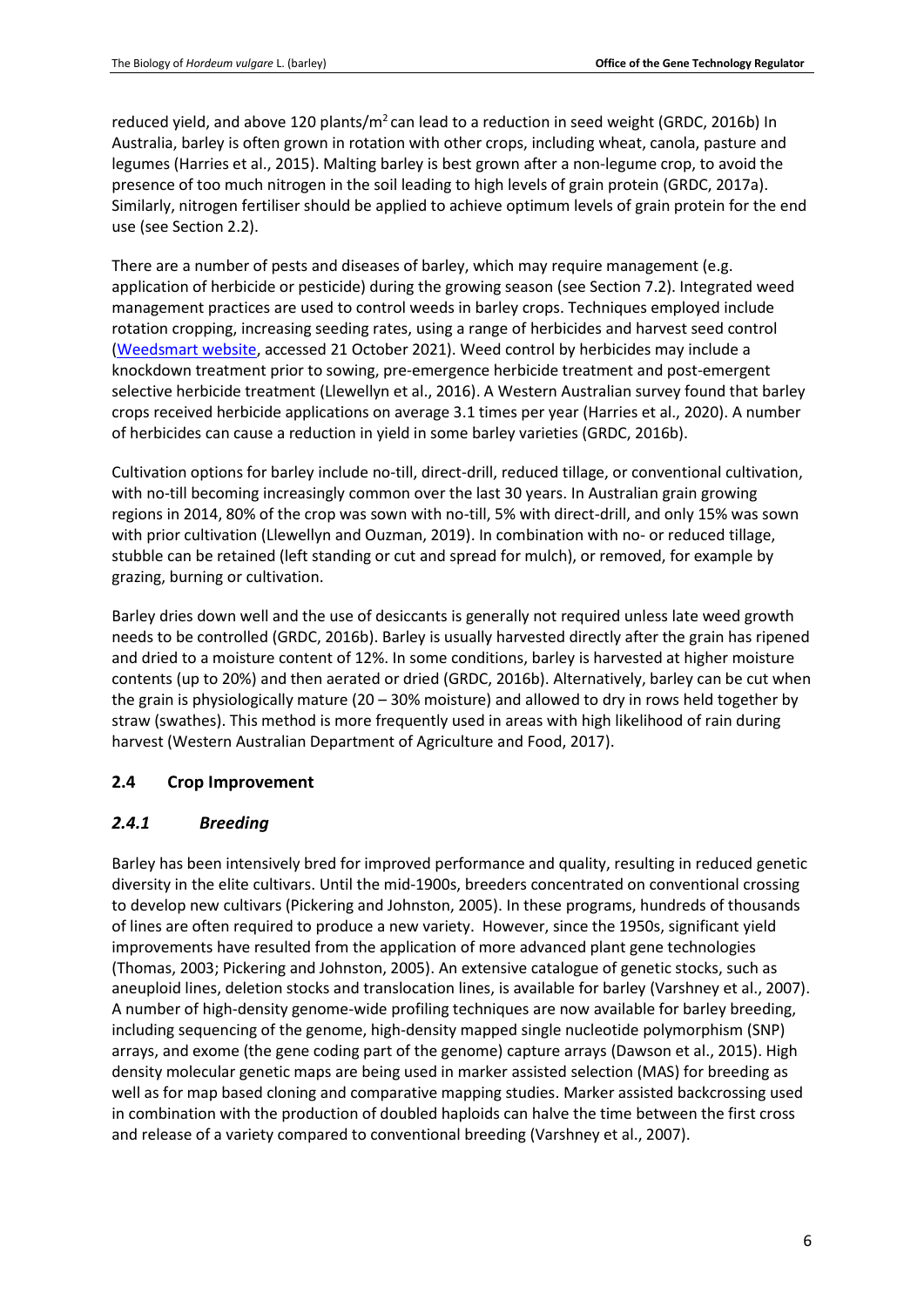Most of the proposed targets for marker assisted breeding in barley relate to disease resistance genes, with malting quality representing another important target. Several new Australian barley varieties have been developed using this technology (Varshney et al., 2007) and MAS continues to be applied to breeding barley to enhance disease resistance (Miedaner and Korzun, 2012). Whole genome breeding, in which large numbers of genes are targeted at once, is also being used in Australian breeding programs to develop new varieties (Varshney et al., 2007).

Since 1927, ionising radiation and chemical mutagens have been used to increase mutation rates in barley breeding programs (Horvath et al., 2001). Herbicide tolerant (Clearfield®) barley that is resistant to the imidizolinone class herbicides imazamox and imazapyr has been developed through a mutagenesis-based (non-GM) breeding program. The first Clearfield® barley variety was released in Australia in 2013 (GRDC, 2017a). In 2019, 50% of the barley growing area in Western Australia was planted to Clearfield® barley varieties (Shackley et al., 2020).

Molecular techniques such as embryo rescue have allowed the exploitation of wild relatives of barley as a source of genetic variation in crossing programs (Pickering and Johnston, 2005). Crossing between barley and its wild relatives is discussed in Section 9.

# <span id="page-10-0"></span>*2.4.2 Genetic modification*

Particle bombardment and *Agrobacterium*-mediated DNA delivery to immature embryos are the two main methods used for stable transformation of barley plants. Transformation efficiency of barley embryos is strongly genotype dependent. The cultivar 'Golden Promise' is one of the most efficiently transformable genotypes and has been widely used in genetic modification and genome editing of barley (Finnie et al., 2004; Travella et al., 2005; Hensel et al., 2008; Matres et al., 2021). Recently, a new method for *Agrobacterium*-mediated transformation of anther culture was reported to be genotype-independent and to efficiently transform four Australian commercial barley varieties (Han et al., 2021).

To date, no genetically modified (GM) barley varieties have been commercially released (ISAAA GM [Approval Database,](https://www.isaaa.org/gmapprovaldatabase/) accessed 22 October 2021).

Field trials of GM barley have been previously approved in Australia (see [OGTR website](https://www.ogtr.gov.au/what-weve-approved/dealings-involving-intentional-release) for details). These trials examined introduced traits such as increased tolerance to drought, salinity, cold, boron, and aluminium; yield improvement; altered grain starch composition; increased dietary fibre; and enhanced nitrogen utilisation.

#### <span id="page-10-1"></span>**SECTION 3 MORPHOLOGY**

#### <span id="page-10-2"></span>**3.1 Plant morphology**

Barley is an annual grass that stands 60–120 cm tall. Barley has two types of root systems, seminal and adventitious. The depth the roots reach depends on the condition, texture and structure of the soil, as well as on the temperature. The deepest roots are usually of seminal origin and the upper layers of the soil tend to be packed with the later developing adventitious roots. If the grain is deeply planted a 'rhizomatous stem' is formed, which produces leaves when it reaches the surface. The 'rhizome' may be one or several internodes in length, and may carry adventitious roots (Briggs, 1978).

The stems are erect and made up of hollow, cylindrical internodes, separated by the nodes, which bear the leaves (Gomez-Macpherson, 2017). A mature barley plant consists of a central stem and 2– 5 branch stems, called tillers. The apex of the main stem and each fertile tiller carries a spike. At, or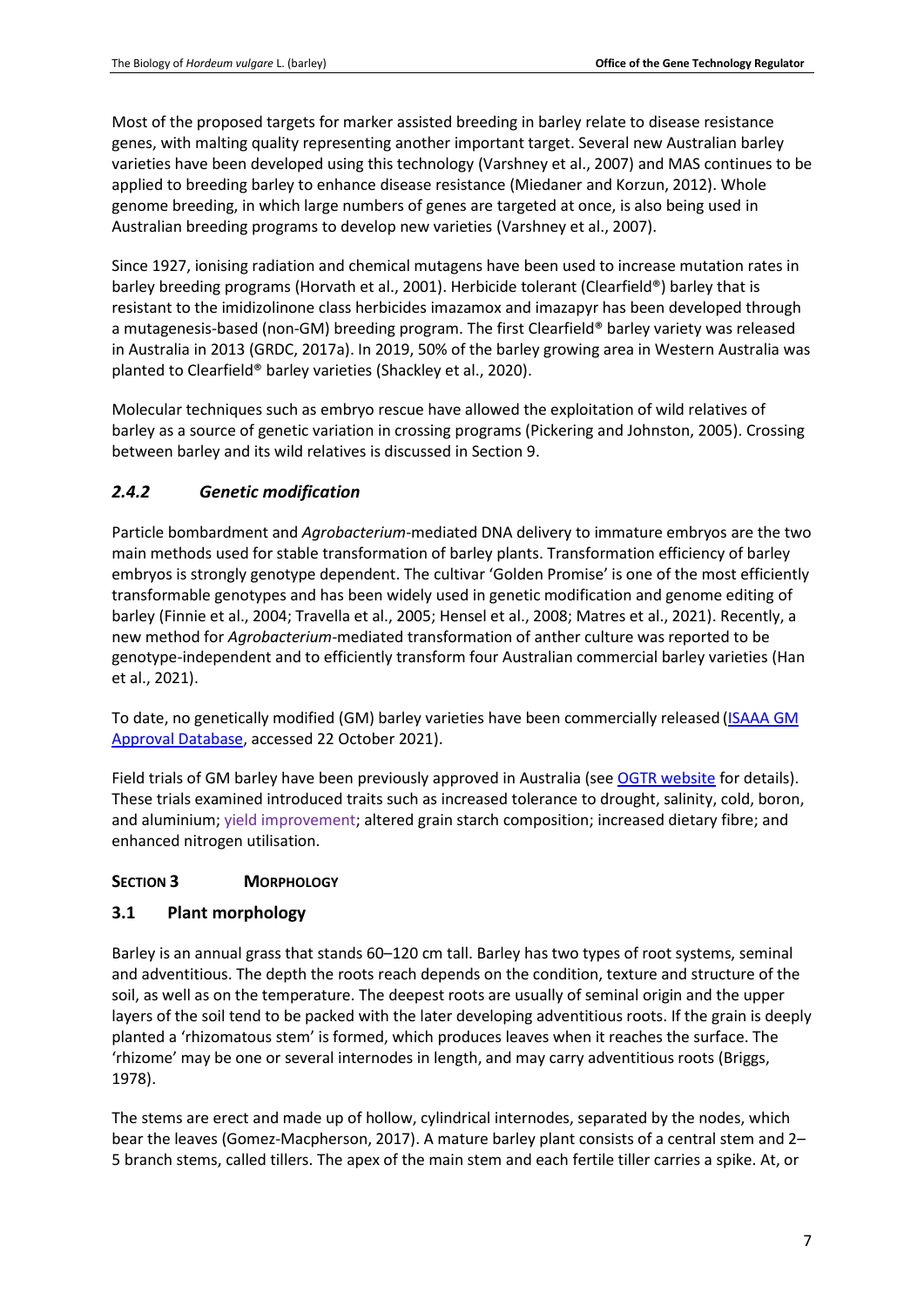near, the soil surface, the part of the stem carrying the leaf bases swells to form the crown. It is from the crown that the adventitious roots and tillers develop (Briggs, 1978).

Barley leaves are linear, 5–15 mm wide, and are produced on alternate sides of the stem (Briggs, 1978). The leaf structure consists of the sheath, blade, auricles and ligule. The sheath surrounds the stem completely. The ligule and auricles distinguish barley from other cereals as they are smooth, envelope the stem and can be pigmented with anthocyanins (Gomez-Macpherson, 2017).

# <span id="page-11-0"></span>**3.2 Reproductive morphology**

The inflorescence of barley is referred to as the ear, head or spike. The flowering units, the spikelets, are attached directly to the central axis, or rachis, which is the extension of the stem that supports the spike (Figure 2). There are three spikelets at each node, called triplets, alternating on opposite sides of the spike. Each spikelet is made up of two glumes, which are empty bracts, and one floret that includes the lemma, the palea, and the enclosed reproductive components. Depending on variety, each lemma is extended as an awn, or more rarely a hood. The sterile glumes in some varieties can also be awned. Awnless varieties are also known. In hulled or husked varieties, the palea and lemma adhere to the grain. In hull-less or naked varieties, the palea and lemma are not attached and separate from the grain on threshing (Briggs, 1978).



**Figure 2: Depiction of the barley spikelet (Williams-Carrier et al., 1997). Reproduced with permission of the Company of Biologists.**

In six-row barley, all of the spikelets in a triplet are fertile and able to develop into grains. The central seeds are round and fat, but the lateral seeds tend to be slightly asymmetric and, in some varieties (*intermedium* forms), they are also smaller than the central grain. In two-row barley, however, only the central spikelet is both male and female fertile. The two lateral spikelets are smaller with reduced stamens and a rudimentary ovary and stigma. Therefore, the lateral spikelets of two-row barley are sterile, and only a single seed is produced at each node of the spike, giving it a flat appearance (Komatsuda et al., 2007). Each spike may carry 25–60 kernels in six-rowed varieties or 15–30 kernels in two-rowed varieties (Briggs, 1978).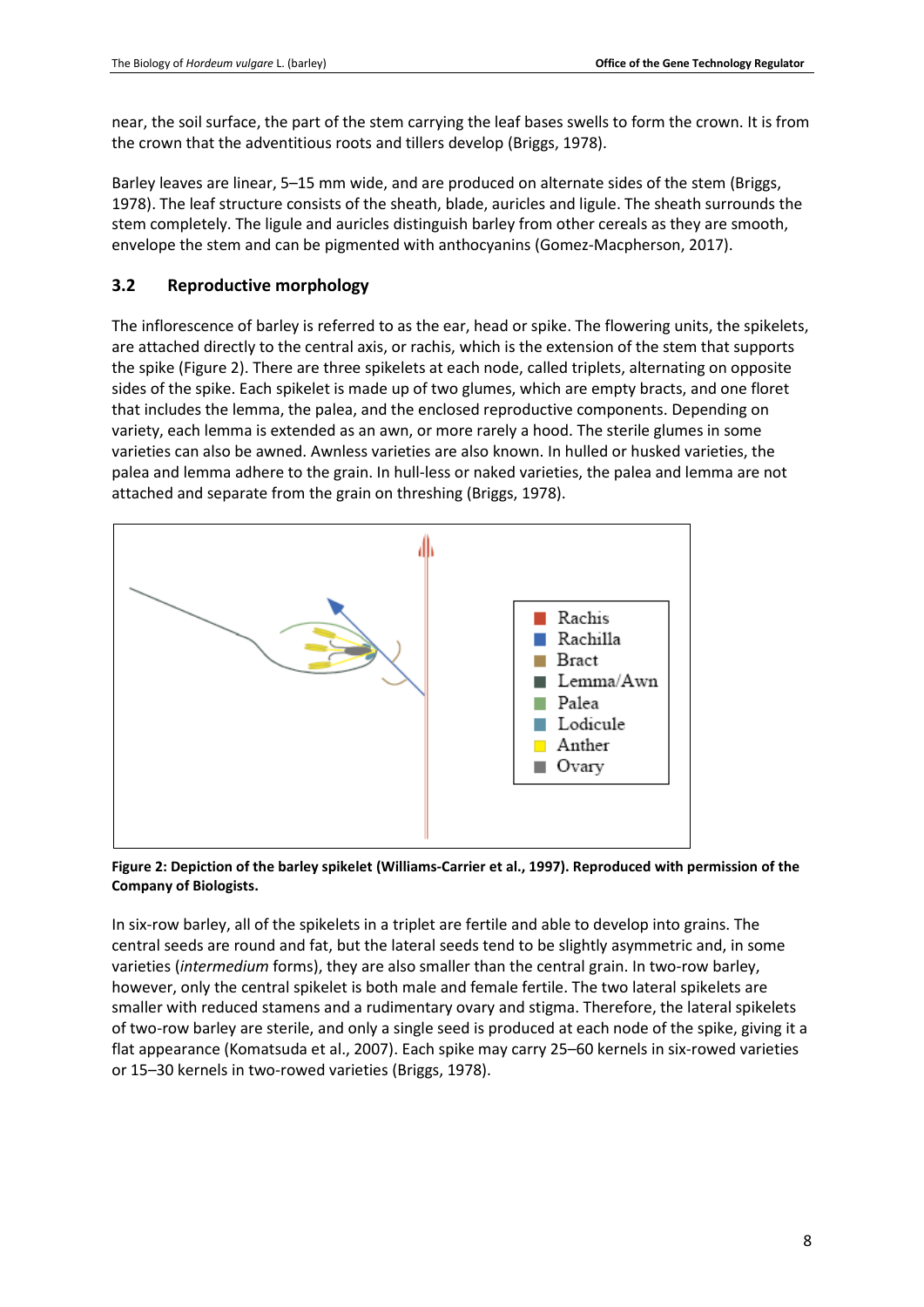#### <span id="page-12-0"></span>**SECTION 4 DEVELOPMENT**

#### <span id="page-12-1"></span>**4.1 Reproduction**

#### <span id="page-12-2"></span>*4.1.1 Asexual reproduction*

The production of rooted tillers has occasionally been described as a form of vegetative reproduction, as tillers separated from the plant can grow supported by the adventitious roots only (Briggs, 1978). Otherwise, barley is not capable of vegetative spread (Ellstrand, 2003).

#### <span id="page-12-3"></span>*4.1.2 Sexual reproduction*

Winter barley varieties require a period of cold stimulus (vernalisation) to initiate floral development. Spring barleys do not require vernalisation (Ibrahim et al., 2016). Australian barley producers generally grow spring barley varieties as a winter crop. Flowering times depend on both degree days since planting and day length (Ibrahim et al., 2016). In Australian barley growing regions, flowering time ranges from August in the north to October in the south (GRDC, 2016b).

After a number of leaves have initiated the stem apex gives rise to spikelet initials which form the inflorescence or spike. The oldest spikelets are at the base of the spike, which terminates with the formation of one or more sterile florets. Initially, the spike is contained within the sheath of the flag leaf, which swells and is called the boot. In most varieties the spike eventually becomes clear of the boot, and flowering generally occurs in the newly emerged spike. Flowering usually begins in the florets around the middle of the ear and spreads upwards and downwards, taking 1–4 days to complete. Ears on different tillers may mature at varying times (Briggs, 1978).

The pollen and ovules in each floret mature together (Briggs, 1978). Barley pollen viability estimates range from a few hours to at least 26 hours (see Section 4.2), while stigma are receptive and able to be fertilised for a period of 6 to 8 days following the first flower opening (Riddle and Suneson, 1944). Barley can be either closed-flowering (cleistogamous) or open-flowering. In closed-flowering types the anthers remain inside each floret, thus self-pollination occurs. In open-flowering types, the lodicules become turgid and push the palea and lemma apart, so that the anthers may emerge (Briggs, 1978). In open-flowering barley, pollen shedding starts before the spikelet opens and continues after it opens, thus outcrossing is possible (Turuspekov et al., 2005). Nevertheless, most pollination occurs before the spikelet opens, so that self-fertilisation is usual (Briggs, 1978).

Floral traits such as high anther extrusion, large anthers and vigorous stigmas may increase the level of outcrossing in barley plants. Such traits are influenced by both genetic and environmental factors (Abdel-Ghani et al., 2005).

#### <span id="page-12-4"></span>**4.2 Pollination and pollen dispersal**

Barley pollen grains are 35–45 µm in diameter and of spheroidal-ovoid shape. Within about five minutes of adhering to the stigma, pollen grains take up moisture and germinate. One to two hours after pollination the pollen tube starts to grow. The rate of pollen tube growth is temperature dependent, but generally the pollen tube takes about 45 minutes to grow. Fertilisation then occurs (Briggs, 1978).

Pollen production in barley per spike is about 10% of that of rye (Eastham and Sweet, 2002). Early studies of pollen viability suggest that barley pollen is extremely sensitive to drying and remains viable for only a few hours after dehiscence (Pope, 1944; Bennett et al., 1973). In addition, pollen viability was found to fall to 54% at distances of 1.5–3 m from the parent plants (Giles, 1989). A more recent study found that barley pollen viability in anthers remained above 80% 4 hours after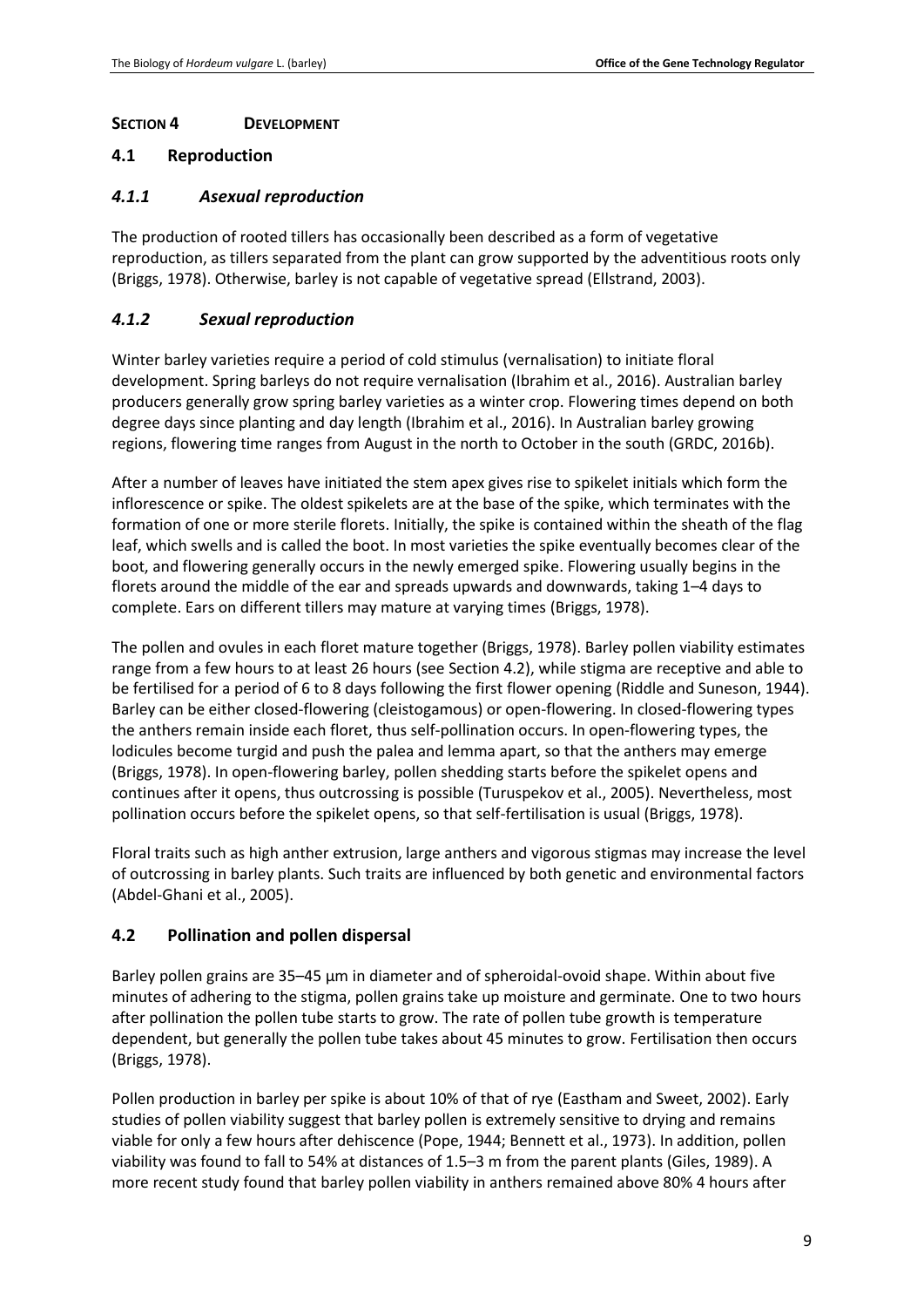anthesis at about 21°C and 73% humidity (Gupta et al., 2000). Similarly, pollen viability in nonextruded anthers remained above 80% after 8 hours at 20°C and about 48% humidity, and remained above 60% after 8 hours at 30°C and about 28% humidity (Parzies et al., 2005). After a 26 hour treatment of high/low/high temperatures, pollen viability in anthers remained above 40%. This study found considerable variation in pollen viability between the three barley cultivars tested (Parzies et al., 2005).

Barley reproduces almost entirely by self-fertilisation (~99%) (Wagner and Allard, 1991; von Bothmer, 1992; Ellstrand, 2003). Barley is not pollinated by insects and does not attract bees (USDA, 2018). Any outcrossing occurs by wind pollination. Gene flow rapidly decreases at distances beyond a few metres (Gatford et al., 2006), and most outcrosses that have been detected in cultivated barley result from pollen migrations between closely adjacent plants (Wagner and Allard, 1991).

The extent of outcrossing also varies with genotype and weather conditions (Ritala et al., 2002). In general, cool and moist conditions promote outcrossing in barley (Chaudhary et al., 1980; Parzies et al., 2000; Abdel-Ghani et al., 2004; Gatford et al., 2006), possibly because pollen viability may be extended under these conditions.

Prevailing wind direction has also been suggested to influence pollen migration, but differences observed are often small (for example Wagner and Allard, 1991). Interestingly, prevailing winds were mostly opposite to the direction of gene flow in an Australian study of wheat and barley (Gatford et al., 2006).

The extent of outcrossing in *H. vulgare* ssp. *spontaneum* was estimated as varying from 0–9.6%, with a low overall average of 1.6% (Brown et al., 1978). Outcrossing rates for cultivated barley are very similar, with frequencies of 0–10% being reported, as detailed below.

Average outcrossing rates in barley landraces in Jordan and Syria have been estimated at 0.2% (plants collected about 1 m apart and within 2 to 3 km of cultivated barley landraces) and 1.7% (plants collected at least 2 m apart), respectively (Parzies et al., 2000; Abdel-Ghani et al., 2004). Outcrossing rates in barley populations in Canada ranged from 0–0.8%, with a mean of 0.35% (Chaudhary et al., 1980).

Doll (1987) reported outcrossing rates in autumn and spring sown-barley of 5% and less than 0.5%, respectively. Interestingly, particular lines sown in both autumn and spring showed different levels of outcrossing and the author suggested this was due to the fact that the sex organs of the autumnsown barley were more exposed during flowering than spring-sown barley, which tend to flower even before spikes emerge from the sheath. Gorastev and Popova (1977, as cited in Doll, 1987) also noted stamen extrusion and relatively high rates of outcrossing in their study of winter barley varieties. In Doll's study (1987), for about one third of the outcrosses, the pollen may have come from neighbouring plots, but for another one third the nearest pollen donor was at least 10 m away. One of the autumn sown lines had about 10% outcrosses, possibly due to the early flowering of this variety, its genetic background, or a combination of the two.

In a study of pollen flow from GM barley, when the non-GM recipient was an open-flowering barley variety with normal fertility, cross-pollination frequency was about 3% at a distance of 1 m. When the non-GM recipient was a male-sterile open-flowering barley variety (providing extremely favourable conditions for pollen flow), the recipient plants produced about 0.4 GM seeds per head at a distance of 1 m, and this declined with distance to about 0.1 GM seeds per head at 6 m, 0.02 GM seeds per head at 12 m and 0.0003 GM seeds per head at 50 m. No pollen flow was detected at 100 m (Ritala et al., 2002).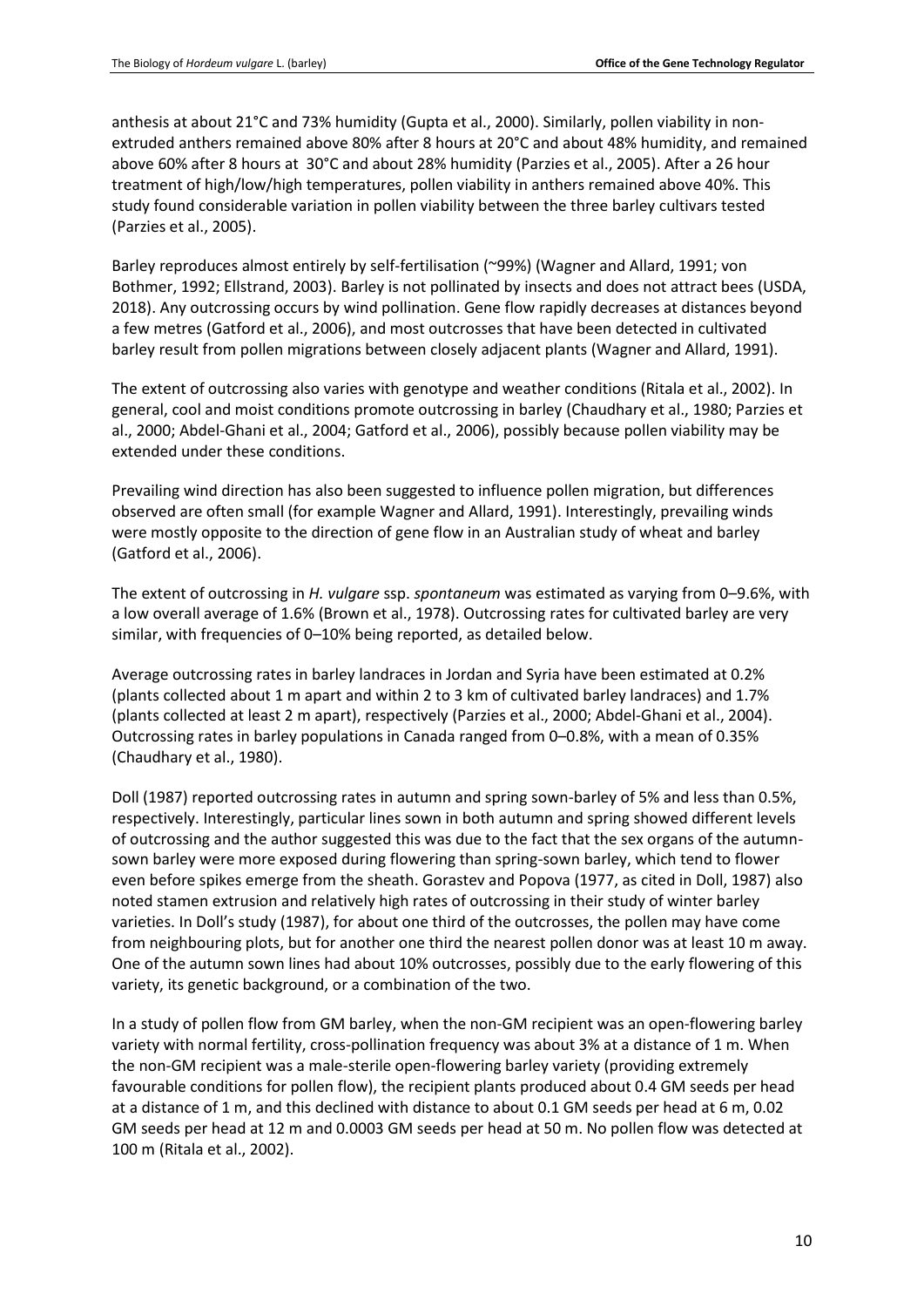A study of pollen flow from GM barley under Australian field conditions used a closed-flowering barley variety with normal fertility as the non-GM recipient. The recipient population was at a distance of 1-12 m from the GM donor plots, and cross-pollination occurred at a frequency of 0.005% (Gatford et al., 2006).

An Icelandic study of pollen flow between two-row and six-row barley varieties, where both varieties were closed-flowering types and the two varieties were planted in alternating rows 65 cm apart, found that only 0.0003% of seeds were hybrids (Hermannsson et al., 2010).

In experiments designed to measure outcrossing rates of plants in physical contact with each other, the average rate of outcrossing was about 0.8% (Allard unpublished, discussed in Wagner and Allard, 1991). The rate of outcrossing fell to 0.2% when physical contact was virtually eliminated by spacing plants 30 cm apart, and when plants were 60 cm or 90 cm apart, the pollen migration rate fell to approximately 0.1%. Pollen migrants were only detected sporadically when pollen donor and recipient plants were separated by 3 m, and no outcrossing was detected when plants were separated by 10 m.

In observations of pollen migration between commercial barley fields, outcrossing rates were 0.05% and 0.01% for distances of 1 m and 10 m, respectively. No pollen migrants were observed in these studies at distances of 20 m or 50 m (Allard unpublished, discussed in Wagner and Allard, 1991). However, cross fertilisation with very low frequencies has been observed at distances of up to 60 m (Wagner and Allard, 1991).

To certify both basic and certified barley seed in Australia, the crop must be separated from other cereals by at least a two metre strip or a physical barrier such as a fence to prevent any mixture of seed during harvest (Seed Services Australia, 2020). In Canada, certified, registered and foundation barley seed must be grown at least 3 m from other barley varieties to ensure varietal purity and 2 m from non-barley cereals to ensure mechanical purity (Canadian Seed Growers' Association, 2021).

Hybrid barley seed production uses a male-sterile female parent, so all seeds are cross pollinated. For hybrid barley to be classified as certified seed, a minimum isolation distance of 50 m is needed in the United Kingdom. A minimum isolation distance of 100 m is needed for seed to be classified as pre-basic and basic of female component (Animal and Plant Health Agency, 2017). The OECD Seed Schemes require an isolation distance of 25 m for production of hybrid barley certified seed which does not use cytoplasmic male sterility (CMS), an isolation distance of 50 m for production of hybrid barley certified seed that uses CMS, and an isolation distance of 100 m for production of hybrid barley basic seed that uses CMS (OECD, 2021).

#### <span id="page-14-0"></span>**4.3 Fruit/seed development and seed dispersal**

Double fertilisation occurs in barley and results in a diploid embryo with equal nuclear contributions from the male and female gametes, and the triploid endosperm, which is derived from a second fusion between one male gamete from the pollen and two polar nuclei from the embryo sac (Briggs, 1978). The total number of cells in the endosperm is higher than in wheat or rice, which is why barley grains contain more cell wall material such as β-glucans than these cereals (Gomez-Macpherson, 2017).

In addition to varieties being awned or hooded and husked or husk-less, grain shapes and sizes can vary widely. Grain development progresses through a number of stages; watery ripe, milk, soft dough, hard dough, grain hard and harvest ripe (NSW Department of Industry and Investment, 2010).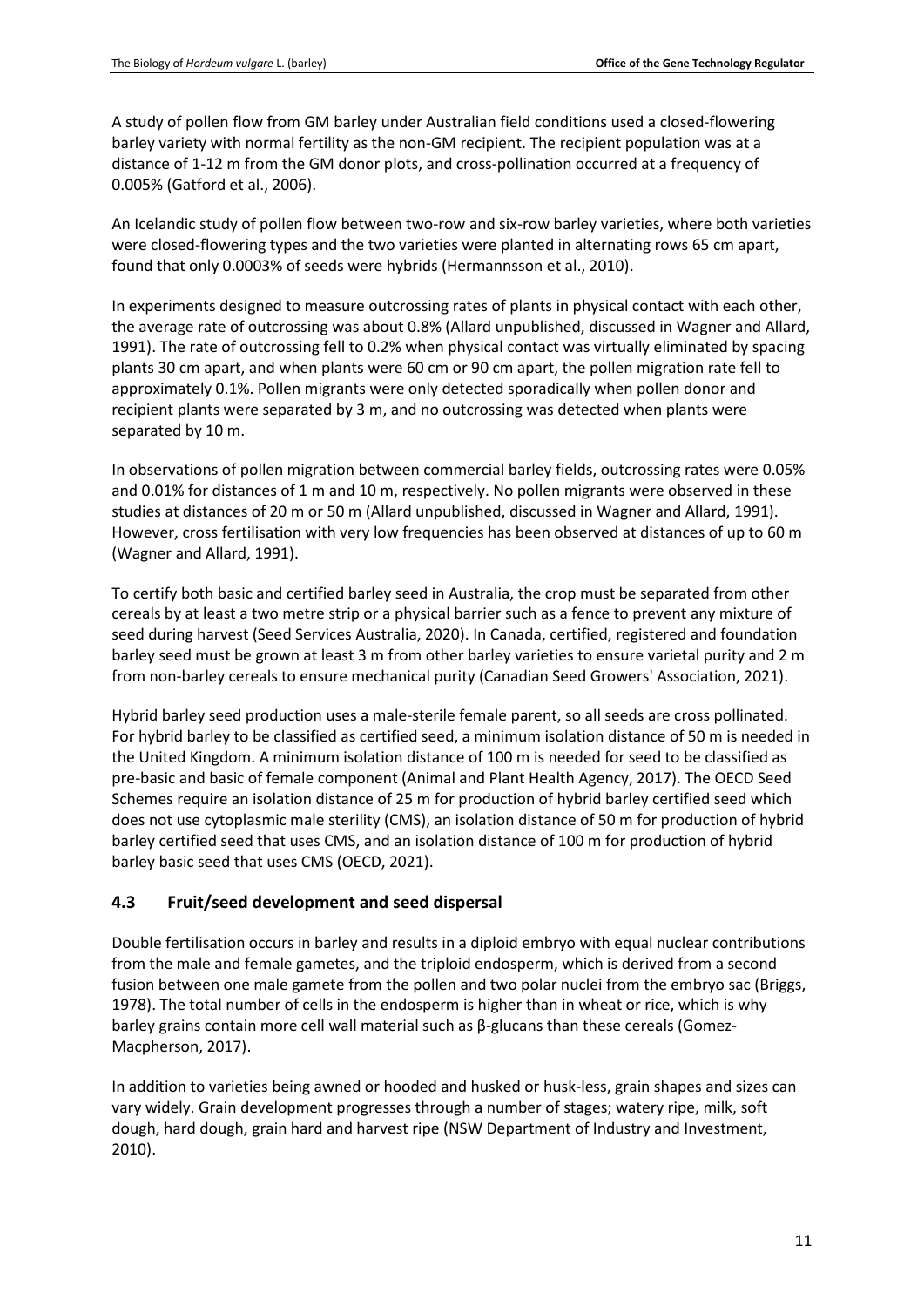During domestication a strong selection for tough rachis was made for easier reaping, threshing and sowing, with the result that cultivated barley is not prone to shattering. Instead, the single seed is broken off at the base at maturity (von Bothmer, 1992). Some *Hordeum* species, including *H. lechleri* and *H. jubatum*, have small, light seeds and spikelets that serve as an elegant flying aparatus for wind dispersal. Other species, including *H. vulgare, H. bulbosum* and *H. murinum,* have large, heavy seeds and special bristles on the spikelets which make them adhere well to the furs of larger animals, the feathers of birds and the clothing of people, and the seeds may get dispersed in this way (von Bothmer, 1992; von Bothmer et al., 1995). Viable seed may also be transported on the muddy feet/legs of birds (Sorensen, 1986; Cummings et al., 2008).

Approximately 15% of the faecal dry matter from cattle fed whole barley seeds was composed of whole and undamaged barley seeds (Beauchemin et al., 1994). Although the viability of the intact seeds was not determined, this study suggests there is the potential for some livestock to disperse viable barley seed after consumption. However, when sheep and goats were fed *H. vulgare* ssp. *spontaneum* seeds, no intact seeds were recovered from faeces (Oveisi et al., 2021).

In feeding studies with corellas, galahs, house sparrows, mallard ducks, pheasants, red-winged black birds and rock pigeons fed whole barley seeds, no birds excreted any intact barley seeds (Cummings et al., 2008; Woodgate et al., 2011). However, viable seed from other cereal crops has been reported to survive passage through the digestive tract of some birds. Viable oat seeds, a grass from the same subfamily as barley (Pooideae), were detected in emu droppings (Calvino-Cancela et al., 2006). It has also been reported that wheat seeds will germinate after passage through an emu's digestive system, although no experimental evidence was provided (Davies, 1978). Corellas have been shown to excrete some (about 3%) viable wheat seeds after passage through the digestive tract (Woodgate et al., 2011).

#### <span id="page-15-0"></span>**4.4 Seed dormancy and germination**

Dormancy is defined as the inability of viable seed to germinate under favourable conditions. Dormancy of the barley grain is typically imposed by the seed covering structures (lemma, palea, pericarp and seed coat). Primary dormancy is intrinsic, whereas secondary dormancy arises as a result of external factors. Water sensitivity is a form of secondary dormancy in which germination is reduced under excessive moisture conditions (Briggs, 1978).

Long dormancy is not desirable in malting barley as the malting process requires grain to germinate rapidly and uniformly. Malting barley standards require a minimum of 95% of seeds to germinate within 72 hours when exposed to moisture (Grain Trade Australia, 2021a). Therefore, during barley domestication, farmers selected for non-dormancy of seeds. In a study of 4365 cultivated barley accessions, immediately after harvest about 20% of cultivars had germination rates over 90% within 4 days when exposed to moisture; after 5 weeks storage about 50% of cultivars had germination rates over 90%; and after 10 weeks storage more than 80% of cultivars had germination rates over 90%. In comparison, germination rates of all *Hordeum vulgare* spp. *spontaneum* accessions were negligible immediately after harvest and about half of the seeds germinated after 10 weeks storage (Takeda and Hori, 2006).

Australian barley varieties generally have low to very low dormancy levels (NSW Department of Industry and Investment, 2010).

While low dormancy is desirable in malting barleys, too little dormancy can lead to pre-germination or pre-harvest sprouting, where germination of the grain begins on the mother plant in rainy conditions before harvest. Both pre-germination and pre-harvest sprouting trigger the hydrolysis of the endosperm and can have adverse effects on the yield, malting quality and storage life of the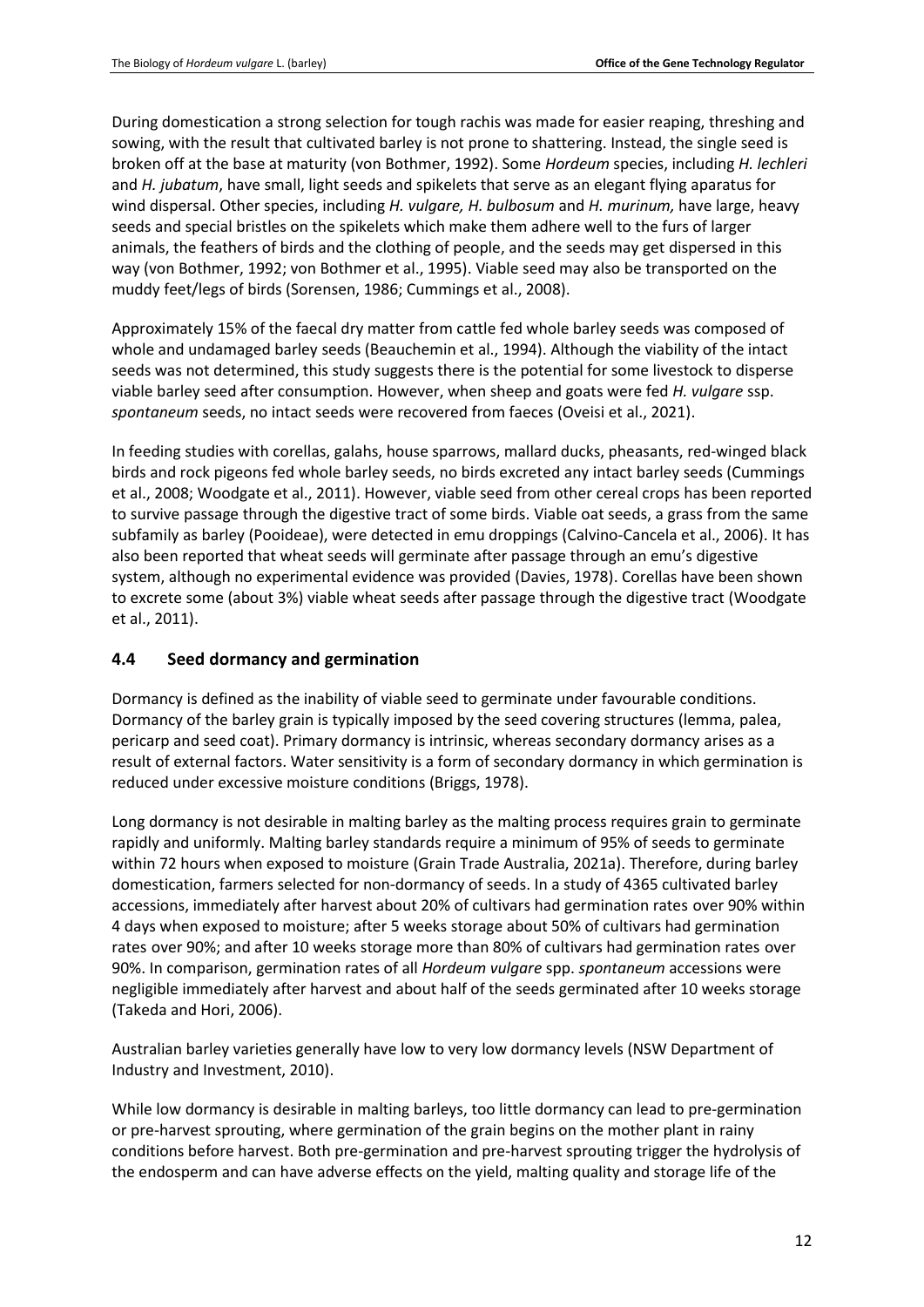grain. Pre-harvest sprouting susceptibility is determined mainly by genotype; some varieties are resistant due to deep dormancy, others are highly susceptible, and a third group are intermediate (Rodriguez et al., 2001). Traditionally, Australian malting barley varieties have relatively good tolerance to pre-harvest sprouting. However, Harrington barley, which has been widely used in Australian breeding programs, is highly susceptible to pre-harvest sprouting (Li et al., 2003).

In addition to the influence of variety, dormancy varies with the conditions during grain ripening, harvest and storage. Cool, moist conditions during ripening encourage the expression of dormancy, while low dormancy is generally associated with high temperatures, short days, low moisture and high nitrogen levels (Rodriguez et al., 2001).

In wild barley (ssp. *spontaneum*) growing in the Fertile Crescent, the release of seed dormancy is promoted by after-ripening during the dry summer (Chen et al., 2004). Similarly, in cultivated barley, dormancy is commonly relieved by after-ripening, which is achieved by post-harvest storage in warm temperatures and low humidity (Leymarie et al., 2007). Coat imposed dormancy in barley may last 0.5–9 months in dry storage. In contrast, storing grain in cold and moist conditions can maintain dormancy, and barley seeds have remained dormant for 3 years at 2°C under high humidity (Pickett, 1989).

Shed grain may exhibit more prolonged dormancy than grain in dry storage, possibly because wet periods following harvest encourage retention of dormancy, so that self-sown grain often germinates just before the following crop (Pickett, 1989).

In a study in Germany, seeds and spikes of freshly-ripened barley kernels were incorporated into the ground at depths of 1-15 cm and 15-30 cm directly after harvest in the summer of 1981 and again after harvest in 1982. Chopped straw was added to half of the plots. Depth of incorporation, application of straw and incorporation as seed or as spikes had no consistent effect on seed viability. A small proportion of seed, 1% for the 1981 trial and 0.02% for the 1982 trial, remained viable after 15 months. The different seed viability rates for the two trials was attributed to lower temperatures while the seed was developing and maturing in 1981 compared to 1982. The cooler temperatures lead to greater dormancy as demonstrated by the germination rates immediately after harvest which were only 10% in 1981 compared to 59% in 1982 (Rauber, 1988).

In a Scottish study, winter barley was buried in the autumn to depths of 5, 10, 15 and 20 cm and emergence was measured in the following three years. In the first season following burial, emergence occurred from seed buried from all depths, and was highest from seed buried at 5 cm and lowest from seed buried at 20 cm. No plants emerged in the second or third year after burial. No data as to the initial viability of the buried barley seeds in this trial were provided (Davies and Wilson, 1993).

In a Scottish survey, volunteer winter barley was reported to persist for up to five years in some rotations (Davies and Wilson, 1993). In most cases the authors could not distinguish whether this was due to genuine seed persistence or production of seed by volunteers from year to year. It is also possible that cereal seed for planting may have been contaminated with barley seed. However, there was evidence suggesting that barley volunteers can emerge from seeds shed two seasons previously, in cases where ploughing has caused deep burial of seeds and subsequent ploughing has brought seeds back nearer to the soil surface (Davies and Wilson, 1993).

There is a difference in germination rates between buried grain and grain lying on the surface. Cereal seeds remaining on the surface can generally easily germinate and become established (Ogg and Parker, 2000). Exposure to periods of rain interspersed with dry conditions may encourage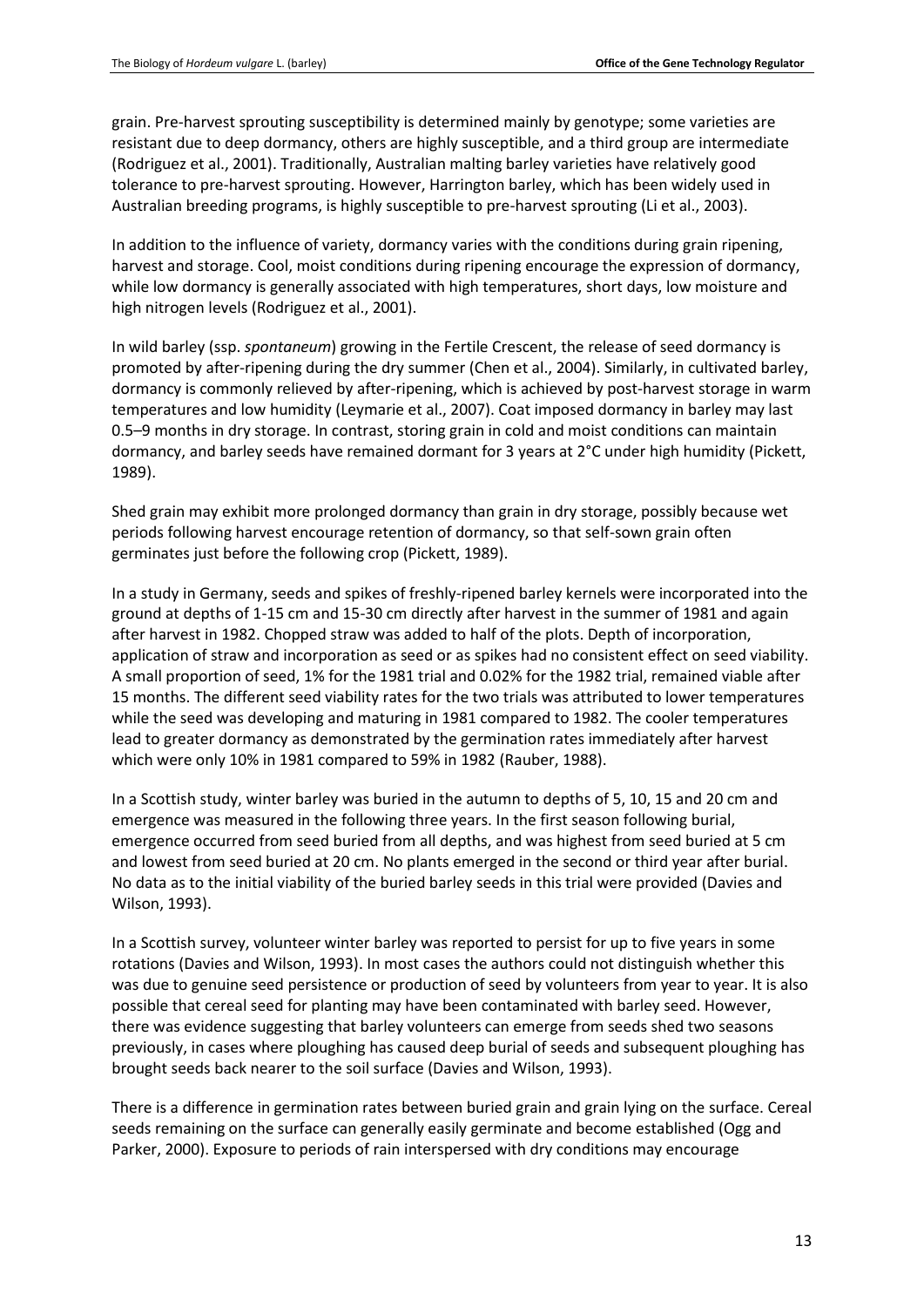germination in grains on the soil surface. On the other hand, deep cultivation soon after harvest encourages dormancy by placing the grain in a cool, moist environment (Pickett, 1989).

Germination can occur at temperatures between 5°C and 38°C, with 29°C being optimal. Successful germination also requires both water and oxygen. Germination begins with the grain absorbing moisture and swelling. The rate of grain imbibition increases rapidly with increasing temperature (Briggs, 1978).

Soil type and condition, including pH level, can also affect germination of barley seeds. Deep cultivation in certain soil types can prevent emergence by encouraging prolonged dormancy in seeds as a result of low oxygen availability (Pickett, 1989; Ogg and Parker, 2000). In addition, any seeds germinating at depth would be unlikely to successfully emerge (Pickett, 1989).

#### <span id="page-17-0"></span>**4.5 Vegetative growth**

Cultivated barley is an annual grass. Barley growth can be divided into a number of stages; germination, seedling development, tillering, stem elongation, heading (ear emergence), flowering and ripening (Figure 3).

The duration of the different developmental stages varies widely. Growth rate depends on the weather, water supply, soil fertility, the degree of competition with other plants, the presence of pests and diseases, and the time of planting. Initially growth is slow while the seedlings establish and the tillers form. Total time to maturity depends on variety, location and planting date. In south-east Qld, barley plants take between 105 and 157 days to reach maturity (Thomas et al., 1995). In Victoria, twelve barley varieties planted at three different sowing times took between 155 and 193 days from sowing to maturity (Birchip Cropping Group, 2018).

#### **Roots**

The seminal rootlets of barley emerge when the seed germinates and form a fibrous branched mass of roots, some of which extend deeply downwards. Later, at the tillering stage, the adventitious root system arises from the crown, and this tends to be thicker and less branched. Under some conditions such as drought, the adventitious roots may not develop at all. In other cases, the seminal roots cease functioning during the life of the plant. Different barley varieties can vary significantly in rooting system, and this can impact on their competitive ability (Briggs, 1978).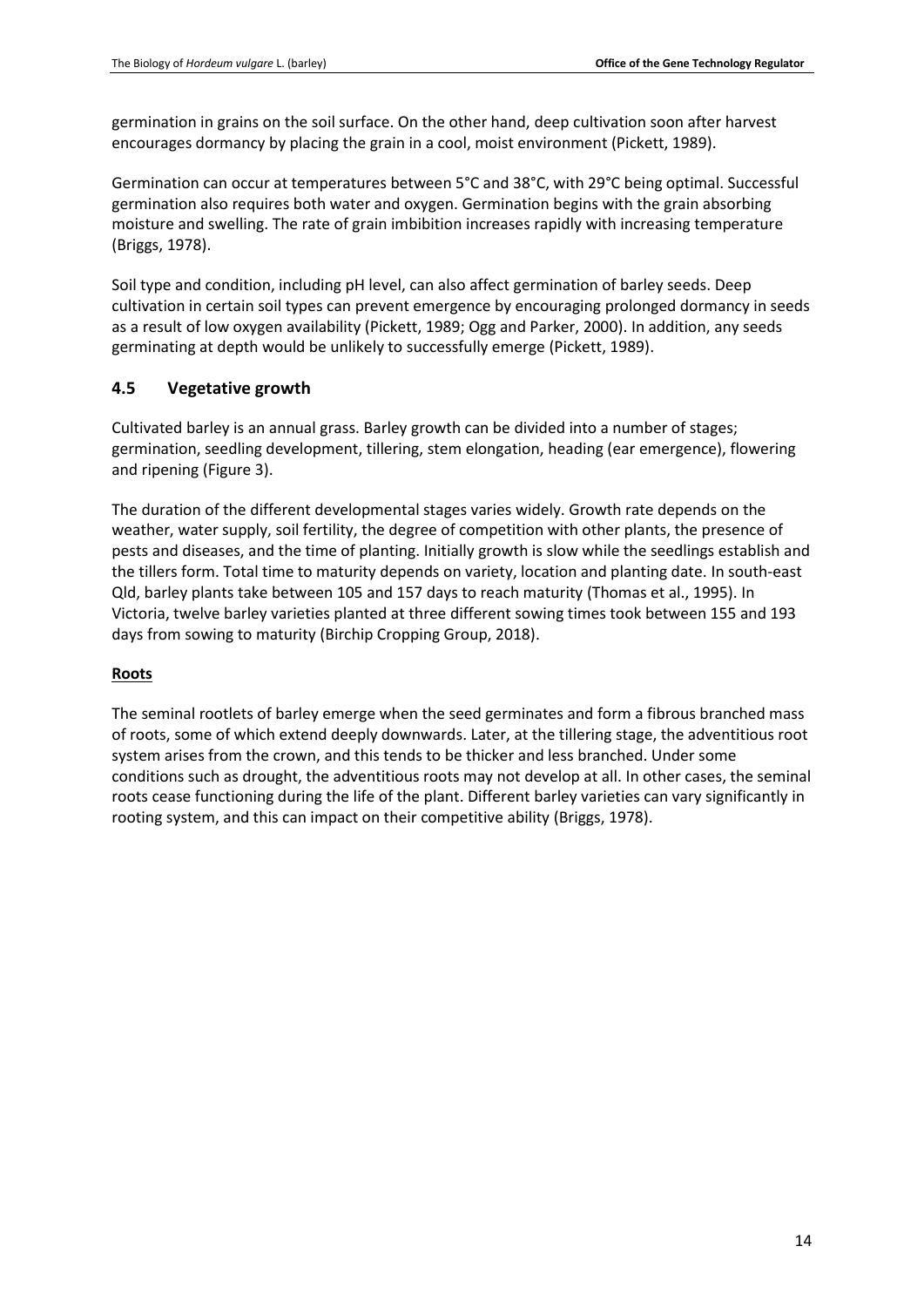

**Figure 3: Schematic diagram of barley plants at successive stages of development.**

#### **Leaves**

After germination, the coleoptile (a leaf sheath that encloses the embryonic plant) reaches the surface and the first leaf emerges at its tip. The leaves grow rolled up from the tube formed by the bases of earlier leaves, unrolling once emerged (Briggs, 1978). Leaves emerge continuously on the main stem and tillers until the final (flag) leaf emerges. Emergence of the flag leaf is an important growth stage for timing the application of certain growth regulators. The mature leaves progressively senesce and gradually the whole plant dries out until full maturity, when the grain is ripe (Briggs, 1978).

#### **Stems and Tillers**

Stem elongation usually starts when the plant is about 5 cm in height and coincides with leaf emergence, tillering and spike formation (Briggs, 1978). During stem elongation the developing spike is carried upwards.

Tillers start to develop at about the 3-leaf stage (Figure 3). The number of tillers and duration of tillering vary with variety and growth conditions (Briggs, 1978). Some older genotypes produce many tillers but develop few spikes, while most modern genotypes have a higher percentage of tillers that develop spikes (Gomez-Macpherson, 2017). In addition, winter varieties usually produce more tillers than spring varieties during the vegetative growth period over winter. In general, field grown barley plants typically produce 2–5 tillers (Briggs, 1978; Gomez-Macpherson, 2017). Most tillers initiate adventitious roots, although later appearing tillers often remain unrooted and die prematurely (Anderson-Taylor and Marshall, 1983).

#### <span id="page-18-0"></span>**SECTION 5 BIOCHEMISTRY**

#### <span id="page-18-1"></span>**5.1 Toxins**

Barley is generally not considered toxic. However, a number of allergens and anti-nutritional factors occur in barley and in extreme cases may have a toxic effect. These are described in Sections 5.2 and 5.3.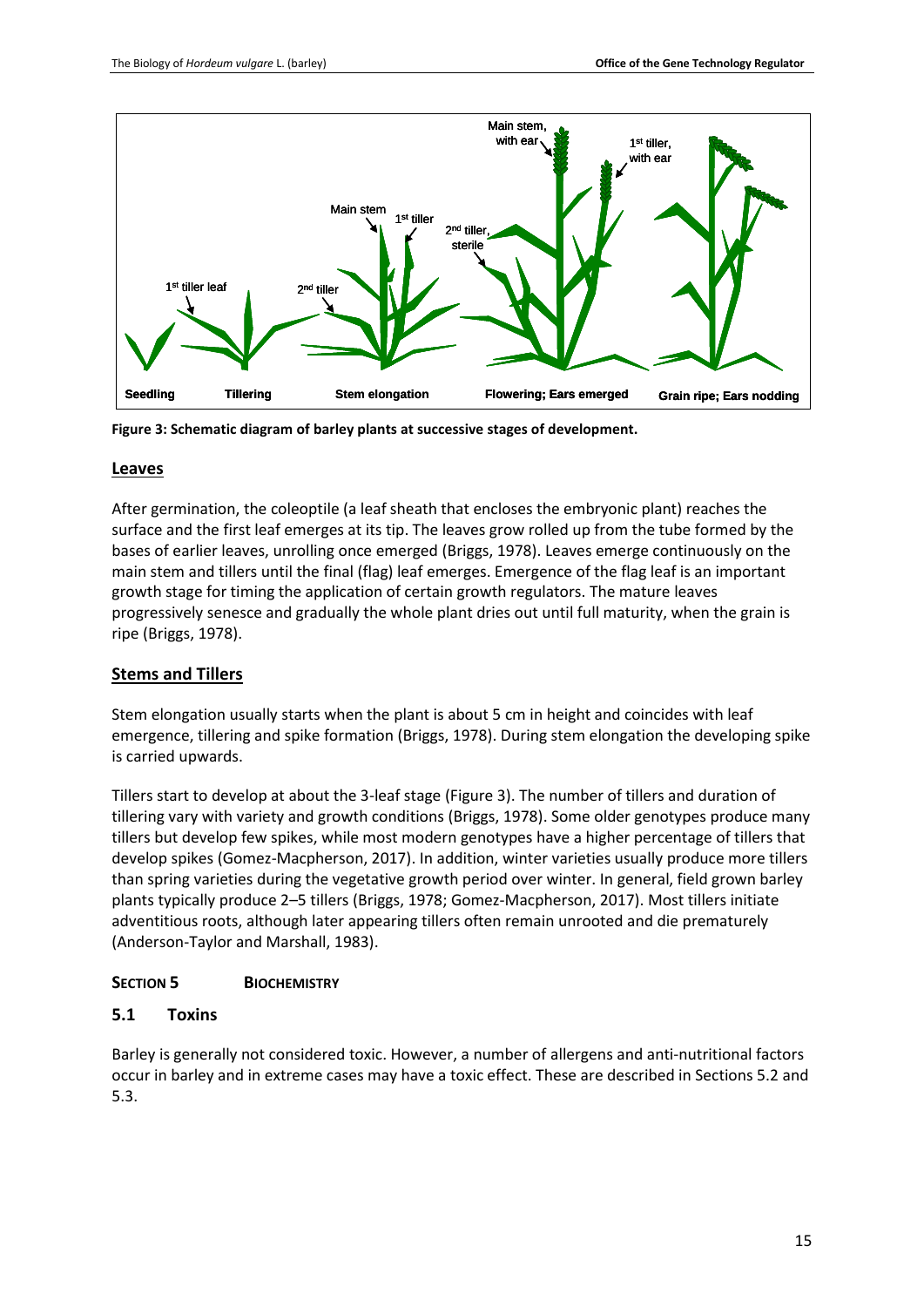#### <span id="page-19-0"></span>**5.2 Allergens**

Barley is a well-known allergenic food in the human diet and is associated with several adverse reactions. A food allergy to barley is more common in children than in adults, and most people who are sensitive to barley are also allergic to wheat. Symptoms following barley consumption include atopic dermatitis, gastrointestinal complaints, respiratory symptoms and anaphylaxis (Armentia et al., 2002; Lee et al., 2020). Contact dermatitis and anaphylaxis can also be induced by barley proteins present in beer. Two barley proteins were identified as beer allergens, with lipid transfer protein 1 causing strong positive skin prick responses in all beer-allergic patients (Garcia-Casado et al., 2001). Lipid transfer proteins are common food allergens in other plant species, including wheat (Gonzalez-Klein et al., 2021).

Inhalation of barley flour can cause baker's asthma, an occupational allergy. Barley alpha-amylase inhibitor proteins have been identified as major allergens associated with baker's asthma (Sanchez-Monge et al., 1992).

Barley pollen contains proteins that are homologues to common grass pollen allergens (Astwood et al., 1995). Most of a group of people with allergic rhinitis due to grass pollen allergies were also found to be sensitive to barley pollen. However, barley produces far less pollen than most wild grasses, and barley pollen grains are much larger than most wild grass pollen so are less easily dispersed by wind. Therefore, barley pollen is considered a negligible aeroallergen for the general population, although it could potentially cause occupational allergy in barley farm workers (Damialis and Konstantinou, 2011).

#### **Coeliac disease**

Coeliac disease is an immune-mediated condition that develops in genetically susceptible individuals when exposed to gluten proteins, which are found in wheat, barley and rye grains (Abadie et al., 2011; Walker et al., 2017).

Coeliac disease is a multigenic disorder involving particular alleles of the human leukocyte antigen (HLA) gene and a range of other genes. Individuals with an HLA allele associated with susceptibility and many other genetic risk factors usually develop coeliac disease early in life. Individuals with an HLA allele associated with susceptibility and a few other genetic risk factors may develop coeliac disease later in life, triggered by viral infection or other environmental factors, or may never develop the disease (Abadie et al., 2011).

Coeliac disease is more prevalent in females than in males and is particularly common in Caucasians compared to other ethnic groups (Abadie et al., 2011). In Australia, the prevalence of coeliac disease is estimated at 1.2% in adult men and 1.9% in adult women, which is similar to rates in Europe (Walker et al., 2017).

Coeliac disease damages the small intestine, resulting in malabsorption of nutrients and a range of gastrointestinal and systemic symptoms (Abadie et al., 2011; Walker et al., 2017). Symptoms of coeliac disease vary and patients with clinical coeliac disease may have few or many symptoms. Common symptoms include diarrhoea, abdominal pain, fatigue, weight loss or growth failure, iron deficiency anemia and osteoporosis due to calcium malabsorption. The treatment for coeliac disease is a gluten free diet, which alleviates symptoms and prevents further damage to the small intestine (Walker et al., 2017).

Development of the first ultra-low gluten barley variety has been reported. The variety contains less than 5 ppm hordeins, the type of glutens found in barley, which is well below the World Health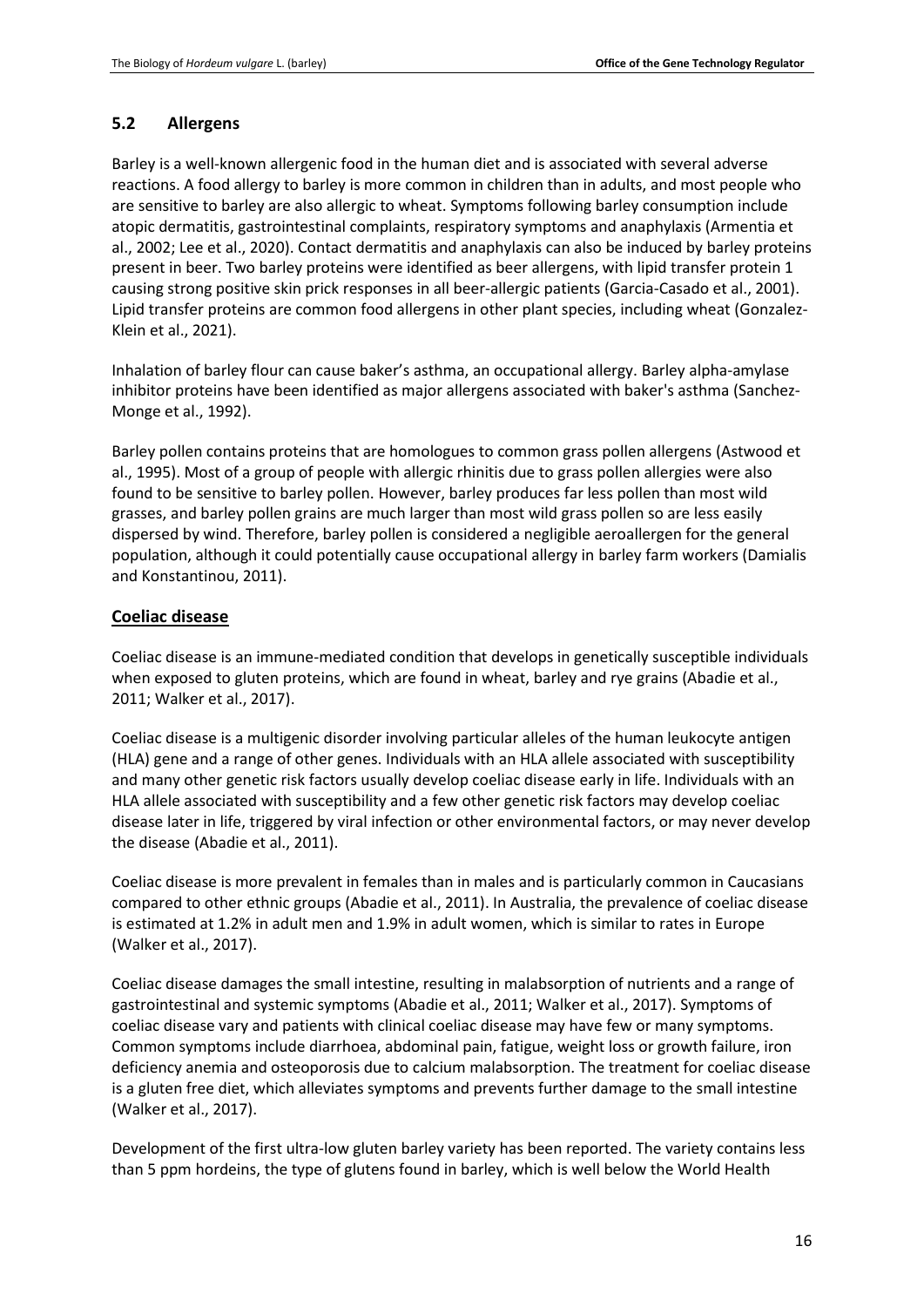Organization's upper limit of 20 ppm for classification as gluten-free (Tanner et al., 2016). The variety was commercially released under the trade name Kebari™ and the first commercial product made with this barley was a gluten-free beer in Germany [\(CSIRO website,](https://www.csiro.au/en/research/plants/crops/grains/kebari-barley) accessed 15 Oct 2021).

#### <span id="page-20-0"></span>**5.3 Other undesirable phytochemicals**

#### **Enzyme Inhibitors**

Both protease and alpha-amylase inhibitors are present in the barley grain. Protease inhibitors, especially trypsin inhibitors, may decrease the digestibility of dietary proteins while amylase inhibitors may affect the digestibility of dietary starch. However, these inhibitors do not appear to pose a serious risk to human health as they tend to be heat labile (OECD, 2004), although members of the trypsin/alpha-amylase inhibitor protein family are major allergens associated with baker's asthma (see Section 5.2).

The most common barley protease inhibitors are inhibitors of trypsin, chymotrypsin and microbial proteases (Casaretto et al., 2004). However, due to the low levels of protease inhibitors in the barley grain, it is unlikely that they have a significant negative influence on protein digestibility (Newman and Newman, 1992).

#### **Lectins**

Lectins are glycoproteins that bind to specific carbohydrate groups on cell surfaces, causing lesions to form. In the intestinal tract, these lesions can seriously impair the absorption of nutrients (OECD, 2003). Although more commonly associated with legumes, cereal grains including barley are also known to contain lectins, although their possible physiological significance is unknown (OECD, 2004). As lectins are usually inactivated by heat treatment, they are really only of interest when raw or inadequately cooked food or feed is consumed (OECD, 2003). Therefore, in the case of barley, they are more likely to be an animal feed concern.

#### **Phytic acid**

Phytic acid may reduce the bioavailability of trace elements in animal diets through chelation of minerals such as iron, zinc, phosphate, calcium, potassium and magnesium. This anti-nutrient is of particular importance to monogastric animals, whereas ruminants possess digestive enzymes which degrade phytate and release the chelated minerals (OECD, 2004). Mature seeds of most traditional crops contain about 75% of total phosphorus as phytic acid (Raboy, 2000). The excretion of feed phytic acid phosphorus by livestock (e.g. poultry, swine, and fish) contributes to water pollution and is a major environmental issue (Raboy, 2000).

Low phytic acid mutants, with reduced phytic acid accumulation and increased inorganic phosphorous, have been identified in barley (Larson et al., 1998; Raboy, 2000), but typically have an associated yield penalty (Raboy, 2000; Raboy et al., 2014). Recent studies indicate that the low phytic acid 1-1 trait in barley is a seed-specific or filial determinant of barley endosperm total phosphorus, suggesting low phosphorus varieties with good agronomic performance could be developed (Raboy et al., 2014). A hulless, low phytate barley with improved feed conversion and nutrient digestibility compared to a regular-hulled barley has been released in Canada (Woyengo et al., 2012).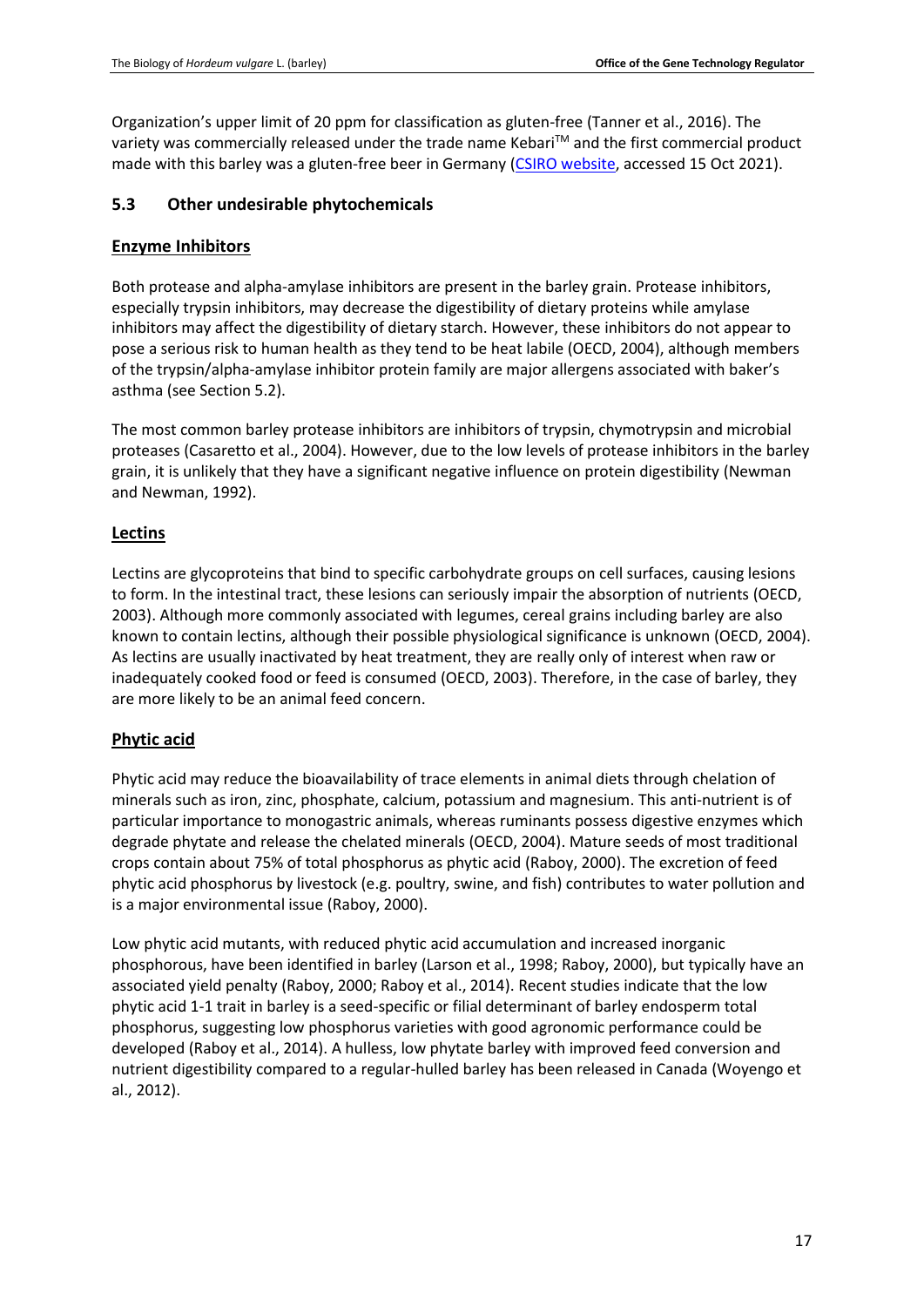#### **Phenolic compounds**

The phenolic compounds proanthocyanidins and catechins are found in barley seed coats, and these can form insoluble complexes with proteins inhibiting nutrient utilisation (Newman and Newman, 1992). Proanthocyanidins also cause haze formation in beer, an undesirable characteristic for most breweries. Proanthocyanidin-free barley mutants have been released commercially (von Wettstein, 2007).

#### <span id="page-21-0"></span>**5.4 Beneficial phytochemicals**

Barley is an excellent source of dietary fibre, protein, and complex carbohydrates, and is a good source of certain vitamins and minerals. Barley composition varies markedly in different environments and between varieties (OECD, 2004). The concentration of starch is inversely related to the content of total dietary fibre and protein. In malting barley, lower protein content (8–10.5% dry matter) and corresponding high starch content is preferred. In feed barley, grains with low fibre, higher protein (10–15%) and higher starch content are preferred (OECD, 2004).

Carbohydrates, including starches, sugars and non-starch polysaccharides, comprise about 80% of the barley grain (Newman and Newman, 1992). Most of the carbohydrates is starch, which makes up 60% of the grain and provides energy for germination (OECD, 2004). Starch is the major source of readily available energy for food and feed. In most barleys, the predominant starch is amylopectin and the remainder is amylose (Newman and Newman, 1992).

The non-starch polysaccharides are collectively called total dietary fibre and include ß-glucans and arabinoxylans. The fibre content of barley is relatively high, and the benefits of dietary fibre on human health are well known. The soluble fibre ß-glucan, for example, can lower both post-prandial blood glucose levels and blood cholesterol (McIntosh et al., 1991; OECD, 2004). In contrast, arabinoxylans and ß-glucans can have a deleterious effect on digestion in monogastrics (OECD, 2004). In addition, ß-glucans are known to negatively impact poultry, especially young birds, by reducing the intestinal viscosity (Newman and Newman, 1992).

Protein is the second major component of the barley grain. Protein content of barley grains is strongly affected by the growth conditions and nitrogen fertilisation regime, but is usually about 10– 12%. Barley proteins can be classified by solubility as albumins, globulins, prolamins and glutelins (Newman and Newman, 1992). Prolamins (or hordeins) are the major storage protein and account for up to half of the total nitrogen in the grain. The other groups consist mainly of structural and metabolic proteins (OECD, 2004).

Barley contains 2–3% minerals, although the mineral content can vary markedly with variety, growing conditions and fertiliser application. The major minerals are magnesium, phosphorus, potassium, calcium and sodium. Although much of the phosphorus is unavailable to monogastric animals, barley contains more phosphorus and has higher phosphorus bioavailability than other grains (OECD, 2004).

Barley also contains 2–3% lipids, including several with health promoting activities such as carotenoids and tocopherols (Newman and Newman, 1992). Vitamin E, a mixture of tocopherols, is present in barley oil. Barley grains also contain B vitamins (OECD, 2004).

Barley contains a number of other compounds, some of which may have a role in protection against diseases when ingested at high levels. These include simple phenolic acids, flavenoids and lignans, all of which have good antioxidant properties (OECD, 2004).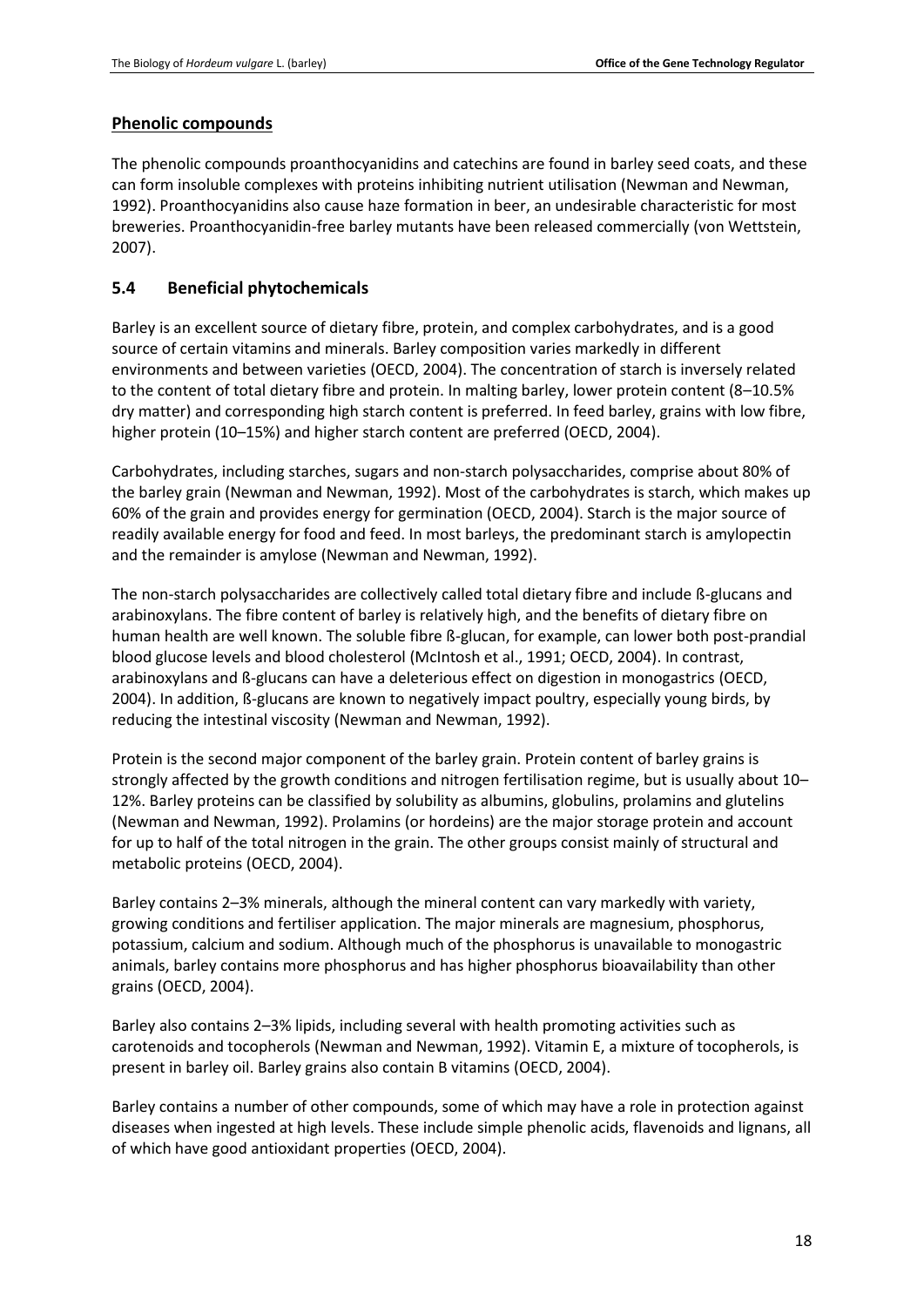#### <span id="page-22-0"></span>**SECTION 6 ABIOTIC INTERACTIONS**

#### <span id="page-22-1"></span>**6.1 Abiotic stresses limiting growth**

#### <span id="page-22-2"></span>*6.1.1 Nutrient stress*

Common nutrient deficiencies of Australian soils for production of barley crops are nitrogen, phosphorus and zinc. Potassium deficiency is also common in Western Australia. In some soil types and growing areas, sulphur, copper, manganese or molybdenum may also be lacking (GRDC, 2016a, b, 2017a).

Nitrogen deficiency leads to small, pale green plants with reduced grain yield and protein levels. The amount of nitrogen fertiliser required for barley crops varies with rainfall, soil type and rotational history of the field. Nitrogen fertilisers are generally applied between sowing and early to midvegetation. In malting barley, nitrogen fertilizer application must be managed to limit protein content, as markets for malting barley demand moderate protein levels (GRDC, 2016b).

Phosphorus is essential for two distinct phases of growth: during early development (emergence to end of tillering) and for seed formation and grain filling. Potassium deficiency leads to stunted plants with dark green leaves and reduced grain number. Phosphate fertiliser is generally applied with the seed during sowing to meet the requirements during the early development phase (GRDC, 2016b).

Zinc is a micronutrient, essential for protein shape and thus important for enzyme function in the plant. Deficiencies manifest as stunted plants with short, thin stems and pale green leaves. Severe deficiencies result in reduced tillering, delayed maturity and little or no grain production. Zinc can be applied at sowing or as a foliar application (Norton, 2014; GRDC, 2016b).

Potassium deficiencies can lead to poor root growth and leaf development, and to fewer and smaller grains. As potassium has high soil persistence, potassium fertilisers can be applied at planting, during fallow prior to planting, or applied to a preceding crop (GRDC, 2017a).

#### <span id="page-22-3"></span>*6.1.2 Temperature stress*

Barley is a temperate climate plant that is grown as a winter crop in Australia. It can suffer frost damage at low temperatures or heat stress at high temperatures.

Barley seeds will not germinate at soil temperatures under 4°C. Barley crops have high susceptibility to frost damage from late booting to milk development stages, and are most susceptible at flowering. Irreversible freezing damage typically occurs at canopy temperatures under -2°C, although florets can also be aborted due to chilling damage at temperatures above freezing. Frost damage during flowering reduces grain number, but remaining grain is of normal quality. Frost damage during grain fill produces light, shrivelled grains with compromised ability to germinate and establish (GRDC, 2016b).

Soil temperatures over 33°C during barley emergence cause significant seedling mortality, reducing the number of plants that establish (GRDC, 2016b). High temperatures during reproductive growth affect pollen development, with temperatures of 30°C/25°C (day/night) for five days reported to cause male sterility (Sakata et al., 2000). In addition, heat stress during spike growth and grain setting affects grain yield. In a study in Argentina, a mean temperature of 15.4°C during this period (the lowest temperature measured) gave highest barley grain yield, and yield was reduced by about 10% per degree of mean temperature increase (Garcia et al., 2015).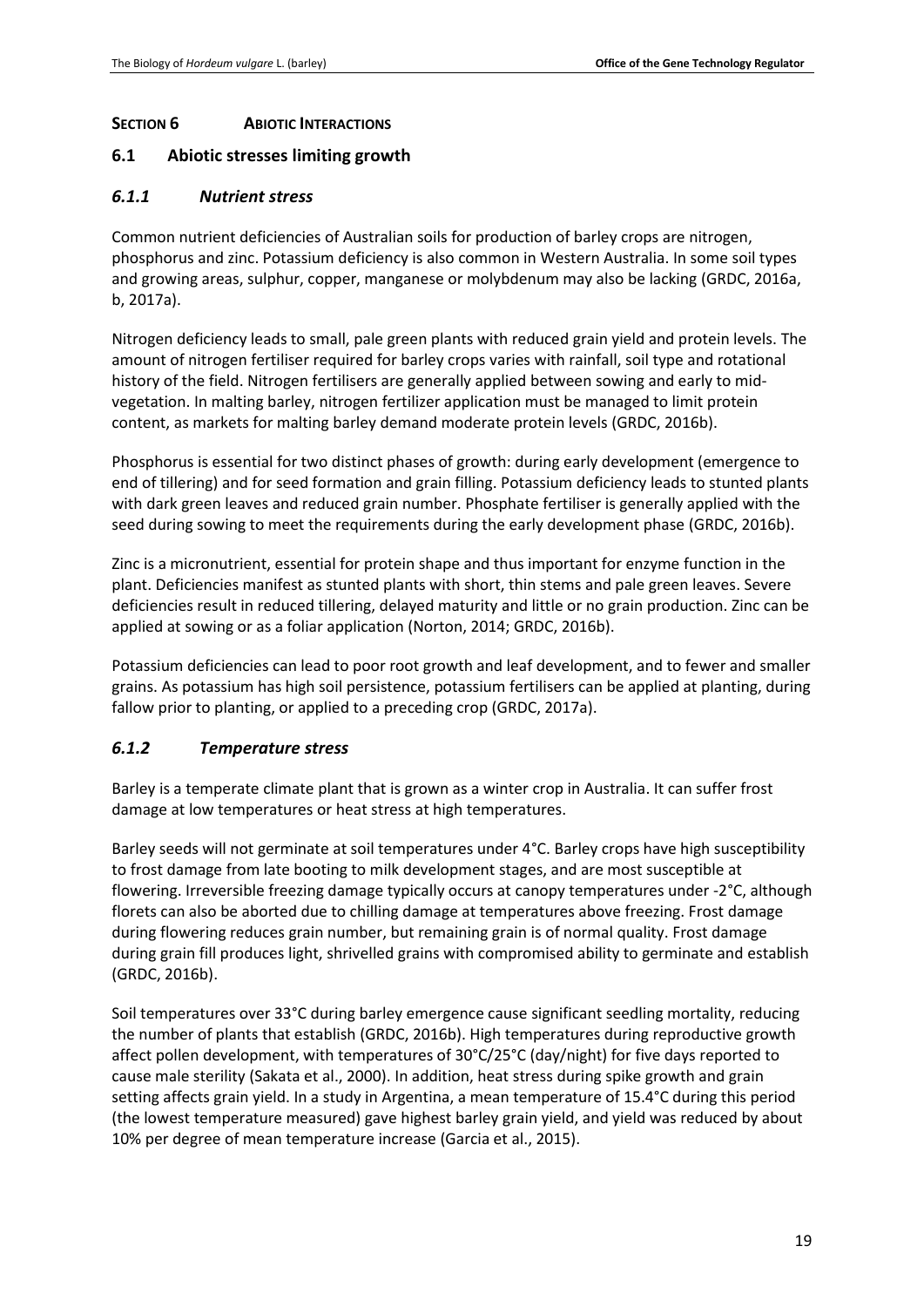#### <span id="page-23-0"></span>*6.1.3 Water stress*

Barley has high water use efficiency compared to other crops (GRDC, 2016b). In Western Australia, barley yield is reported to be strongly dependent on water supply at growing season rainfall levels of up to 285 mm, and very weakly dependent on water supply at higher rainfall levels. Therefore, barley can be successfully grown in low, medium and high rainfall zones (van Gool and Vernon, 2006). In WA grain growing regions, the climate is Mediterranean with a concentration of rainfall during the winter months, which matches the growing season for barley. The winter-dominant rainfall of WA differs from the generally higher and more evenly distributed rainfall of Vic and southern NSW, and the summer-dominant rainfall of the northern grain growing areas (Cramb et al., 2000).

Drought stress occurs when soil moisture does not meet the needs of a crop at a particular growth stage. Symptoms of drought stress in barley include slower plant growth, deeper root systems and leaf wilting, as well as reduced yield (Saade et al., 2018).

Waterlogging is an important constraint to barley production. Barley is more susceptible to waterlogging than wheat or oats. Barley is able to tolerate short periods of waterlogging but should not be grown on soils where waterlogging may occur for periods of more than two weeks. Waterlogging damages roots, resulting in decreased plant growth or plant death, and reducing crop yield (van Gool and Vernon, 2006; GRDC, 2016a).

# <span id="page-23-1"></span>*6.1.4 Other stresses*

Soil acidity is a major constraint to crop growth. Acidic soils solubilise toxic aluminium ions, and barley is among the most aluminium-sensitive of the cereal crops (van Gool and Vernon, 2006; Saade et al., 2018). Barley yield is affected by soil pH <5.0 and soils with pH <4.5 are unsuitable for barley cultivation (van Gool and Vernon, 2006; GRDC, 2017a).

Barley is also sensitive to boron toxicity, which can occur due to high boron levels in some Australian soils (GRDC, 2017a; Saade et al., 2018).

#### <span id="page-23-2"></span>**6.2 Abiotic tolerances**

Barley is the most salt-tolerant cereal crop (Munns and Tester, 2008), and barley and cotton are the two most salt-tolerant broad-acre crops grown in Australia. Barley yields begin to decline in very saline soils (soil salinity class 3: 8-16 dS/m) and extremely saline soils (soil salinity class 4: >16 dS/m) are unsuitable for barley cultivation (NSW Department of Environment and Climate Change, 2008).

Barley is also more tolerant of alkalinity than other cereals (van Gool and Vernon, 2006).

#### <span id="page-23-3"></span>**SECTION 7 BIOTIC INTERACTIONS**

#### <span id="page-23-4"></span>**7.1 Weeds**

Barley is considered a competitive crop. Among the nine major winter crops grown in Australia (ABARES, 2021), the relative competitive ability is ranked as oats > barley > wheat > canola > field pea > faba bean > lupin = chickpea = lentil (GRDC, 2011a). In Australian grain growing regions in 2014, the estimated revenue loss from competition with in-crop weeds was \$8 per hectare for barley, which was lower than the revenue losses due to weed competition in oats, wheat, canola, pulses and sorghum (Llewellyn et al., 2016). However, weeds in barley crops still need to be controlled by weed management practices (see Section 2.3.3).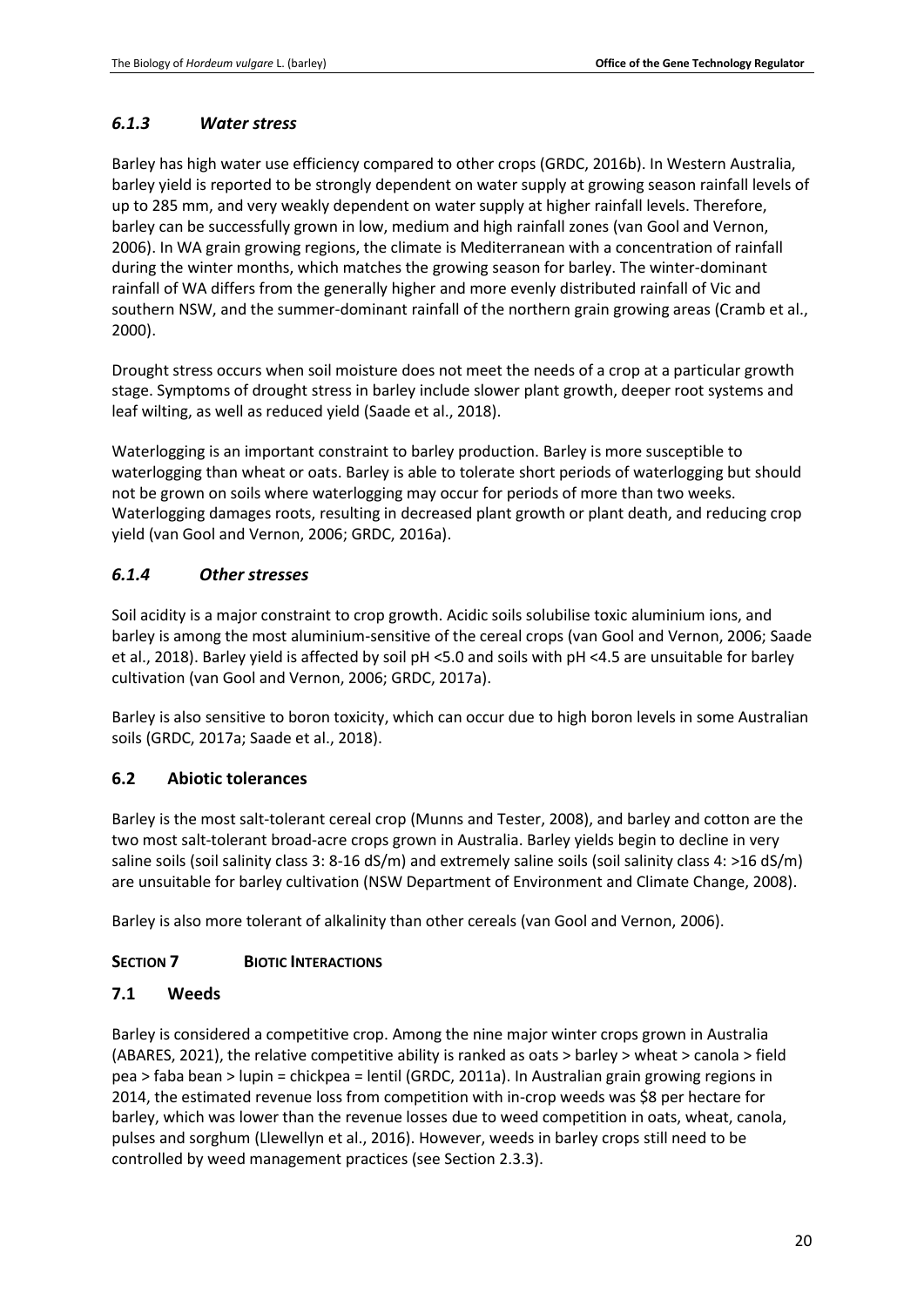The major in-crop weeds in Australian winter cereals, in order of economic importance, are ryegrass (*Lolium rigidum*), wild radish (*Raphanus raphanistrum*), wild oats (*Avena fatua*), brome grass (*Bromus* spp.) and wild turnip (*Brassica tournefortii*). Ryegrass is particularly difficult to manage due to its high levels of herbicide resistance (Llewellyn et al., 2016). A Western Australian survey found that the mean weed density in barley crops at anthesis was 13 grass weeds/ $m<sup>2</sup>$  and 4 broadleaf weeds/m<sup>2</sup> (Harries et al., 2020).

#### <span id="page-24-0"></span>**7.2 Pests and pathogens**

Birds often damage cereal crops, including barley, in Australia (Bomford and Sinclair, 2002). The main bird pests of winter cereals are cockatoos including the galah (*Eolophus roseicapilla*), little corella (*Cacatua sanguinea*), long-billed corella (*Cacatua tenuirostris*), cockatiel (*Nymphicus hollandicus*) and sulphur-crested cockatoo (*Cacatua galerita*) (Bomford and Sinclair, 2002; Tracey et al., 2007; DELWP, 2018). Cockatoos cause most damage to germinating cereal crops in the autumn, but may also feed on ripening crops or grain residue in stubble (DELWP, 2018). Invasive bird pests such as the house sparrow (*Passer domesticus*), common starling (*Sturnus vulgaris*) and common myna (*Acridotheres tristis*) also feed on cereal crops (Tracey et al., 2007). Native Australian crows and ravens sometimes feed on grain (Tracey et al., 2007), and the Australian raven (*Corvus coronoides*) and Torresian crow (*Corvus orru*) are known to engage in food caching behaviour (de Kort and Clayton, 2006). Emus (*Dromaius novaehollandiae*) can cause significant damage by feeding on grain crops, especially when bird numbers are high, and also damage crops by trampling (Department of Environment and Conservation, 2009a).

Kangaroos are reported to damage grain crops by feeding on seedlings or trampling mature plants. Eastern grey kangaroos (*Macropus giganteus*) may feed on young green cereal crops when native grasses are dry and producing no new growth (Hill et al., 1988). Western grey kangaroos (*Macropus fuliginosus*) may feed on cereal crops near remnant bush and damage is most likely to occur in late autumn and early winter when little green feed is available elsewhere (Department of Environment and Conservation, 2009b). Rabbit (*Oryctolagus cuniculus*) grazing can reduce crop yield in Australian agricultural areas (Brown et al., 2020). Like kangaroos, rabbits prefer soft, green, lush grass (Myers and Poole, 1963) and select the most succulent and nutritious plants first (Croft et al., 2002).

The main rodent pest in Australian agricultural crops is the house mouse (*Mus domesticus*). In most years, mice cause <5% yield loss in winter cereals, but they can cause >25% yield loss in years when there is a mouse plague (Brown et al., 2007). Mice dig out newly sown seed, gnaw on vegetative growth and can climb to flowers and developing grain, as well as feeding on grain residue after harvest (GRDC, 2017b). Mice may eat seeds at the seed source or they may hoard seed (AGRI-FACTS, 2002). In agricultural regions, the median territory size of mice is reported as 0.014 ha in the breeding season (spring/summer) and as 0.2 ha in the non-breeding season (autumn/winter) (Krebs et al., 1995). Mice may travel around 100 m to forage for food (GRDC, 2017b). Reduced plant cover is reported to deter movement of mice (AGRI-FACTS, 2002). Mice prefer wheat or barley grains over lentils. The only in-crop rodenticide bait approved in Australia is zinc phosphide coated wheat, but mice in barley fields may not consume wheat bait if there are abundant supplies of equally preferred barley grain (Henry et al., 2021).

Damage from field insects and other arthropod pests is not generally a major factor for barley crops, although significant damage can occur if conditions favouring the build-up of pest populations occur. Potential insect and arthropod pests of barley in Australia include: blue oat mite (*Penthaleus* spp.), redlegged earth mite (*Halotydeus destructor*), Bryobia mites (*Bryobia* spp.), Balaustium mite (*Balaustium medicagoense*), cutworms *(Agrotis* spp.), aphids (*Rhopalosiphum padi, R. maidis* and *Metopolophium dirhodum*), earwigs (*Nala lividipes*), common armyworm (*Leucania convecta*), *Helicoverpa* spp., pasture webworm (*Hednota* spp.), pasture cockchafers (*Acrossidius tasmaniae*),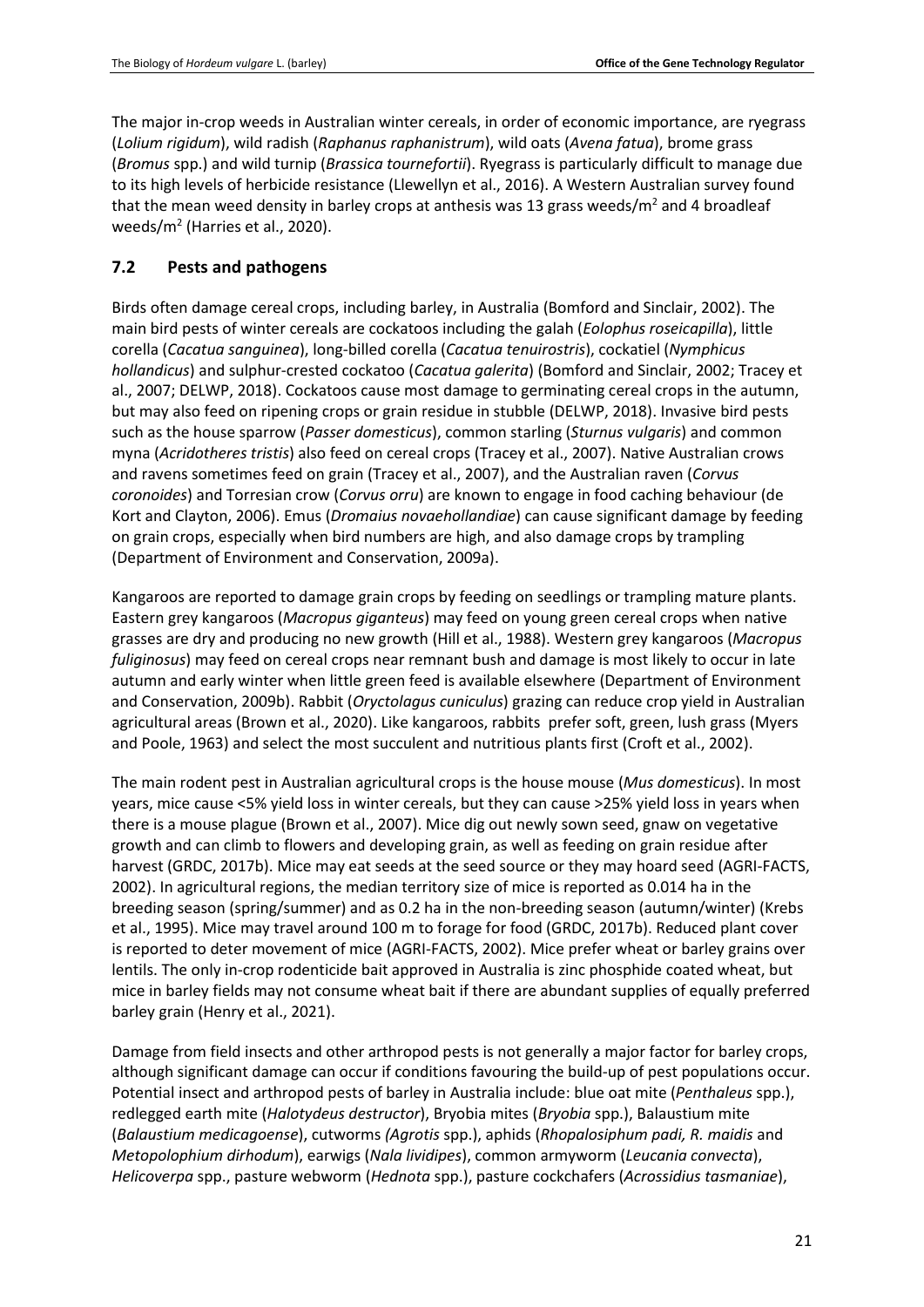grass anthelids (*Pterolocera* sp.), lucerne flea (*Sminthurus viridis*), leaf hoppers (family: *Cicadellidae*), millipedes (*Ommatoiulus moreleti*), slaters (*Porcellio scaber*, *Armadillidium vulgare* and *Australiodillo bifrons*) and locusts (*Chortoicetes terminifera, Austroicetes cruciata* and *Phaulacridium vittatum*). Management of insects in barley crops is similar to that of wheat and involves cultivation, good weed control and the use of insecticide sprays. Slugs (*Deroceras reticulatum*, *D. invadens,* and *D. laeve* ) and snails (*Cernuella virgate, Cochlicella acuta, Theba pisana* and *Prietocella barbara* ) can also cause damage to barley crops, especially in the early seedling stage (GRDC, 2016b).

Nematodes are microscopic, worm-like animals that can cause yield loss to crops. Two important nematodes affecting barley and other cereals are the root-lesion nematodes (*Pratylenchus* spp.) and the cereal cyst nematode (*Hererododera avenae*). The cereal cyst nematode can cause yield losses of up to 80%. Nematode management includes cultivation of tolerant or resistant cereal varieties and rotation with resistant crops to reduce nematode populations (GRDC, 2016b).

Pathogens, particularly fungi and viruses, can reduce grain yield and quality in barley. Disease management strategies include using resistant varieties and rotation with non-host crops. The main diseases that affect barley in Australia are: barley yellow dwarf virus, cereal yellow dwarf virus, Fusarium head blight (*Fusarium graminearum*), covered smut (*Ustilago segetum var. hordei*), loose smut (*U. nuda*), leaf rust (*Puccinia hordei*), barley grass stripe rust (*Puccinia striiformis*), net blotch net form (*Pyrenophora teres f. teres*), net blotch spot form (*P. teres f. maculate*), powdery mildew (*Blumeria graminis f.s.p. hordei*), scald (*Rhynchosporium secalis*), stem rust (*Puccinia graminis*), crown rot (*Fusarium pseudograminearum*), common root rot (*Bipolaris sorokiniana*), take-all (*Gaeumannomyces graminis var. tritici*), rhizoctonia root rot (*Rhizoctonia solani*), pythium root rot (*Pythium sp.*)*,* wirrega blotch (*Drechslera wirreganensis*), and ringspot (*Drechslera campanulata*) (GRDC, 2016b, a; DAFWA, 2017).

#### <span id="page-25-0"></span>**7.3 Other biotic interactions**

Endophytic actinobacteria, belonging to the genera *Streptomyces, Microbispora*, *Micromonospora* and *Nocardioidies*, have been isolated from surface sterilised healthy wheat and barley plants (Coombs et al. 2004). Actinobacteria are recognised as prolific producers of bioactive compounds and may have a role in disease resistance and maintaining the health of the plants (Conn and Franco, 2004; Coombs et al., 2004).

Arbuscular mycorrhizal fungi and endophytic fungi have also been associated with barley (Hause et al., 2002; Waller et al., 2005). Such symbioses can improve the plants nutrient uptake and can protect the plant from disease resistance and abiotic stress.

#### <span id="page-25-1"></span>**SECTION 8 WEEDINESS**

Barley shares some characteristics with known weeds, such as self-compatibility, wind-pollination (although it is predominantly self-pollinating, see Section 4.2) and the ability to germinate or to produce some seed in a range of environmental conditions (Section 2.1). However, it lacks most characteristics that are common to many weeds, such as long lived seed (Section 4.4), rapid growth to flowering (Section 4.5), continuous seed production as long as growing conditions permit (Section 4.1.2), very high seed output (Section 3.2), high seed dispersal and long-distance seed dispersal (Section 4.3) (Baker, 1965; Keeler, 1989).

During domestication of the modern barley plant, characteristics that benefited farmers were selected. Mutations conferring non-shattering seed heads were selected to enable effective harvesting (Pourkheirandish et al., 2015). Losing the primary seed dispersal system of wild barley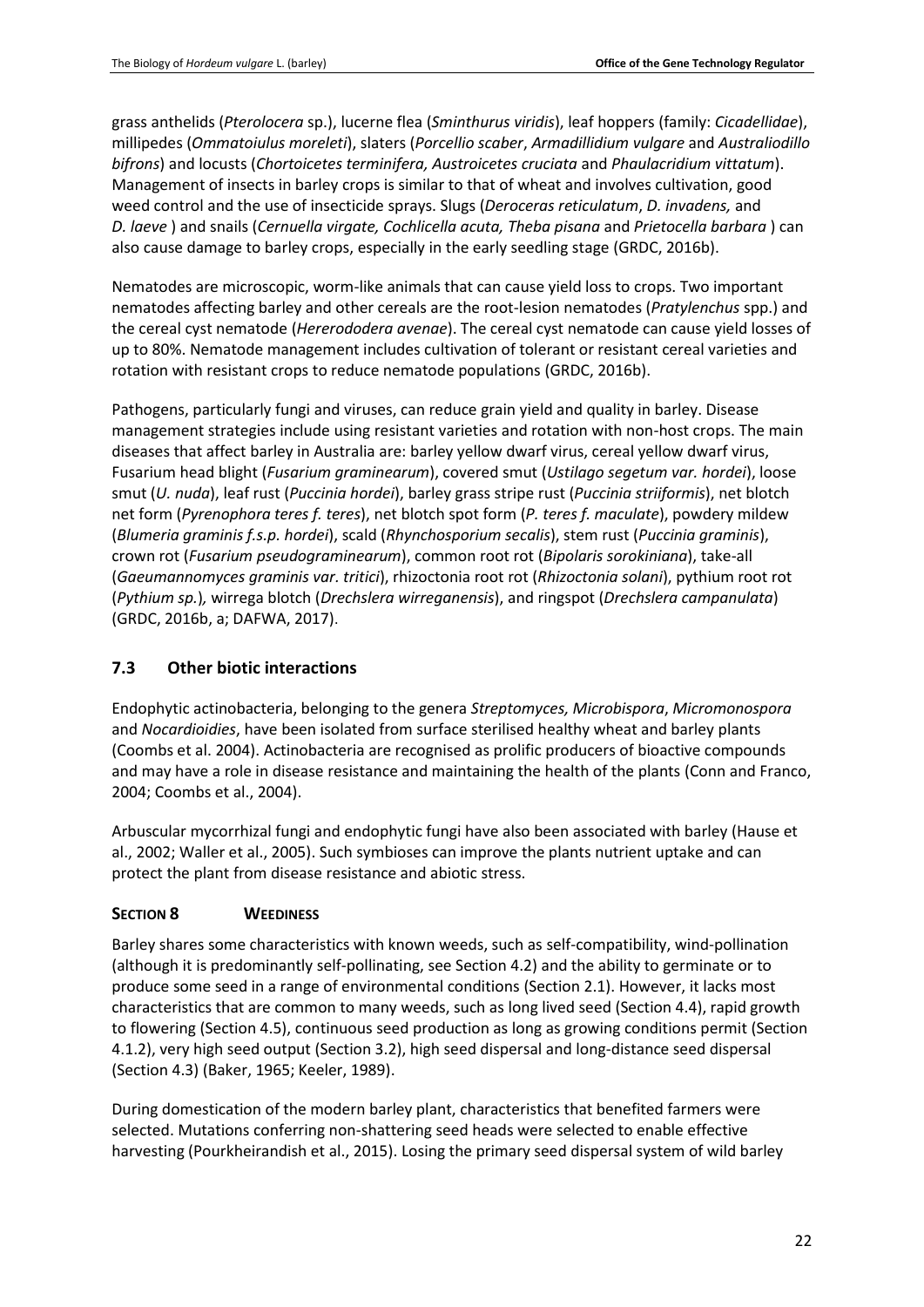reduces the fitness of cultivated barley outside agricultural environments. Many barley cultivars have also been bred to have low seed dormancy (see Section 4.4).

All cereals, especially barley, have been reported to be allelopathic. A hundred years of breeding has resulted in a decrease in allelopathic activity in barley, although there is considerable variation between cultivars (Bertholdsson, 2004; Belz, 2007). In eight current Australian commercial cultivars and elite breeding lines, the weed suppressive ability of different barley cultivars, as measured by reduced weed seed yield, varied more than twofold (Mahajan et al., 2020).

#### <span id="page-26-0"></span>**8.1 Weediness status on a global scale**

Barley is naturalised in many countries, which are located in every continent except Antarctica. In some of these countries barley has been reported as an agricultural weed, and much less frequently barley has been reported as an environmental weed (Randall, 2017).

An important element in predicting weediness is documented weediness of plants from the same taxon (Panetta, 1993). Among the 32 species of the *Hordeum* genus, the three species *H. murinum*, *H. marinum* and *H. jubatum* have become established as weeds in many parts of the world (von Bothmer et al., 1995; Randall, 2017). *H. murinum* and *H. marinum* are annual, originally Mediterranean species, and *H. jubatum* is a perennial North American species (von Bothmer et al., 1995).

#### <span id="page-26-1"></span>**8.2 Weediness status in Australia**

Barley is a cultivated cereal that often escapes into the wild. It is naturalised in all six states of Australia, but not the Northern Territory [\(Atlas of Living Australia,](https://www.ala.org.au/) accessed 5 Oct 2021; [VicFlora,](https://vicflora.rbg.vic.gov.au/) accessed 5 Oct 2021). Barley can be a minor weed in natural ecosystems, but is primarily an agricultural or ruderal weed (Groves et al., 2003). Barley is frequently found on roadsides in Australia [\(NSW FloraOnline,](https://plantnet.rbgsyd.nsw.gov.au/floraonline.htm) accessed 5 Oct 2021) and Europe (Eastham and Sweet, 2002), likely due to grain spills during transport.

Other *Hordeum* species present in Australia include *H. marinum* (including subspecies *gussoneanum* also known as *H. hystrix*), *H. murinum* (including subspecies *glaucum* and *leporinum* also known as *H. glaucum* and *H. leporinum*) and *H. secalinum* [\(Atlas of Living Australia,](https://www.ala.org.au/) accessed 5 Oct 2021; [VicFlora,](https://vicflora.rbg.vic.gov.au/) accessed 5 Oct 2021)*. H. murinum*, or barley grass, is a widespread weed [\(NSW FloraOnline,](https://plantnet.rbgsyd.nsw.gov.au/floraonline.htm) accessed 5 Oct 2021) which is a major agricultural weed in Australian grain growing regions (Llewellyn et al., 2016) and *H. marinum* is a weed of disturbed sites and saline areas [\(NSW](https://plantnet.rbgsyd.nsw.gov.au/floraonline.htm)  [FloraOnline,](https://plantnet.rbgsyd.nsw.gov.au/floraonline.htm) accessed 5 Oct 2021). However, none of these species can cross with cultivated barley under natural conditions (see Section 9.2).

#### <span id="page-26-2"></span>**8.3 Weediness in agricultural ecosystems**

Volunteer barley is a weed of canola, other cereals, pastures and vegetables (Randall, 2017). For example, in a Canadian study where canola crops were grown the year after barley crops, in 50% of the canola crops volunteer barley was the dominant weed species and in 25% of the canola crops volunteer barley was the second most common weed species (Harker et al., 2015). Unmanaged volunteer barley significantly impacts canola production; even a low volunteer barley density of 10 plants/ $m^2$  emerging at the same time as a canola crop is reported to reduce yield by about 12% (O'Donovan, 1992).

Volunteer barley can also reduce the yield of wheat crops, and volunteer barley seeds mixed with wheat seeds at harvest can decrease the grain grade and price (O'Donovan et al., 2007; Jhala et al.,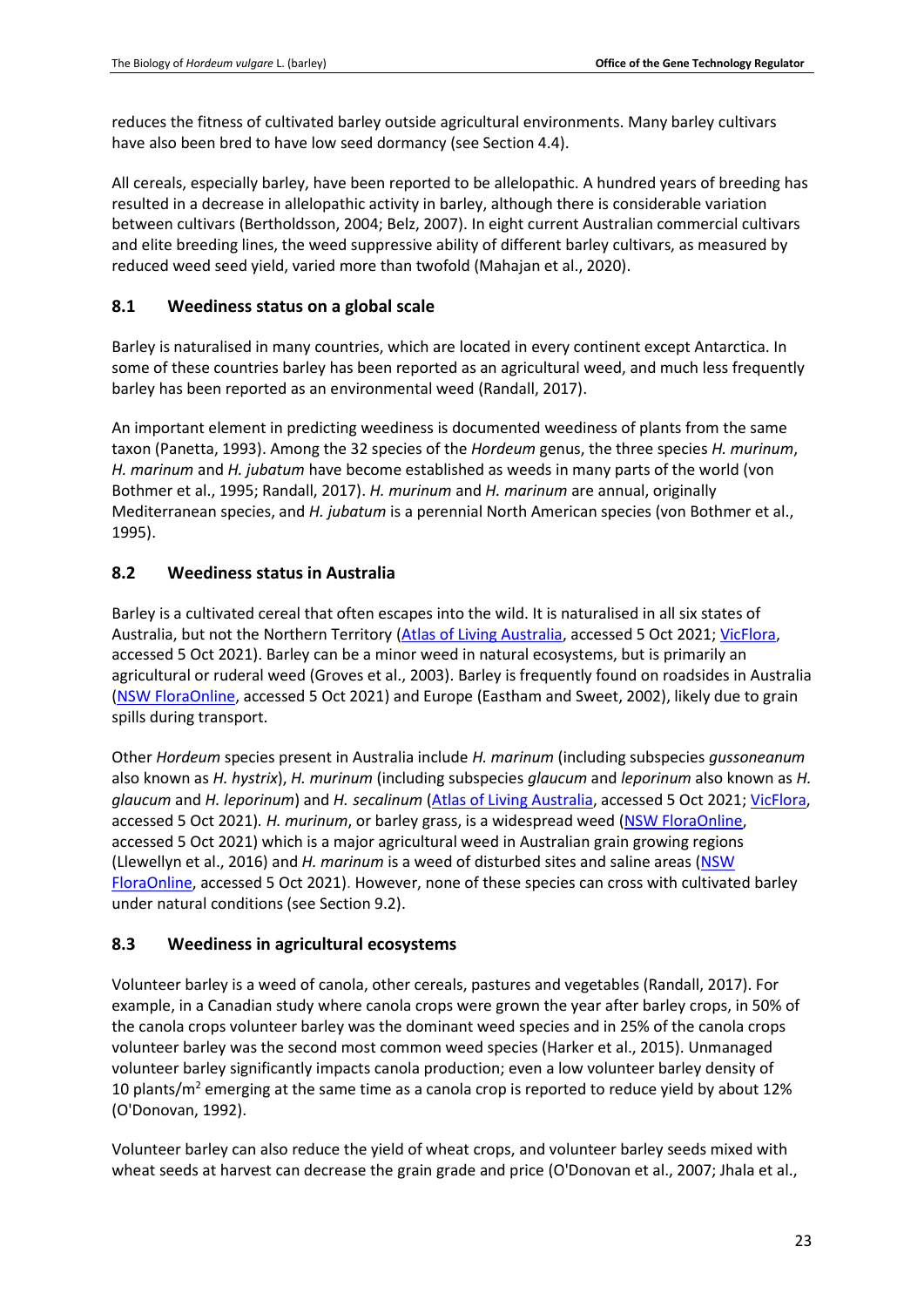2021). In spring wheat grown at moderate density (150-200 wheat plants/ $m^2$ ), unmanaged volunteer barley at 10 plants/ $m^2$  is reported to reduce yield by 13-17%. Seeding wheat at a higher rate alleviates losses due to volunteer barley (O'Donovan et al., 2007).

#### <span id="page-27-0"></span>**8.4 Weediness in natural ecosystems**

In Victoria, the environmental weed risk rating of barley is assessed as medium, which is the second lowest rating in a scale of five. Barley is considered moderately invasive and able to colonise an extensive range of susceptible habitat types, but rarely has significant impact on natural systems (White et al., 2018).

In the southwest region of Western Australia, the environmental weed risk rating of barley is medium, which is the middle ranking in a scale of five. Plants with medium weed risk rating can be used, but it is recommended that offsite spread should be monitored and managed. In other regions of Western Australia, the environmental weed risk rating of barley is low or negligible [\(Environmental weed risk assessments,](https://www.agric.wa.gov.au/rangelands/environmental-weed-risk-assessments) accessed 6 Oct 2021).

No environmental weed risk ratings were found for barley in other Australian states and territories. It is likely that barley would pose a medium environmental weed risk in temperate regions of Australia (as assessed in Victoria and southwest Western Australia) and a lower weed risk in subtropical or tropical regions of Australia (as assessed in northern regions of Western Australia).

#### <span id="page-27-1"></span>**8.5 Control measures**

If harvest efficiency is low, volunteer barley can grow densely in a subsequent crop. Shallow tillage after harvest, followed by irrigation, will germinate much of the seed lying on the surface. After germination, shallow tillage or the application of herbicide will kill volunteer plants (Ogg and Parker, 2000).

During the growing season, volunteer barley in broadleaf crops can be controlled using selective herbicides, such as acetyl-CoA carboxylase inhibitors (Jhala et al., 2021). Barley volunteers in wheat crops are harder to control. Selective cultivation early in the season can control volunteer barley in interrow spaces, but volunteers in the rows will persist (Ogg and Parker, 2000). In the US, the herbicide sulfosulfuron (MON 37500) provides reasonable control of volunteer barley in wheat, but can also damage the wheat crop. In imidazolinone-resistant wheat cultivars, herbicides from the imidazolinone class can be used to manage volunteer barley (O'Donovan et al., 2007), unless the barley is also an imidazolinone-resistant cultivar.

#### <span id="page-27-2"></span>**SECTION 9 POTENTIAL FOR VERTICAL GENE TRANSFER**

Barley has three gene pools in the genus *Hordeum,* based on relationships to barley and the ease of interspecific hybridisations. The primary gene pool comprises *H. vulgare* ssp. *vulgare* and *H. vulgare* ssp. *spontaneum*, the secondary gene pool consists of *H. bulbosum* L., and the tertiary gene pool includes the remaining *Hordeum* species (von Bothmer et al., 1995)*.* 

#### <span id="page-27-3"></span>**9.1 Intraspecific crossing (primary gene pool)**

*H. vulgare* ssp. *spontaneum* is the only wild *Hordeum* taxon that is cross-compatible and fully interfertile with cultivated barley. *H. vulgare* ssp. *vulgare* and *H. vulgare* ssp. *spontaneum* are morphologically similar and hybrids of the two subspecies show normal chromosome pairing and segregation in meiosis and are fully fertile. When *H. vulgare* ssp. *vulgare* and *H. vulgare* ssp. *spontaneum* grow together, spontaneous hybridisation occurs sporadically (Nevo, 1992). In Israel, where cultivated barley and wild barley grow in proximity, there is ongoing gene flow from barley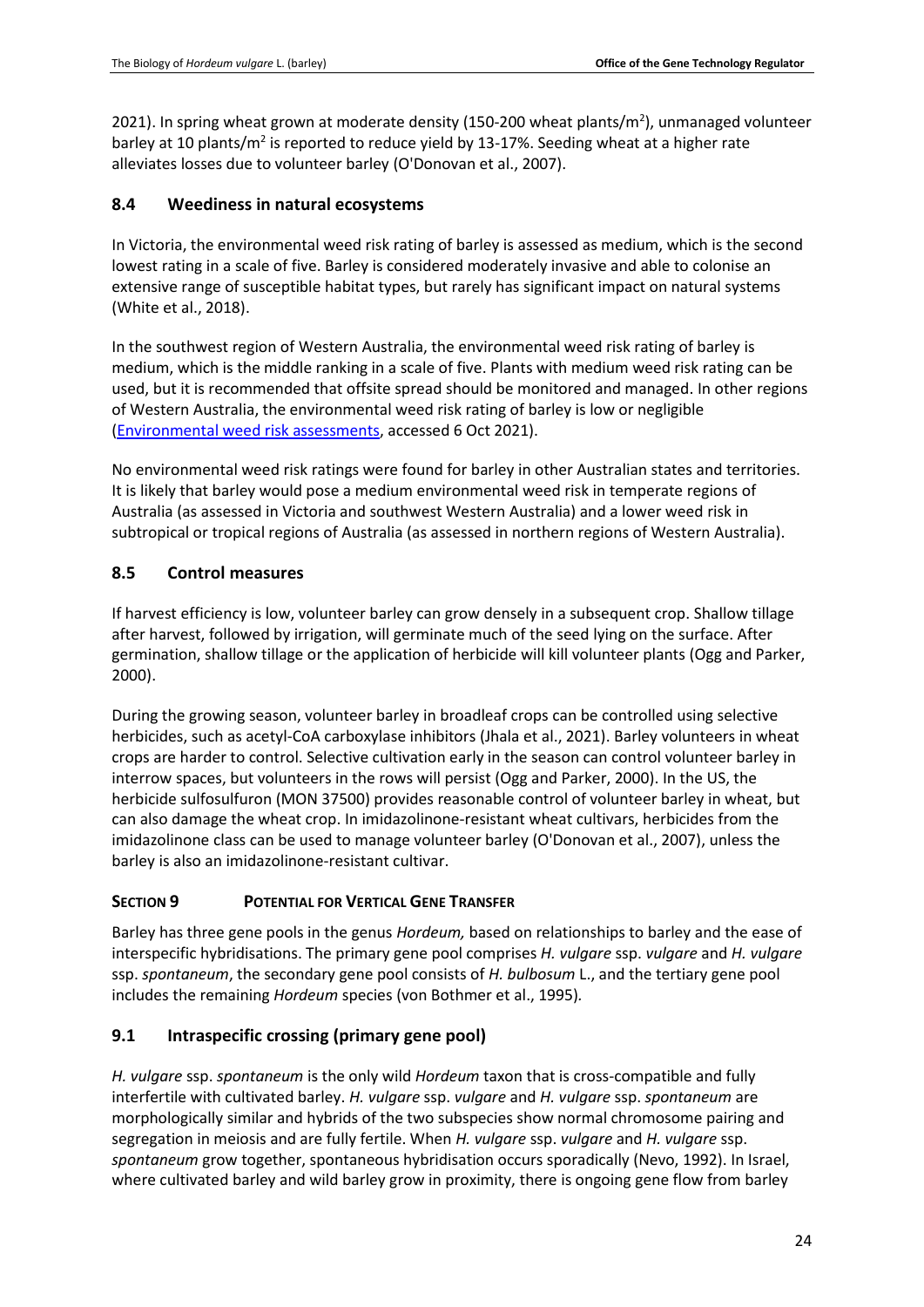cultivars to *H. vulgare* ssp. *spontaneum* populations (Hubner et al., 2012)*.* Barley breeding programs make extensive use of *H. vulgare* ssp. *spontaneum* accessions (Rehman et al., 2021). *H. vulgare* ssp. *spontaneum* is not known to be present in Australia.

#### <span id="page-28-0"></span>**9.2 Interspecific and intergeneric crossing**

#### <span id="page-28-1"></span>*9.2.1 Interspecific*

With a few exceptions the isolation barriers (usually hybrid sterility) are very strict between the *Hordeum* species and there is little or no genetic exchange in nature due to a lack of chromosome pairing, even where two taxa have sympatric distribution (von Bothmer et al., 1995).

#### <span id="page-28-2"></span>*9.2.2 Intergeneric*

Intergeneric crosses invariably require the application of growth regulators during crossing, followed by embryo rescue (Fedak, 1992).

#### <span id="page-28-3"></span>**9.3 Crossing under experimental conditions**

There are a number of problems associated with interspecific crossing of barley including hybrid instability and chromosome pairing, endosperm degeneration and hybrid infertility (Pickering and Johnston, 2005). Nonetheless, a number of interspecific crosses between *H. vulgare* and wild *Hordeum* species have been performed using tissue culture techniques (see below and Table 2). Both ploidy level and taxonomic group are important for crossability. Seedling lethality is common in the resulting hybrids and the majority are seed and pollen sterile (Von Bothmer and Jacobsen, 1986; Ellstrand, 2003).

Intergeneric crosses have also been performed with *in vitro* techniques between barley and various species from the genera *Triticum*, *Aegilops*, *Elymus* and *Secale*, plus *Psathyrostachys fragilis* and *Thinopyrum intermedium* (see Table 2). Intergeneric hybrids are usually sterile, very few respond to colchicine doubling and backcrossing can be difficult. To transfer genetic material, recombination must be induced to overcome the strong meiotic pairing control mechanisms (Fedak, 1992).

#### *9.3.1* **H. bulbosum** *(secondary gene pool)*

*Hordeum bulbosum* is a perennial, highly self-incompatible species that occurs as both a diploid and an autotetraploid (von Bothmer et al., 1995). The genomes of *H. vulgare* and *H. bulbosum* are genetically very closely related and the two can be readily crossed under artificial conditions. However, seed setting on crosses between some *H. vulgare* varieties and *H. bulbosum* can be very low due to incompatibility, which manifests as pollen tube bursting within stylar tissue (Pickering and Johnston, 2005).

In crosses between *H. vulgare* and diploid *H. bulbosum*, the *H. bulbosum* genome is quickly eliminated in over 95% of hybrids, resulting in haploid barley embryos. Homozygous diploid barley lines can be produced from the haploid plants through application of colchicine (Devaux, 2003). Chromosome elimination is strongly influenced by the parental genotypes and temperature during embryo formation, and true hybrids can still occur. However, due to endosperm degeneration, embryos must be rescued to regenerate plants. In addition, diploid true hybrids are infertile and must be treated with colchicine to double the chromosome number and restore fertility (Pickering and Johnston, 2005).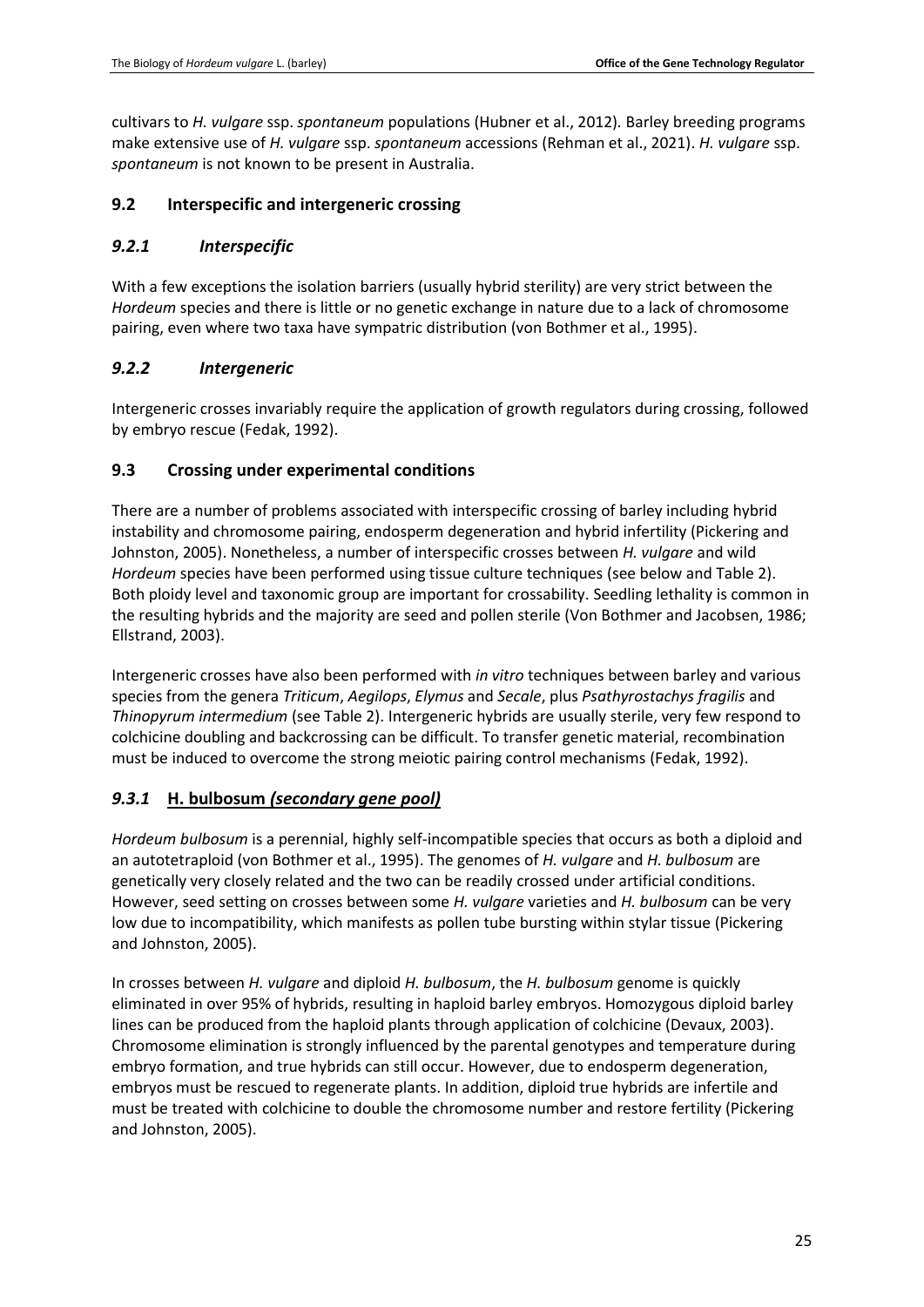Crosses between *H. vulgare* and tetraploid *H. bulbosum* can produce triploid hybrids*.* These are generally infertile, although partially fertile triploid hybrids exist (Pickering and Johnston, 2005).

A considerable number of fertile diploid introgression lines have been derived from tetraploid or triploid *H. vulgare* x *H. bulbosum* hybrids for use in barley breeding programs (Wendler et al., 2015). *H. bulbosum* is the only species other than *H. vulgare* that has been successfully used in barley breeding to date (Rehman et al., 2021).

*H. bulbosum* is not reported to be present in the environment in Australia [\(Atlas of Living Australia,](https://www.ala.org.au/) accessed 19 October 2021).

# *9.3.2 Other interspecific hybrids (tertiary gene pool)*

*H. vulgare* has been crossed to numerous other *Hordeum* species using tissue culture and embryo rescue techniques (see Table 2). The hybrids are almost totally sterile, and the genome of cultivated barley does not readily recombine with the genome of the other species, therefore genetic material is generally not exchanged (Jorgensen et al., 1986). In several interspecific combinations involving various wild *Hordeum* species and either *H. vulgare* or *H. bulbosum*, chromosome elimination occurs, resulting in haploids of one of the parents (Von Bothmer and Jacobsen, 1986). Plant regeneration from calli of hybrids has been used in some studies to induce karyotypic variations and subsequent transfer of genetic material (Jorgensen et al., 1986; Jorgensen and Andersen, 1989).

#### **Triticum**

Intergeneric hybrids can be obtained between barley cultivars and diploid, tetraploid and hexaploid wheats (see Table 2) (Fedak, 1992), but only with extensive intervention such as hormone applications, chemical treatment and embryo rescue (Koba et al., 1991; Molnar-Lang and Sutka, 1994; Molnar-Lang et al., 2000).There is no evidence that cultivated wheat x barley hybrids exist naturally (Eastham and Sweet, 2002). Barley and wheat chromosomes normally do not pair in the hybrids, which are sometimes referred to as *Tritordeum* (Shepherd and Islam, 1992). Crosses between diploid barley and hexaploid wheat (*Triticum aestivum* L.) are most common, and this combination forms the focus of the following discussion.

Wheat x barley hybrids are usually wheat-like in morphology and completely self-sterile, but female fertile (Fedak, 1992). Many wheat x barley hybrids have been produced with barley as the female parent. The chromosome numbers of most of the resulting hybrids are 2n=28 and the chromosomes are somatically stable. Chromosome number at meiosis is more variable, and meiotic chromosome pairing is generally low. In addition, backcross lines are difficult to produce because of pistilloidy (the conversion of other floral parts into pistils) and/or male and female sterility in the backcross plants (Fedak, 1992).

Hybrids with wheat as the maternal parent are more difficult to obtain due to low crossability and result in more variable chromosome numbers and low yield in the hybrids (Fedak, 1992). This combination, however, can avoid the problem of pistilloidy in backcross progeny (Taketa et al., 1998). Backcross plants can still be difficult to obtain, but tissue culture can be used to multiply wheat x barley hybrids and produce enough plants for pollination (Molnar-Lang et al., 2000; Molnar-Lang et al., 2005).

The majority of reports of wheat x barley crosses have used varieties with high crossability in intergeneric crosses, which is controlled by parental genotype, but poor agronomic traits. In a study by Molnar-Lang et al. (2000), winter wheat x winter barley hybrids between agronomically useful varieties were produced. In this study, a six-row barley was the male parent and embryo rescue was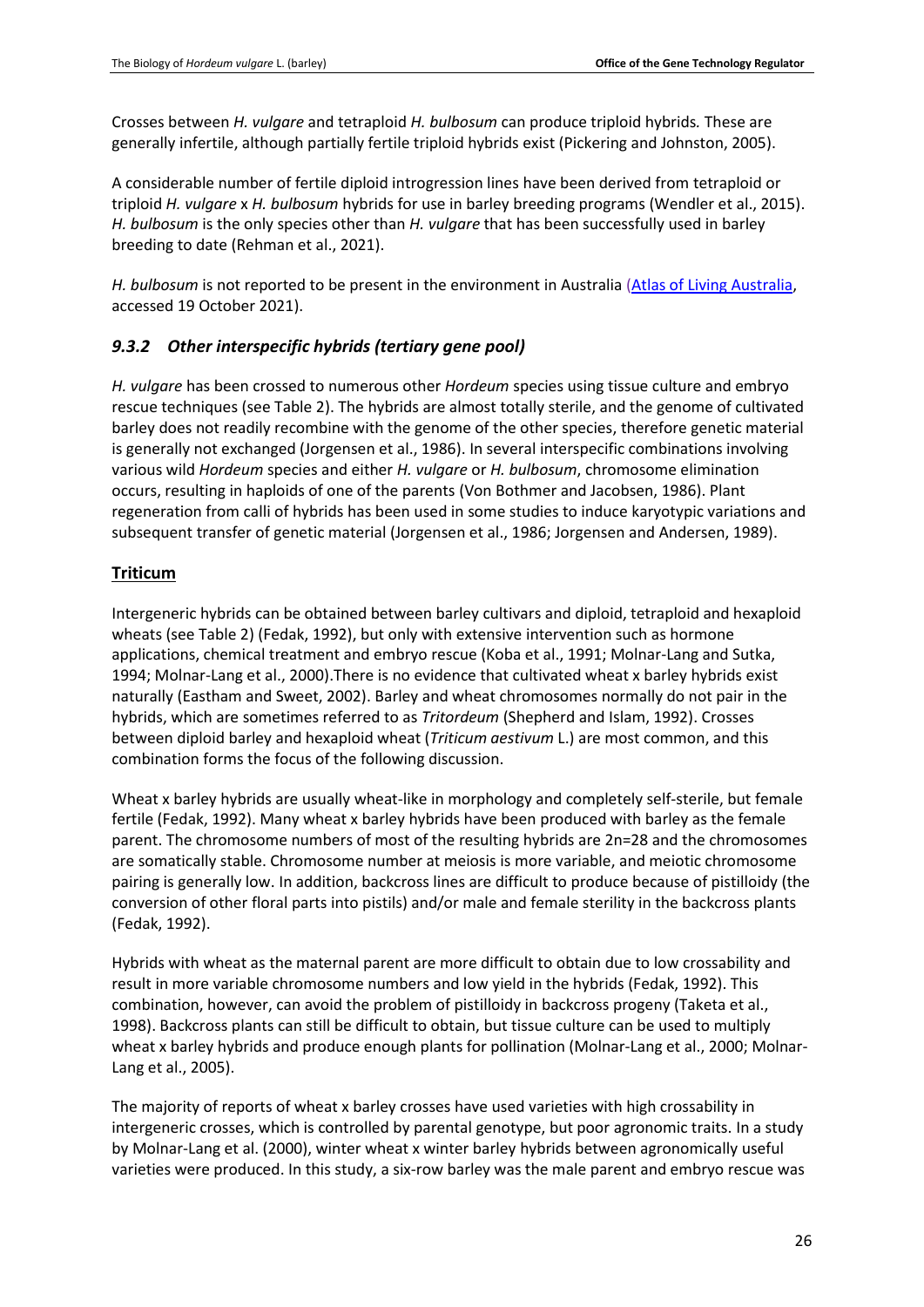used to produce hybrids. The hybrids showed a high degree of male and female sterility and reduced seed set. Thirteen barley cultivars tested as pollinators could not be crossed with wheat.

#### **Aegilops**

In a cross with *Aegilops crassa* (syn. *Triticum crassum*)*,* vigorous but sterile hybrids were produced in tissue culture (Fedak and Nakamura, 1981). In contrast, only subviable hybrids were obtained in the cross between barley and *Ae. squarrosa* (syn. *Triticum tauschii; Ae. triuncialis*) (Fedak, 1992).

#### **Elymus**

Some species of *Hordeum* and some of *Elymus* can intercross naturally. However, hybrids between *H. vulgare* and *Elymus* species have only been produced with embryo rescue. The majority of the hybrids involved barley with tetraploid *Elymus* species (see Table 2). Viable hybrids are generally vigorous, self-sterile and difficult to backcross. There is little homology between the genomes and intergenomic pairing does not usually occur (Mujeeb-Kazi, 1985; Fedak, 1992).

Hybrids involving hexaploid *Elymus* species have also been produced. For example, Torabinejad & Mueller (1993) obtained sterile hybrids of the Australian hexaploid species *E. scabrus* and *E. rectisetus* with *H. vulgare* using embryo culture.

# **Secale**

Crosses between *H. vulgare* and species of *Secale* are characterised by high seed set and a relatively high yield of embryos, but also a very high seedling necrosis from some cultivar combinations. Various progeny can be obtained using embryo rescue including haploids, hybrids with incomplete genomic numbers and hybrids. Surviving hybrids, sometimes referred to as *Hordecale*, are only reasonably vigorous and are self-sterile and often completely sterile. Most of the hybrids lack pairing between chromosomes, precluding any intergenomic gene transfer (Fedak, 1992).

In crosses between cultivated rye (*Secale cereale*) and barley, pre-fertilisation barriers mean that rye pollen growth is retarded in the style after initiation (Heslop-Harrison, 1982). Post-fertilisation barriers also exist, and *H. vulgare* and *S. cereale* crosses are incompatible because of an early abortion of the endosperm and embryo (Bajaj et al., 1980). Wojciechowska & Pudelska (1992) overcame incompatibility barriers using embryo rescue, tissue culture and colchicine treatment to produce barley x rye hybrids. The numbers of embryos obtained was low and lethality of seedlings was strong: from 62 crosses of different varieties, only 69 seedlings and 9 plants were obtained. The plants were completely sterile and chiasma frequency was very low (Wojciechowska and Pudelska, 1992).

#### **Trigeneric hybrids**

Trigeneric hybrids involving *Hordeum, Triticum* and *Secale* are commonly produced. For example, a trigeneric hybrid can be obtained by crossing barley and *Triticale*, which is a commercially grown artificial hybrid of rye and wheat. The cross requires embryo rescue and the hybrids are generally sterile (Balyan and Fedak, 1989; Fedak, 1992).

Trigeneric hybrids can also be produced by crossing *Secale* onto *Hordeum*-*Triticum (Tritordeum)* hybrids, or by intercrossing *Triticale* and *Tritordeum* (for example, see Fedak and Armstrong, 1980). In some combinations, the resulting hybrids can produce viable seed without embryo rescue (Fedak, 1992).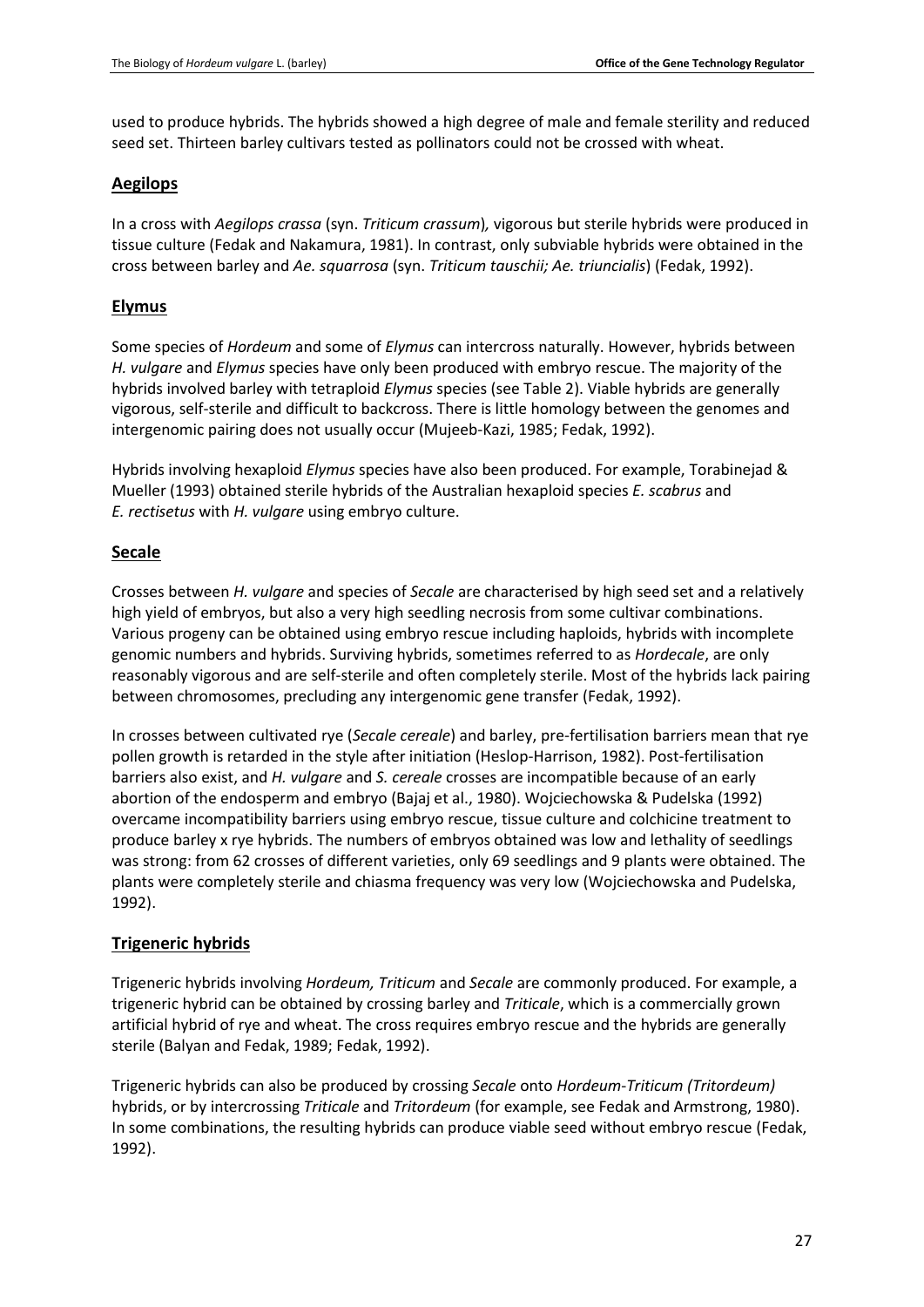| <b>Species</b>                     | <b>Common name</b>        | <b>Ploidy</b><br>level | <b>Hybrids under</b><br>natural<br>conditions? | <b>References</b>                     |
|------------------------------------|---------------------------|------------------------|------------------------------------------------|---------------------------------------|
| Hordeum vulgare<br>ssp. spontaneum | Wild barley               | 2x                     | Yes                                            | see Section 9.1                       |
| H. bulbosum                        | <b>Bulbous barley</b>     | 2x, 4x                 | No                                             | see Section 9.3.1                     |
| H. arizonicum                      | Arizona barley            | 6x                     | No                                             | Linde-Laursen & von Bothmer<br>(1988) |
| H. bogdani                         |                           | 2x                     | No                                             | Von Bothmer & Jacobsen (1986)         |
| H. brachyantherum                  | Meadow barley             | 4x, 6x                 | No                                             | Jorgensen et al. (1986)               |
| H. brevisubulatum                  |                           | 2x, 4x, 6x             | No                                             | Jorgensen et al. (1986)               |
| H. capense                         | Cape wild barley          | 4x                     | No                                             | Jorgensen et al. (1986)               |
| H. chilense                        | -                         | 2x                     | No                                             | Thomas & Pickering (1985)             |
| H. comosum                         | -                         | 2x                     | No                                             | Von Bothmer & Jacobsen (1986)         |
| H. cordobense                      |                           | 2x                     | No                                             | Von Bothmer & Jacobsen (1986)         |
| H. depressum                       | Dwarf barley              | 2x, 4x                 | No                                             | Von Bothmer & Jacobsen (1986)         |
| H. erectifolium                    |                           | 2x                     | No                                             | Von Bothmer & Jacobsen (1986)         |
| H. euclaston                       | Argentine barley          | 2x                     | No                                             | Von Bothmer & Jacobsen (1986)         |
| H. flexuosum                       |                           | 2x                     | No                                             | Von Bothmer & Jacobsen (1986)         |
| H. fuegianum                       |                           | 4x                     | No                                             | Von Bothmer & Jacobsen (1986)         |
| H. intercedens                     | <b>Bobtail barley</b>     | 2x                     | No                                             | Von Bothmer & Jacobsen (1986)         |
| H. jubatum                         | Foxtail barley            | 4x                     | No                                             | Orton (1979)                          |
|                                    |                           |                        |                                                | Jorgensen et al. (1986)               |
| H. lechleri                        | $\overline{\phantom{0}}$  | 6x                     | No                                             | Von Bothmer et al. (1999)             |
|                                    |                           |                        |                                                | Jorgensen et al. (1986)               |
| H. marinum                         | Sea barley                | 2x, 4x                 | No                                             | Finch (1983)                          |
| H. murinum                         | Mouse barley              | 2x, 4x, 6x             | No                                             | Von Bothmer & Jacobsen (1986)         |
| H. muticum                         |                           | 2x                     | No                                             | Von Bothmer & Jacobsen (1986)         |
| H. parodii                         | -                         | 6x                     | No                                             | Jorgensen et al. (1986)               |
| H. patagonicum                     | —                         | 2x                     | No                                             | Von Bothmer & Jacobsen (1986)         |
| H. procerum                        | -                         | 6x                     | No                                             | Jorgensen et al. (1986)               |
| H. pubiflorum                      | Antarctic barley          | 2x                     | No                                             | Von Bothmer & Jacobsen (1986)         |
| H. pusillum                        | Little barley             | 2x                     | No                                             | Von Bothmer & Jacobsen (1986)         |
| H. roshevitzii                     |                           | 2x, 4x                 | No                                             | Jorgensen et al. (1986)               |
| H. secalinum                       |                           | 4x                     | No                                             | Von Bothmer & Jacobsen (1986)         |
| H. stenostachys                    | Centenillo                | 2x                     | No                                             | Von Bothmer & Jacobsen (1986)         |
| H. tetraploidum                    |                           | 4x                     | No                                             | Jorgensen et al. (1986)               |
| Triticum aestivum                  | Bread wheat               | 6x                     | No                                             | Fedak (1992)                          |
|                                    |                           |                        |                                                | Molnar-Lang et al. (2000)             |
| T. dicoccum                        | Cultivated emmer<br>wheat | 4x                     | No                                             | Fedak (1992)                          |
| T. monococcum                      | Einkorn wheat             | 2x                     | No                                             | Fedak (1992)                          |
| T. persicum                        | Persian black<br>wheat    | 4x                     | No                                             | Fedak (1992)                          |
| T. timopheevi                      | Sanduri wheat             | 4x                     | No                                             | Fedak (1992)                          |
| T. turgidum                        | Rivet wheat,              | 4x                     | No                                             | Fedak (1992)                          |
|                                    | Poulard wheat             |                        |                                                |                                       |
| Aegilops crassa                    | Persian goatgrass         | 6x                     | No                                             | Fedak & Nakamura (1981)               |
| Ae. sqarrosa                       | Barbed goatgrass          | 2x                     | No                                             | Fedak (1992)                          |
| Elymus arenarius                   | Blue lime grass           | 6x                     | No                                             | Fedak (1992)                          |
| E. canadensis                      | Canada wild rye           | 4x                     | No                                             | Dahleen (1999)                        |
| E. caninus                         | Bearded                   | 4х                     | No                                             | Fedak (1992)                          |
|                                    | wheatgrass                |                        |                                                |                                       |

#### **Table 2: Species that can be crossed with** *Hordeum vulgare* **under experimental conditions.**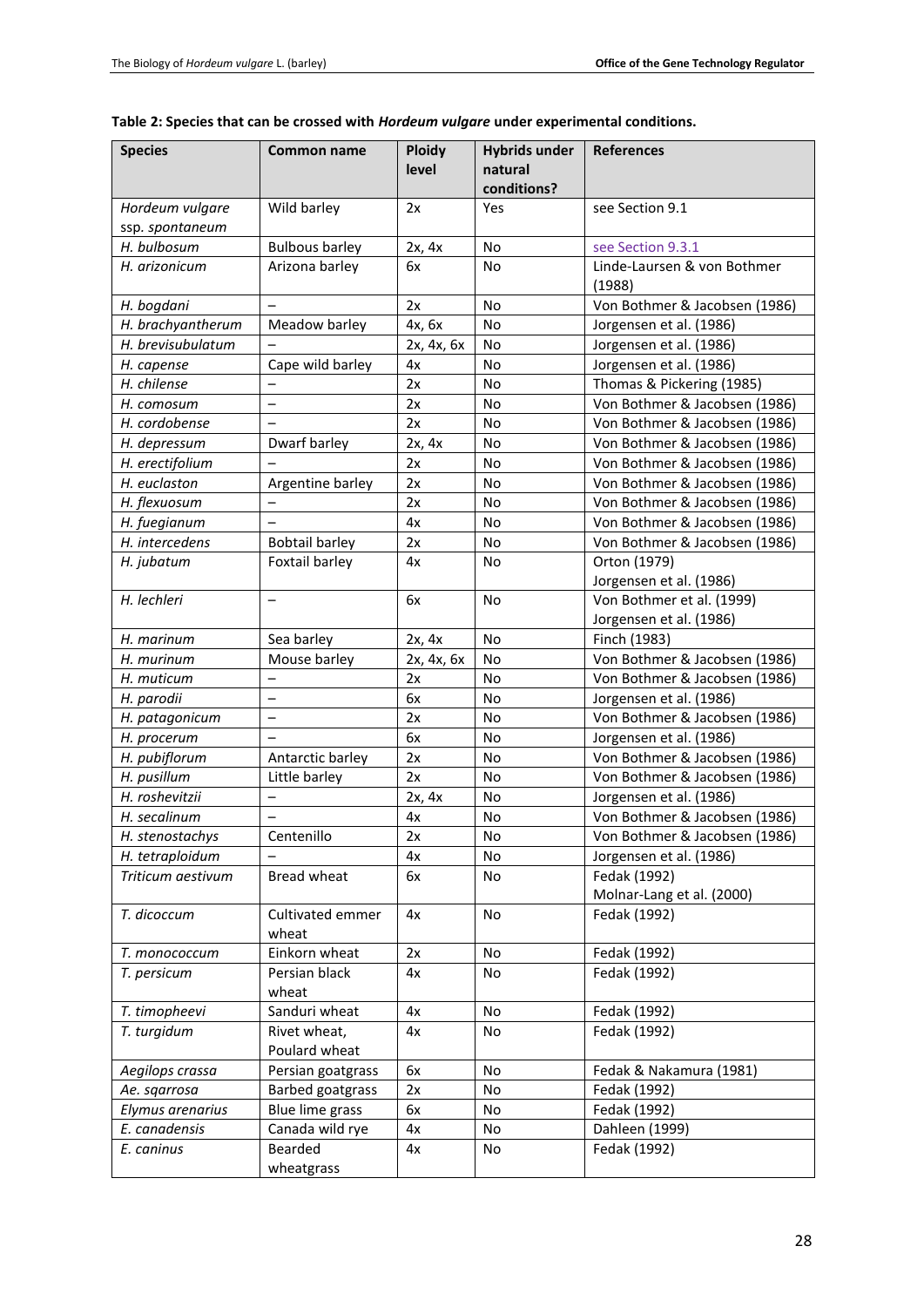| <b>Species</b>        | <b>Common name</b> | <b>Ploidy</b><br>level | <b>Hybrids under</b><br>natural<br>conditions? | <b>References</b>            |
|-----------------------|--------------------|------------------------|------------------------------------------------|------------------------------|
| E. elongatus          | Rush wheatgrass    | 4x                     | No                                             | Dahleen (1999)               |
|                       |                    |                        |                                                | Mujeeb-Kazi (1996)           |
| E. humidus            | $\equiv$           | 6x                     | <b>No</b>                                      | Muramatsu et al. (1993)      |
| E. lanceolatus        | Thick spike        | 4x                     | No                                             | Fedak (1992)                 |
|                       | wheatgrass         |                        |                                                |                              |
| E. mollis             | American           | 4x                     | <b>No</b>                                      | Fedak (1992)                 |
|                       | dunegrass          |                        |                                                |                              |
| E. patagonicus        |                    | 6x                     | No                                             | Mujeeb-Kazi (1985)           |
| E. rectisetus         | $\qquad \qquad -$  | 6x                     | No                                             | Torabinejad & Mueller (1993) |
| E. scabrus            | Common             | 6x                     | No                                             | Torabinejad & Mueller (1993) |
|                       | wheatgrass         |                        |                                                |                              |
| E. trachycaulus       | Slender            | 4x                     | No                                             | Aung (1991)                  |
|                       | wheatgrass         |                        |                                                |                              |
| Secale cereale        | Rye                | 2x                     | No                                             | Fedak (1992)                 |
| S. africanum          | Wild rye           | 2x                     | No                                             | Fedak (1992)                 |
| S. kuprijanovii       |                    | 2x                     | No                                             | Fedak (1992)                 |
| S. montanum           | Mountain rye       | 2x                     | No                                             | Fedak (1992)                 |
| S. vavilovii          | —                  | 2x                     | No                                             | Fedak (1992)                 |
| Psathyrostachys       |                    | 2x                     | No                                             | Von Bothmer et al. (1984)    |
| fragilis (syn. Elymus |                    |                        |                                                |                              |
| fragilis)             |                    |                        |                                                |                              |
| Thinopyrum            | Intermediate       | 6x                     | <b>No</b>                                      | Fedak (1992)                 |
| intermedium (syn.     | wheatgrass         |                        |                                                |                              |
| Elymus hispidus)      |                    |                        |                                                |                              |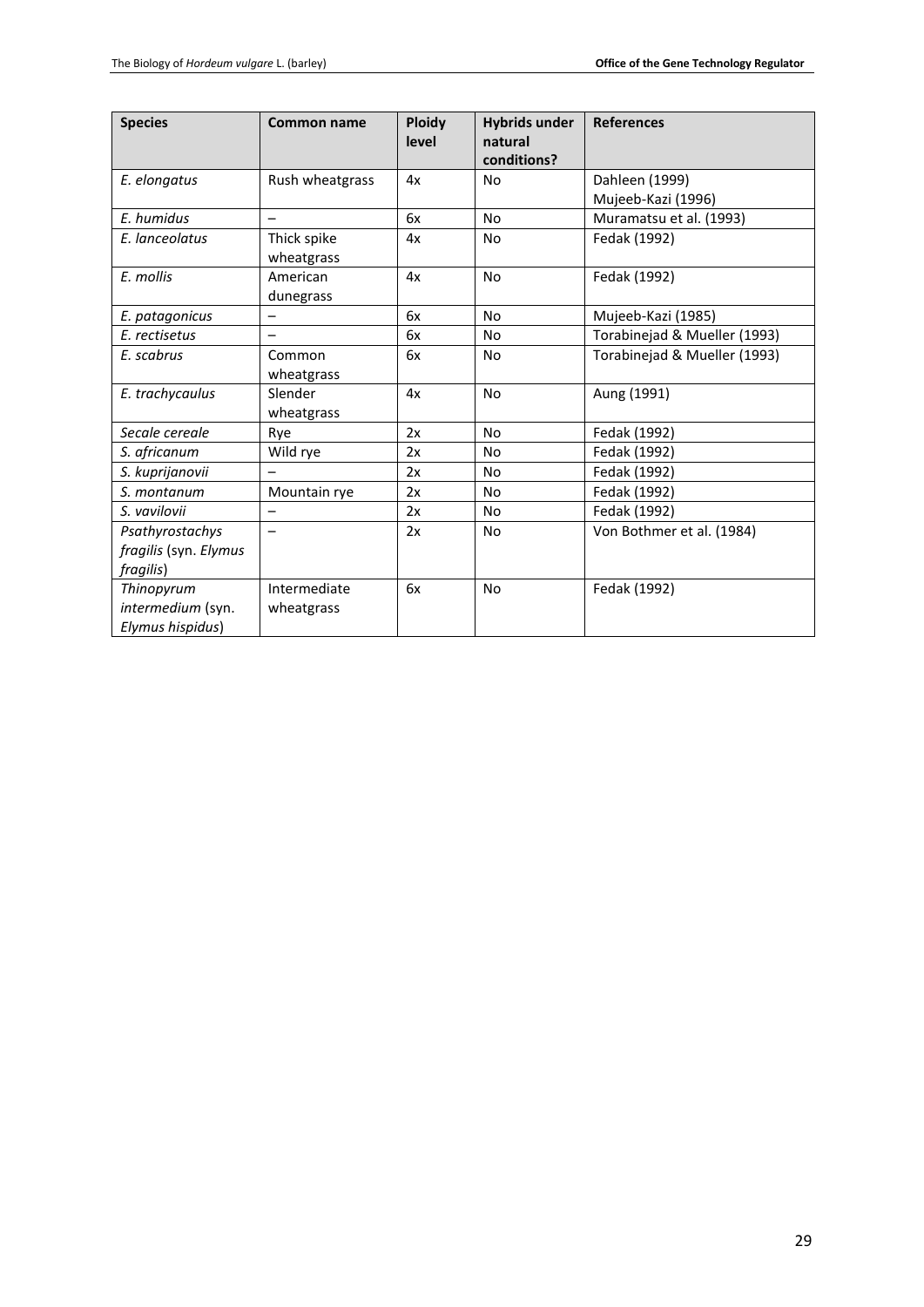#### <span id="page-33-0"></span>**REFERENCES**

Abadie, V., Sollid, L.M., Barreiro, L.B., and Jabri, B. (2011). Integration of genetic and immunological insights into a model of celiac disease pathogenesis. Annu Rev Immunol *29*, 493-525.

ABARES (2021). Australian Crop Report: September 2021. (Canberra: Australian Bureau of Agricultural and Resource Economics and Sciences).

Abdel-Ghani, A.H., Parzies, H.K., Ceccarelli, S., Grando, S., and Geiger, H.H. (2005). Estimation of quantitative genetic parameters for outcrossing-related traits in barley. Crop Science *45*, 98-105.

Abdel-Ghani, A.H., Parzies, H.K., Omary, A., and Geiger, H.H. (2004). Estimating the outcrossing rate of barley landraces and wild barley populations collected from ecologically different regions of Jordan. TAG Theoretical & Applied Genetics *109*, 588-595.

AGRI-FACTS (2002). Mice and their control. Report No. Agdex 683. (Alberta Agriculture, Food and Rural Development).

Anderson-Taylor, G., and Marshall, C. (1983). Root-tiller interrelationships in spring barley (*Hordeum distichum* (L.) Lam.). Annals of Botany *51*, 47-58.

Animal and Plant Health Agency (2017). Instructions to licenced and official crop inspectors in England and Wales. (Cambridge, UK).

Armentia, A., Rodriguez, R., Callejo, A., Martin-Esteban, M., Martin-Santos, J.M., Salcedo, G., Pascual, C.*, et al.* (2002). Allergy after ingestion or inhalation of cereals involves similar allergens in different ages. Clinical and Experimental Allergy *32*, 1216-1222.

Astwood, J.D., Mohapatra, S.S., Ni, H., and Hill, R.D. (1995). Pollen allergen homologues in barley and other crop species. Clinical and Experimental Allergy *25*, 66-72.

Aung, T. (1991). Intergeneric hybrids between *Hordeum vulgare* and *Elymus trachycaulus* resistant to Russian wheat aphid. Genome *34*, 954-960.

Australian Bureau of Statistics (2021). Value of Agricultural Commodities Produced, Australia, 2019- 20. (Canberra).

Bajaj, Y.P.S., Verma, M.M., and Dhanju, M.S. (1980). Barley x rye hybrids (Hordecale) through embryo culture. Current Science *40*, 362-363.

Baker, H.G. (1965). The genetics of colonizing species: Characteristics and modes of origin of weeds. In The Genetics of Colonizing Species, H.G. Baker, and G.L. Stebbins, eds. (New York and London: Academic Press), pp. 147-172.

Balyan, H.S., and Fedak, G. (1989). Meiotic study of hybrids between barley (*Hordeum vulgare* L.) and Triticale (x *Triticosecale* Wittmack). Journal of Heredity *80*, 460-463.

Beauchemin, K.A., McAllister, T.A., Dong, Y., Farr, B.I., and Cheng, K.J. (1994). Effects of mastication on digestion of whole cereal grains by cattle. Journal of Animal Science *72*, 236-246.

Belz, R.G. (2007). Allelopathy in crop/weed interactions-an update. Pest Manag Sci *63*, 308-326.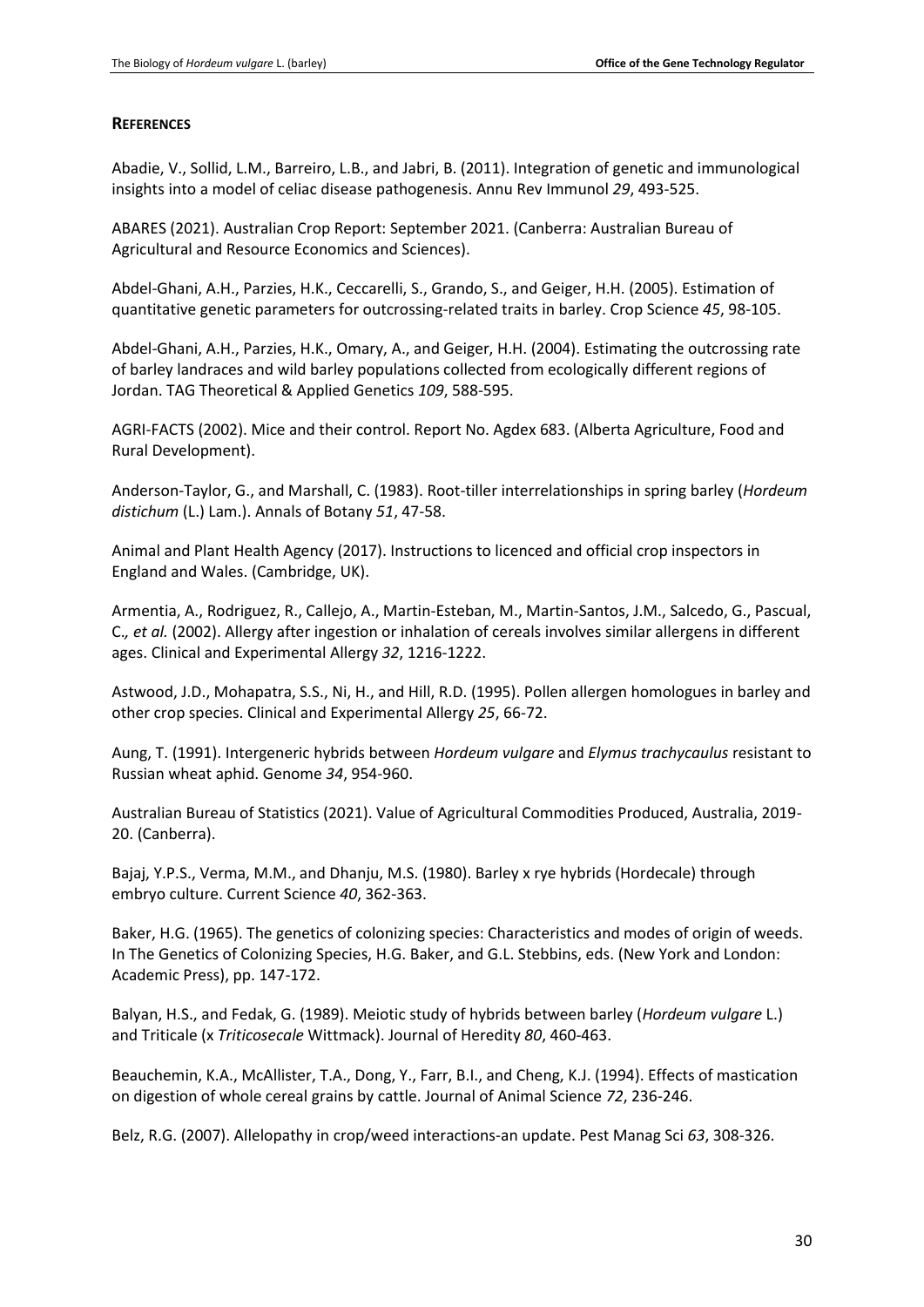Bennett, M.D., Finch, R.A., Smith, J.B., and Rao, M.K. (1973). The time and duration of female meiosis in wheat, rye and barley. Proceedings of the Royal Society of London Series B: Biological Sciences *183*, 301-319.

Bertholdsson, N. (2004). Variation in allelopathic activity over 100 years of barley selection and breeding. Weed Research *44*, 78-86.

Birchip Cropping Group (2018). Barley phrenology and optimum time of sowing.

Blattner, F.R. (2018). Taxonomy of the Genus Hordeum and Barley (Hordeum vulgare). In The Barley Genome, pp. 11-23.

Bomford, M., and Sinclair, R. (2002). Australian research on bird pests: impact, management and future directions. Emu *102*, 29-45.

Briggs, D.E. (1978). Barley (London: Chapman and Hall Ltd).

Brown, A., Cox, T., and Wishart, J. (2020). Glovebox guide for managing rabbits. (Canberra: The Centre for Invasive Species Solutions).

Brown, A.H.D., Zohary, D., and Nevo, E. (1978). Outcrossing rates and heterozygosity in natural populations of *Hordeum spontaneum* Koch in Israel. Heredity *41*, 49-62.

Brown, P.R., Huth, N.I., Banks, P.B., and Singleton, G.R. (2007). Relationship between abundance of rodents and damage to agricultural crops. Agriculture, Ecosystems & Environment *120*, 405-415.

Calvino-Cancela, M., Dunn, R., van Etten, E.J.B., and Lamont, B. (2006). Emus as non-standard seed dispersers and their potential for long-distance dispersal. Ecography *29*, 632-640.

Canadian Seed Growers' Association (2021). Canadian regulations and procedures for pedigreed seed crop production (Circular 6).

Casaretto, J.A., Zuniga, G.E., and Corcuera, L.J. (2004). Abscisic acid and jasmonic acid affect proteinase inhibitor activities in barley leaves. J Plant Physiol *161*, 389-396.

Chaudhary, H.R., Jana, S., and Acharya, S.N. (1980). Outcrossing rates in barley populations in the Canadian prairies. Canadian Journal of Genetics and Cytology *22*, 353-360.

Chen, G., Tamar, K., Fahima, T., Zhang, F., Korol, A.B., and Nevo, E. (2004). Differential patterns of germination and desiccation tolerance of mesic and xeric wild barley (*Hordeum spontaneum*) in Israel. Journal of Arid Environments *56*, 95-105.

Christian, D., and Carreck, N. (1997). Strategies to control volunteer cereals in cereal rotations. Paper presented at: Experiences with the Applicability of No-tillage Crop Production in the West-European Countries Proc EC-Workshop III, Wissenschaftlicher Fachverlag, Giessen, Germany.

Civan, P., Drosou, K., Armisen-Gimenez, D., Duchemin, W., Salse, J., and Brown, T.A. (2021). Episodes of gene flow and selection during the evolutionary history of domesticated barley. BMC Genomics *22*, 227.

Conn, V.M., and Franco, C.M.M. (2004). Effect of microbial inoculants on the indigenous actinobacterial endophyte population in the roots of wheat as determined by terminal restriction fragment length polymorphism. Applied and Environmental Microbiology *70*, 6407-6413.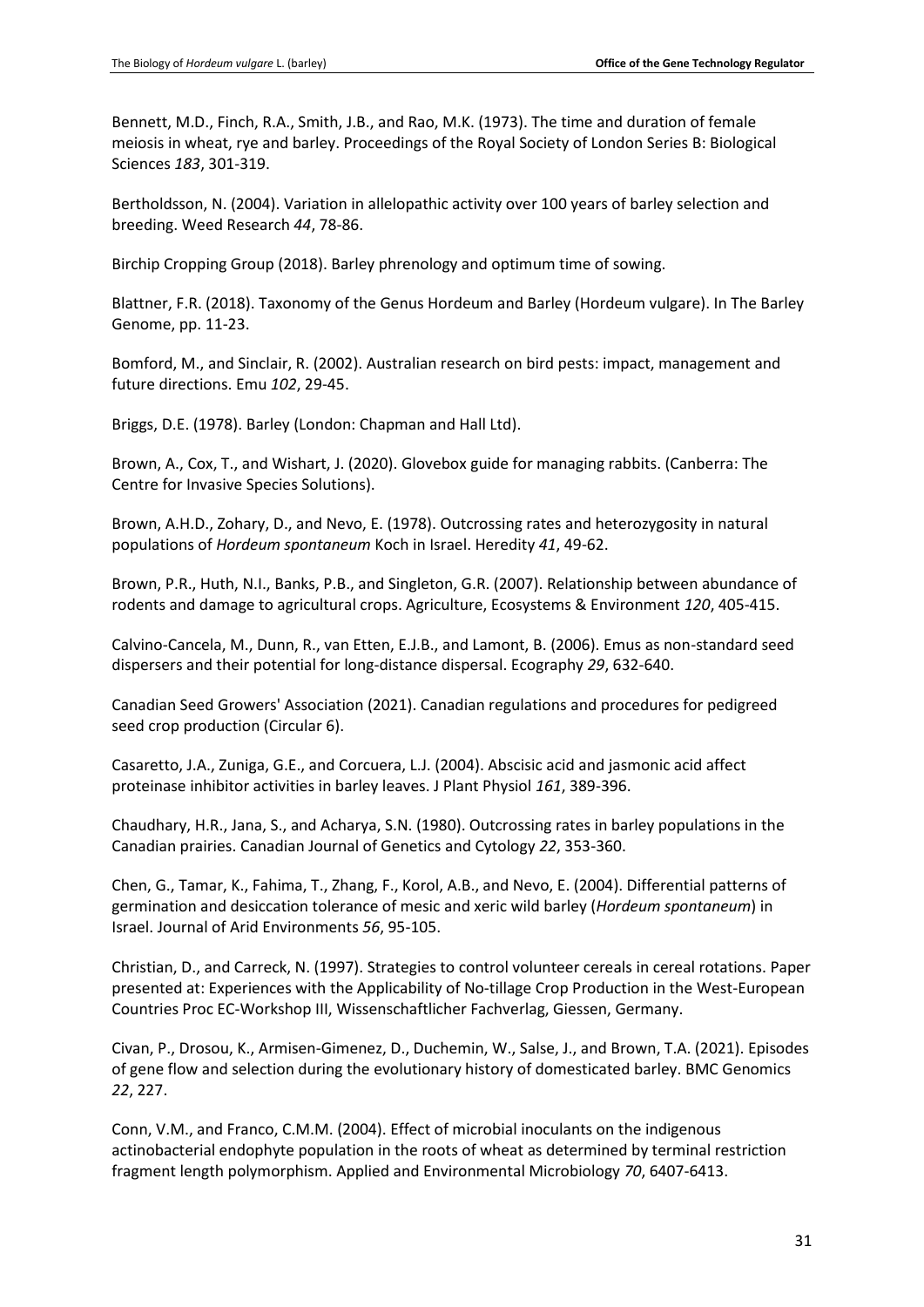Coombs, J.T., Michelsen, P.P., and Franco, C.M.M. (2004). Evaluation of endophytic actinobacteria as antagonists of *Gaeumannomyces graminis* var. *tritici* in wheat. Biological Control *29*, 359-366.

Cramb, J., Courtney, J., and Tille, P. (2000). Environment. In The wheat book Principles and practice, W.K. Anderson, and J.R. Garlinge, eds. (Agriculture Western Australia), pp. 1-22.

Croft, J.D., Fleming, P.J.S., and Van de Ven, R. (2002). The impact of rabbits on a grazing system in eastern New South Wales. 1. Ground cover and pastures. Australian Journal of Experimental Agriculture *42*, 909-916.

Cummings, J.L., Handley, L.W., MacBryde, B., Tupper, S.K., Werner, S.J., and Byram, Z.J. (2008). Dispersal of viable row-crop seeds of commercial agriculture by farmland birds: implication for genetically modified crops. Environmental Biosafety Research *7*, 241-252.

DAFWA (2017). Managing barley yellow dwarf virus and cereal yellow dwarf virus in cereals. (Department of Agriculture and Forestry, Western Australia) Accessed: 21/3/2017.

Dahleen, L.S. (1999). Tissue culture increases meiotic pairing of regenerants from barley x Canada wild rye hybrids. The Journal of Heredity *90*, 265-269.

Damialis, A., and Konstantinou, G.N. (2011). Cereal pollen sensitisation in pollen allergic patients: to treat or not to treat? Eur Ann Allergy Clin Immunol *43*, 36-44.

Davies, D.H.K., and Wilson, G.W. (1993). The impact of husbandry and rotation on volunteer barley a Scottish experience. Aspects of Applied Biology *35*, 223-229.

Davies, S.J.J.F. (1978). The food of emus. Australian Journal of Ecology *3*, 411-422.

Dawson, I.K., Russell, J., Powell, W., Steffrenson, B., Thomas, W.T.B., and Waugh, R. (2015). Barley: a translational model for adaptation to climate change. New Phytol *206*, 913-931.

de Kort, S.R., and Clayton, N.S. (2006). An evolutionary perspective on caching by corvids. Proc Biol Sci *273*, 417-423.

DELWP (2018). Guidelines for reducing cockatoo damage. (Victoria: Department of Environment, Land, Water and Planning).

Department of Environment and Conservation (2009a). Fauna notes no. 8: Emu. (Western Australia).

Department of Environment and Conservation (2009b). Fauna notes no. 29: Western grey kangaroo. (Western Australia).

Derr, H.B. (1910). The separation of seed barley by the specific gravity method. Report No. Circular No. 62. (Washington, D.C.: USDA, Bureau of Plant Industry).

Devaux, P. (2003). The *Hordeum bulbosum* (L.) method. In Doubled Haploid Production in Crop Plants, M. Maluszynski, K.J. Kasha, B.P. Forster, and I. Szarejko, eds. (Dordrecht: Springer), pp. 15-19.

Doll, H. (1987). Outcrossing rates in autumn and spring-sown barley. Plant Breeding *98*, 339-341.

Eastham, K., and Sweet, J. (2002). Genetically modified organisms (GMOs): The significance of gene flow through pollen transfer. Report No. 28. (Copenhagen, Denmark: European Environment Agency).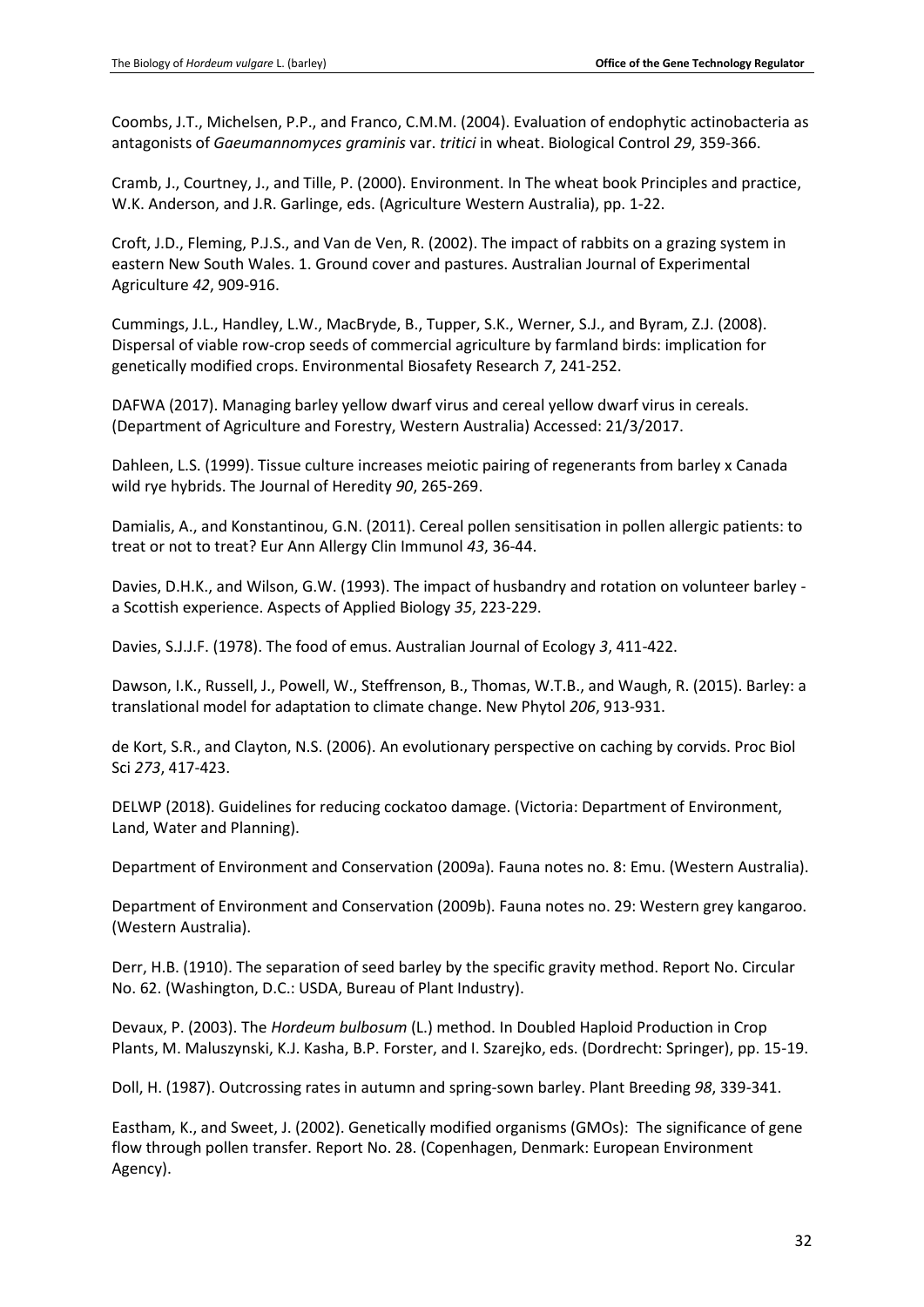Ellstrand, N.C. (2003). Dangerous liaisons? When cultivated plants mate with their wild relatives (Baltimore: The John Hopkins University Press).

FAO (2002). Food barley improvement. (Food and Agriculture Organization of the United Nations) Accessed: 21/3/2017.

Fedak, G. (1992). Intergeneric hybrids with *Hordeum*. In Barley: Genetics, Biochemistry, Molecular Biology and Biotechnology, P.R. Shewry, ed. (Wallingford, Oxon: C.A.B International).

Fedak, G., and Armstrong, K.C. (1980). Production of trigeneric (barley x wheat) x rye hybrids. Theoretical and Applied Genetics *56*, 221-224.

Fedak, G., and Nakamura, C. (1981). Intergeneric hybrids between *Triticum crassum* and *Hordeum vulgare*. Theoretical and Applied Genetics *60*, 349-352.

Finch, R.A. (1983). Tissue-specific elimination of alternative whole parental genomes in one barley hybrid. Chromosoma (Berl ) *88*, 386-393.

Finnie, C., Steenholdt, T., Roda, N.O., Knudsen, S., Larsen, J., Brinch-Pedersen, H., Bach, H.P.*, et al.* (2004). Environmental and transgene expression effects on the barley seed proteome. Phytochemistry *65*, 1619-1627.

Garcia-Casado, G., Crespo, J.F., Rodriguez, J., and Salcedo, G. (2001). Isolation and characterization of barley lipid transfer protein and protein Z as beer allergens. J Allergy Clin Immunol *108*, 647-649.

Garcia, G.A., Dreccer, M.F., Miralles, D.J., and Serrago, R.A. (2015). High night temperatures during grain number determination reduce wheat and barley grain yield: a field study. Glob Chang Biol *21*, 4153-4164.

Gatford, K.T., Basri, Z., Edlington, J., Lloyd, J., Qureshi, J.A., Brettell, R., and Fincher, G.B. (2006). Gene flow from transgenic wheat and barley under field conditions. Euphytica *151*, 383-391.

Giles, R.J. (1989). The frequency of natural cross-fertilisation in sequential sowings of winter barley. Euphytica *43*, 125-134.

Gomez-Macpherson, H. (2017). *Hordeum vulgare* L. (Food and Agriculture Organisation of the United Nations) Accessed: 11/10/2021.

Gonzalez-Klein, Z., Cuevas-Zuviria, B., Wangorsch, A., Hernandez-Ramirez, G., Pazos-Castro, D., Oeo-Santos, C., Romero-Sahagun, A.*, et al.* (2021). The key to the allergenicity of lipid transfer protein (LTP) ligands: A structural characterization. Biochim Biophys Acta Mol Cell Biol Lipids *1866*, 158928.

Grain Trade Australia (2021a). Barley Trading Standards 2021/22 Season. (Australia).

Grain Trade Australia (2021b). Wheat Trading Standards 2021/22 Season. (Australia).

GRDC (2011a). Break crop benefits: fact sheet. (Canberra: Grains Research and Development Corporation).

GRDC (2011b). Retaining seed fact sheet. (Canberra: Grains Research and Development Corporation).

GRDC (2016a). Barley: Northern Region. (Grains Research and Development Corporation, Australia).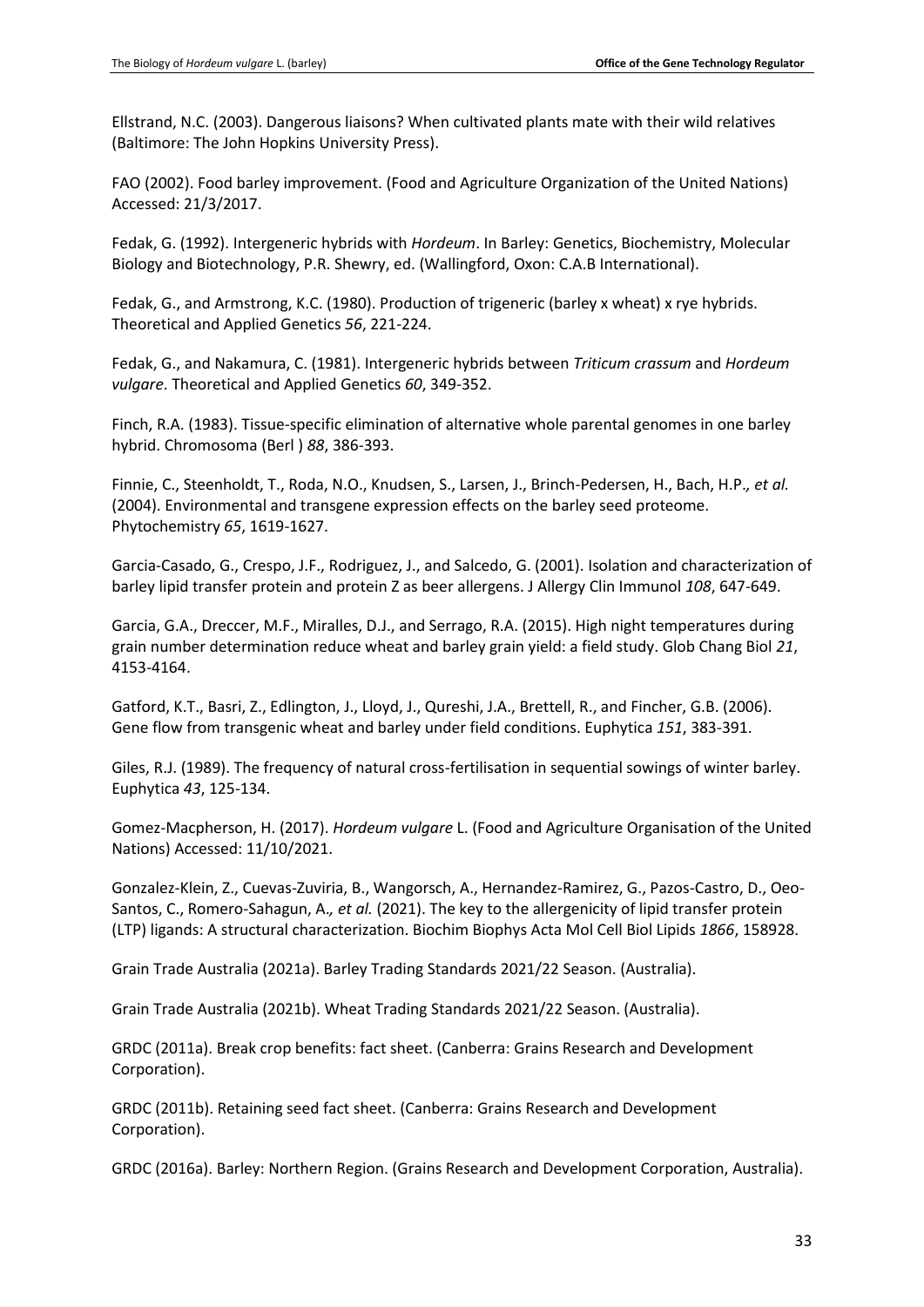GRDC (2016b). Barley: Southern Region. (Grains Research and Development Corporation, Australia).

GRDC (2017a). Barley. (Grain Research and Development Corporation, Australia).

GRDC (2017b). Tips & Tactics: Better mouse management. (Canberra: Grains Research and Development Corporation).

Groves, R.H., Hosking, J.R., Batianoff, G.N., Cooke, D.A., Cowie, I.D., Johnson, R.W., Keighery, G.J.*, et al.* (2003). Weed categories for natural and agricultural ecosystem management (Bureau of Rural Sciences, Canberra).

Gupta, S.K., Singh, D., and Sharma, S.C. (2000). Genetic variability for allogamic traits in barley (*Hordeum vulgare* L.). Agricultural Science Digest *20*, 1-4.

Han, Y., Broughton, S., Liu, L., Zhang, X.Q., Zeng, J., He, X., and Li, C. (2021). Highly efficient and genotype-independent barley gene editing based on anther culture. Plant Commun *2*, 100082.

Harker, K.N., O'Donovan, J.T., Turkington, T.K., Blackshaw, R.E., Lupwayi, N.Z., Smith, E.G., Johnson, E.N.*, et al.* (2015). Canola rotation frequency impacts canola yield and associated pest species. Canadian Journal of Plant Science *95*, 9-20.

Harries, M., Anderson, G.C., and Hüberli, D. (2015). Crop sequences in Western Australia: what are they and are they sustainable? Findings of a four-year survey. Crop and Pasture Science *66*.

Harries, M., Flower, K.C., Scanlan, C.A., Rose, M.T., and Renton, M. (2020). Interactions between crop sequences, weed populations and herbicide use in Western Australian broadacre farms: findings of a six-year survey. Crop and Pasture Science *71*.

Hause, B., Maier, W., Miersch, O., Kramell, R., and Strack, D. (2002). Induction of jasmonate biosynthesis in arbuscular mycorrhizal barley roots. Plant Physiol *130*, 1213-1220.

Henry, S., Brown, P.R., Van de Weyer, N., Robinson, F., and Hinds, L.A. (2021). Effects of background food on alternative grain uptake and zinc phosphide efficacy in wild house mice. bioRxiv preprint.

Hensel, G., Valkov, V., Middlefell-Williams, J., and Kumlehn, J. (2008). Efficient generation of transgenic barley: the way forward to modulate plant-microbe interactions. J Plant Physiol *165*, 71- 82.

Hermannsson, J., Kristjánsdóttir, T.A., Stefansson, T.S., and Hallsson, J.H. (2010). Measuring gene flow in barley fields under Icelandic sub-arctic conditions using closed-flowering varieties. Icelandic Agricultural Sciences *23*, 51-59.

Heslop-Harrison, J. (1982). Pollen-Stigma Interaction and Cross-Incompatibility in the Grasses. Science *215*, 1358-1364.

Hill, G.J.E., Barnes, A., and Wilson, G.R. (1988). The use of wheat crops by grey kangaroos, *Macropus giganteus*, in southern Queensland. Wildlife Research *15*, 111-117.

Horvath, H., Jensen, L.G., Wong, O.T., Kohl, E., Ullrich, S.E., Cochran, J., Kannangara, C.G.*, et al.* (2001). Stability of transgene expression, field performance and recombination breeding of transformed barley lines. Theoretical and Applied Genetics *102*, 1-11.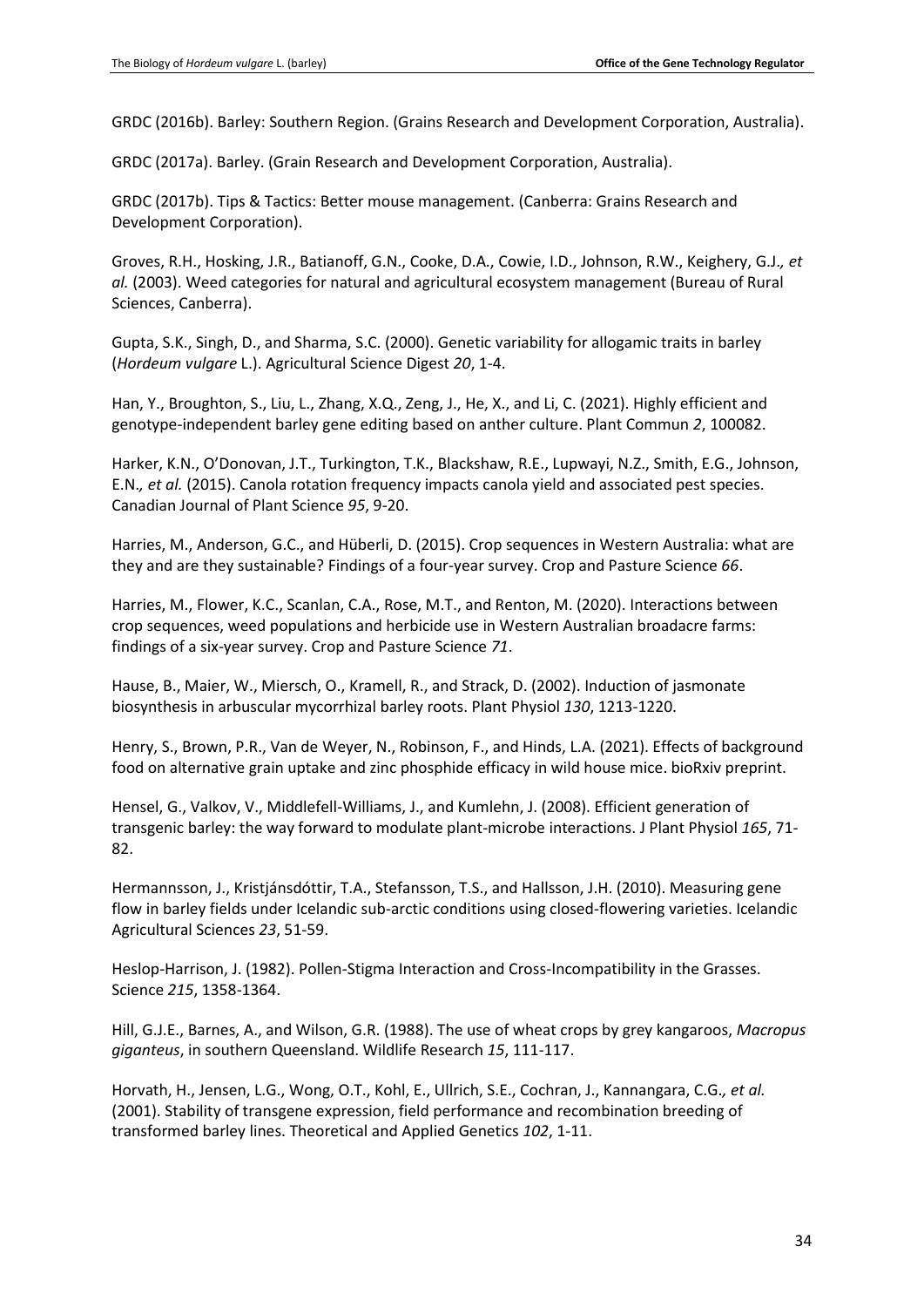Hubner, S., Gunther, T., Flavell, A., Fridman, E., Graner, A., Korol, A., and Schmid, K.J. (2012). Islands and streams: clusters and gene flow in wild barley populations from the Levant. Mol Ecol *21*, 1115- 1129.

Ibrahim, A., Harrison, M., Meinke, H., and Zhou, M. (2016). Barley Phenology: Physiological and Molecular Mechanisms for Heading Date and Modelling of Genotype‐Environment‐ Management Interactions. In Plant Growth.

Jhala, A.J., Beckie, H.J., Peters, T.J., Culpepper, A.S., and Norsworthy, J.K. (2021). Interference and management of herbicide-resistant crop volunteers. Weed Science *69*, 257-273.

Jorgensen, R.B., and Andersen, B. (1989). Karyotype analysis of regenerated plants from callus cultures of interspecific hybrids of cultivated barley (*Hordeum vulgare* L.). Theoretical and Applied Genetics *77*, 343-351.

Jorgensen, R.B., Jensen, C.J., Andersen, B., and Von Bothmer, R. (1986). High capacity of plant regeneration from callus of interspecific hybrids with cultivated barley (*Hordeum vulgare* L.). Plant Cell, Tissue and Organ Culture *6*, 199-207.

Keeler, K.H. (1989). Can genetically engineered crops become weeds? Bio/Technology *7*, 1134-1139.

Koba, T., Handa, T., and Shimada, T. (1991). Efficient production of wheat-barley hybrids and preferential elimination of barley chromosomes. Theoretical and Applied Genetics *81*, 285-292.

Komatsuda, T., Pourkheirandish, M., He, C., Azhaguvel, P., Kanamori, H., Perovic, D., Stein, N.*, et al.* (2007). Six-rowed barley originated from a mutation in a homeodomain-leucine zipper I-class homeobox gene. Proceedings of the National Academy of Sciences USA *104*, 1424-1429.

Komatsuda, T., Tanno, K., Salomon, B., Bryngelsson, T., and von Bothmer, R. (1999). Phylogeny in the genus *Hordeum* based on nucleotide sequences closely linked to the *vrs1* locus (row number of spikelets). Genome *42*, 973-981.

Krebs, C.J., Kenney, A.J., and Singleton, G.R. (1995). Movements of feral house mice in agricultural landscapes. Australian Journal of Zoology *43*, 293-302.

Larson, S.R., Young, K.A., Cook, A., Blake, T.K., and Raboy, V. (1998). Linkage mapping of two mutations that reduce phytic acid content of barley grain. Theoretical and Applied Genetics *97*, 141- 146.

Lee, E., Jeong, K., Lee, J., Jeon, S.A., Park, B., Lee, H., and Lee, S. (2020). Clinical and Laboratory Findings of Barley Allergy in Korean Children: a Single Hospital Based Retrospective Study. J Korean Med Sci *35*, e23.

Leymarie, J., Bruneaux, E., Gibot-Leclerc, S., and Corbineau, F. (2007). Identification of transcripts potentially involved in barley seed germination and dormancy using cDNA-AFLP. J Exp Bot *58*, 425- 437.

Li, C.D., Tarr, A., Lance, R.C.M., Harasymow, S., Uhlmann, J., Westcot, S., Young, K.J.*, et al.* (2003). A major QTL controlling seed dormancy and pre-harvest sprouting/grain α-amylase in two-rowed barley (*Hordeum vulgare* L.). Australian Journal of Agricultural Research *54*, 1303-1313.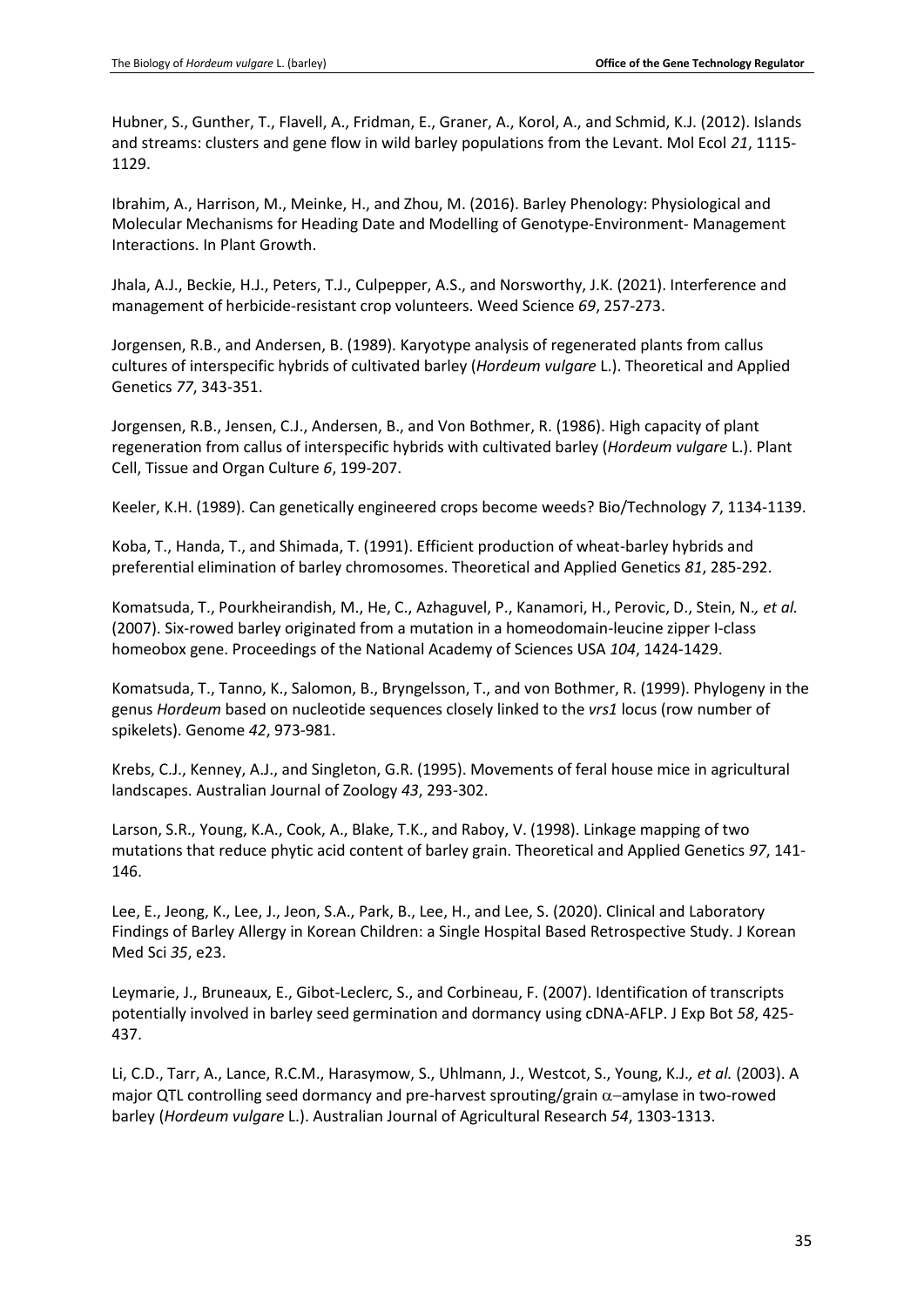Linde-Laursen, I., and Von Bothmer, R. (1988). Elimination and duplication of particular *Hordeum vulgare* chromosomes in aneuploid interspecific *Hordeum* hybrids. Theoretical and Applied Genetics *76*, 897-908.

Llewellyn, R., and Ouzman, J. (2019). Conservation agriculture in Australia: 30 years on. In Australian agriculture in 2020: from conservation to automation, J. Pratley, and J. Kirkegaard, eds. (Agronomy Australia and Charles Sturt University), pp. 21-33.

Llewellyn, R.S., Ronning, D., Ouzman, J., Walker, S., Mayfield, A., and Clarke, M. (2016). Impact of weeds on Australian grain production: the cost of weeds to Australian grain growers and the adoption of weed management and tillage practices. (Australia: Report for GRDC, CSIRO).

Mahajan, G., Hickey, L., and Chauhan, B.S. (2020). Response of Barley Genotypes to Weed Interference in Australia. Agronomy *10*.

Matres, J.M., Hilscher, J., Datta, A., Armario-Najera, V., Baysal, C., He, W., Huang, X.*, et al.* (2021). Genome editing in cereal crops: an overview. Transgenic Res *30*, 461-498.

McIntosh, G.H., Whyte, J., McArthur, R., and Nestel, P.J. (1991). Barley and wheat foods: influence on plasma cholesterol concentrations in hypercholesterolemic men. American Journal of Clinical Nutrition *53*, 1205-1209.

Mickan, F., Farran, T., O'Brien, G., Campbell, R., Metcalf, L., Jones, D., Grey, D.*, et al.* (2009). Forage cereals: a management guide for dairy farmers. (Victoria: Department of Primary Industries).

Miedaner, T., and Korzun, V. (2012). Marker-assisted selection for disease resistance in wheat and barley breeding. Phytopathology *102*, 560-566.

Molnar-Lang, M., Linc, G., Logojan, A., and Sutka, J. (2000). Production and meiotic pairing behaviour of new hybrids of winter wheat (*Triticum aestivum*) and winter barley (*Hordeum vulgare*). Genome *43*, 1045-1054.

Molnar-Lang, M., Novotny, C., Linc, G., and Nagy, E.D. (2005). Changes in the meiotic pairing behaviour of a winter wheat-winter barley hybrid maintained for a long term in tissue culture, and tracing the barley chromatin in the progeny using GISH and SSR markers. Plant Breeding *124*, 247- 252.

Molnar-Lang, M., and Sutka, J. (1994). The effect of temperature on seed set and embryo development in reciprocal crosses of wheat and barley. Euphytica *78*, 53-58.

Mujeeb-Kazi, A. (1985). Cytogenetics of a *Hordeum vulgare* x *Elymus patagonicus* hybrid (n=4x=28). Theoretical and Applied Genetics *69*, 475-479.

Mujeeb-Kazi, A., Sitch, L.A., and Fedak, G. (1996). The range of chromosomal variations in intergeneric hybrids involving some Triticeae. Cytologia *61*, 125-140.

Munns, R., and Tester, M. (2008). Mechanisms of salinity tolerance. Annu Rev Plant Biol *59*, 651-681.

Muramatsu, M., Nakatsuji, R., Nagata, M., Yanagihara, K., and Tonai, N. (1993). Cross-compatibility of *Elymus humidus* and F<sup>1</sup> hybrid plants with *Triticum* and *Hordeum*. Scientific Reports of the Faculty of Agriculture Okayama University *81*, 19-25.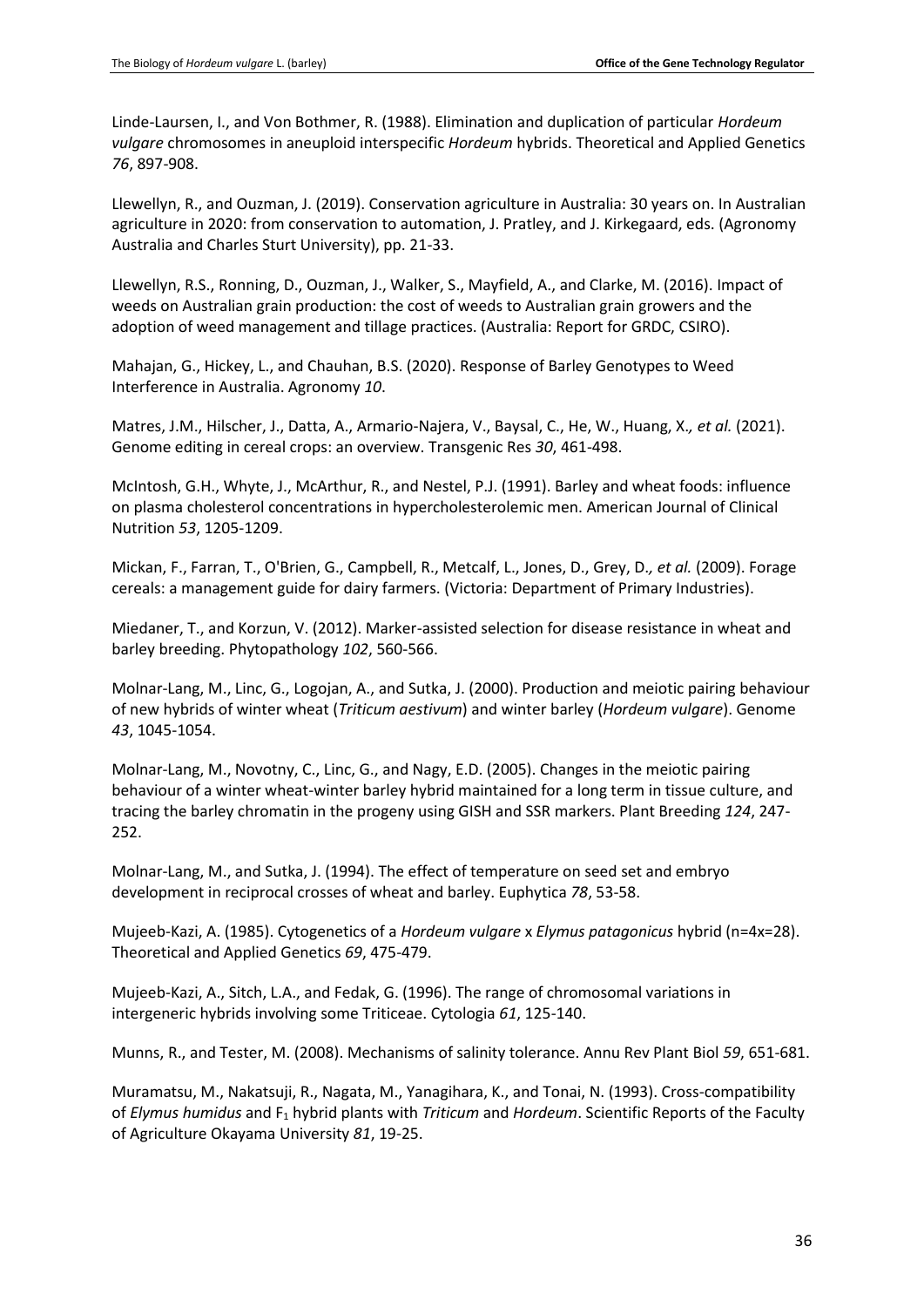Myers, K., and Poole, W.E. (1963). A study of the biology of the wild rabbit, *Oryctolagus cuniculus* (L.), in confined populations IV. The effects of rabbit grazing on sown pastures. The Journal of Ecology *52*, 435-451.

Nevo, E. (1992). Origin, evolution, population genetics and resources for breeding of wild barley, *Hordeum spontaneum*, in the fertile crescent. In Barley: Genetics, Biochemistry, Molecular Biology and Biotechnology, P.R. Shewry, ed. (Wallingford, Oxon: C.A.B International), pp. 19-43.

Newman, C.W., and Newman, R.K. (1992). Nutritional aspects of barley seed structure and composition. In Barley: Genetics, Biochemistry, Molecular Biology and Biotechnology, P.R. Shewry, ed. (Wallingford, Oxon: C.A.B International), pp. 351-368.

Norton, R. (2014). What's new with zinc; maybe just sone critical reminders? (GRDC) Accessed: 21/3/2017.

NSW Department of Environment and Climate Change (2008). Dryland Salinity: Identifying Saline Sites.

NSW Department of Industry and Investment (2010). Barley Growth & Development.

O'Donovan, J.T. (1992). Seed yields of canola and volunteer barley as influenced by their relative times of emergence. Canadian Journal of Plant Science *72*, 263-267.

O'Donovan, J.T., Harker, K.N., Clayton, G.W., Hall, L.M., Cathcart, J., Sapsford, K.L., Holm, F.A.*, et al.* (2007). Volunteer barley interference in spring wheat grown in a zero-tillage system. Weed Science *55*, 70-74.

O'Donovan, J.T., Turkington, T.K., Edney, M.J., Clayton, G.W., McKenzie, R.H., Juskiw, P.E., Lafond, G.P.*, et al.* (2011). Seeding Rate, Nitrogen Rate, and Cultivar Effects on Malting Barley Production. Agronomy Journal *103*, 709-716.

OECD (2003). Consensus document on compositional considerations for new varieties of bread wheat (*Triticum aestivum*): key food and feed nutrients, anti-nutrients and toxicants. Report No. ENV/JM/MONO(2003)7. (Paris, France.: Environment Directorate; Organisation for Economic Cooperation and Development).

OECD (2004). Consensus document on compositional considerations for new varieties of barley (*Hordeum vulgare* L.): Key food and feed nutrients and anti-nutrients. Report No. 12. (Paris: Environment Directorate, OECD).

OECD (2021). OECD Seed Schemes: Rules and Regulations. (Organisation for Economic Co-operation and Development).

Ogg, A.G., and Parker, R. (2000). Control of volunteer crop plants. Report No. EB 1523. (Washington State University Cooperative Extension).

Orton, T.J. (1979). A quantitative analysis of growth and regeneration from tissue cultures of Hordeum vulgare, H. jubatum and their interspecific hybrid. Environmental and Experimental Botany *19*, 319-335.

Oveisi, M., Ojaghi, A., Rahimian Mashhadi, H., Müller‐Schärer, H., Reza Yazdi, K., Pourmorad Kaleibar, B., and Soltani, E. (2021). Potential for endozoochorous seed dispersal by sheep and goats: Risk of weed seed transport via animal faeces. Weed Research *61*, 1-12.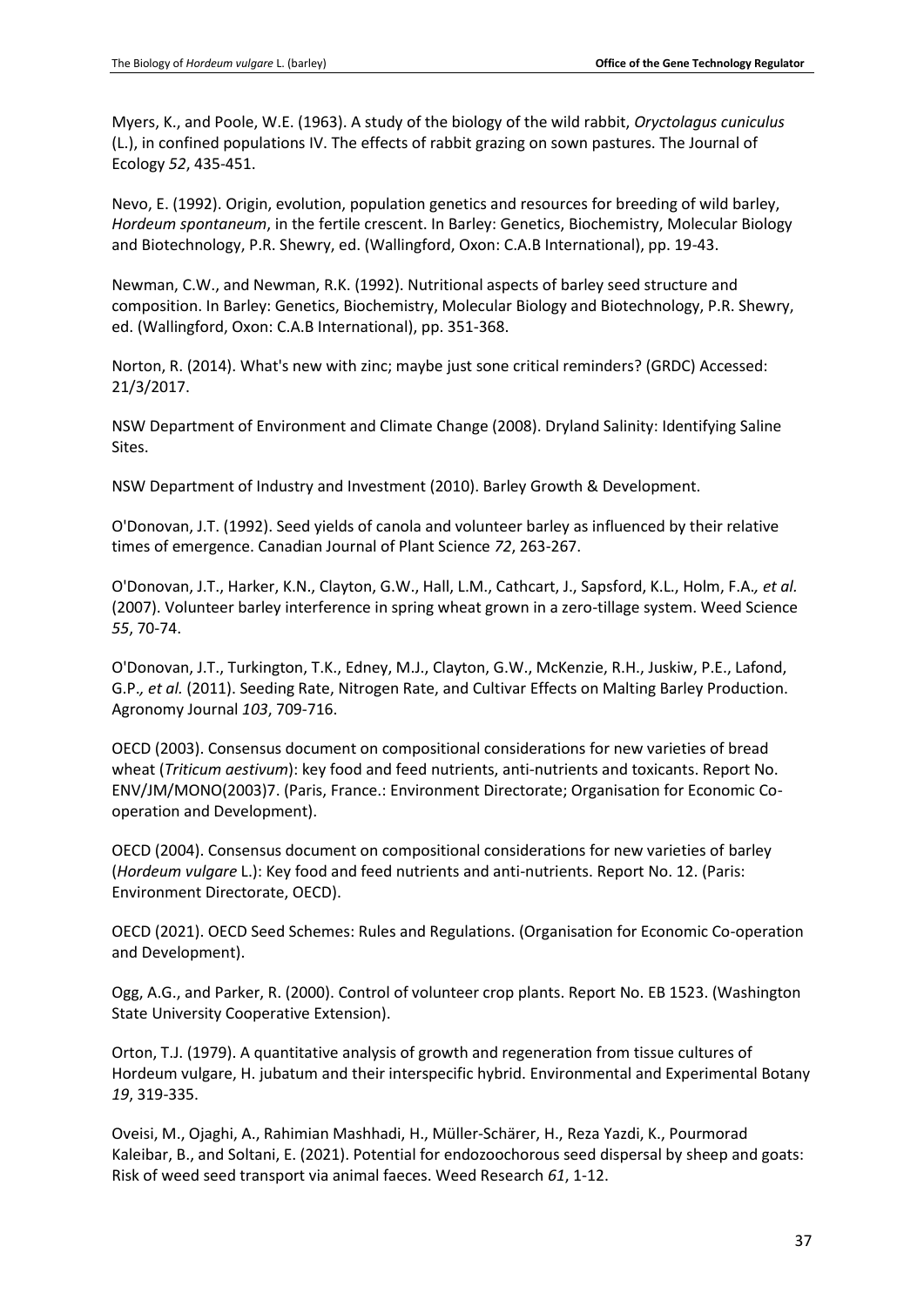Panetta, F.D. (1993). A system of assessing proposed plant introductions for weed potential. Plant Protection Quarterly *8*, 10-14.

Parzies, H.K., Schnaithmann, F., and Geiger, H.H. (2005). Pollen viability of *Hordeum spp* genotypes with different flowering characteristics. Euphytica *145*, 229-235.

Parzies, H.K., Spoor, W., and Ennos, R.A. (2000). Outcrossing rates of barley landraces from Syria. Plant Breeding *119*, 520-522.

Pickering, R., and Johnston, P.A. (2005). Recent progress in barley improvement using wild species of *Hordeum*. Cytogenetic and Genome Research *109*, 344-349.

Pickett, A.A. (1989). A review of seed dormancy in self-sown wheat and barley. Plant Varieties and Seeds *2*, 131-146.

Pope, M.N. (1944). Some notes on technique in barley breeding. The Journal of Heredity *35*, 99-111.

Pourkheirandish, M., Hensel, G., Kilian, B., Senthil, N., Chen, G., Sameri, M., Azhaguvel, P.*, et al.* (2015). Evolution of the Grain Dispersal System in Barley. Cell *162*, 527-539.

Pourkheirandish, M., and Komatsuda, T. (2007). The importance of barley genetics and domestication in a global perspective. Ann Bot *100*, 999-1008.

Pulse Australia (2021). Australian Pulse Standards 2021/2022. (Australia).

Raboy, V. (2000). Low-phytic acid grains. Food and Nutrition Bulletin *21*, 423-427.

Raboy, V., Cichy, K., Peterson, K., Reichman, S., Sompong, U., Srinives, P., and Saneoka, H. (2014). Barley (Hordeum vulgare L.) low phytic acid 1-1: an endosperm-specific, filial determinant of seed total phosphorus. J Hered *105*, 656-665.

Randall, R.P. (2017). A global compendium of weeds, 3rd edn (Perth, Western Australia: R. P. Randall).

Rauber, R. (1988). Studies on the survival of freshly-ripened barley seeds *Hordeum vulgare* L. in soil 2. Influence of straw admixture on the survival of seeds and spikes [Article in German]. Angewandte Botanik *62*, 255-264.

Rehman, S., Amouzoune, M., Hiddar, H., Aberkane, H., Benkirane, R., Filali‐Maltouf, A., Al‐Jaboobi, M.*, et al.* (2021). Traits discovery in *Hordeum vulgare* sbsp. *spontaneum* accessions and in lines derived from interspecific crosses with wild *Hordeum* species for enhancing barley breeding efforts. Crop Science *61*, 219-233.

Riddle, O.C., and Suneson, C.A. (1944). Crossing studies with male-sterile barley. Journal of the American Society of Agronomy *36*, 62-65.

Ritala, A., Nuutila, A.M., Aikasalo, R., Kauppinen, V., and Tammisola, J. (2002). Measuring gene flow in the cultivation of transgenic barley. Crop Science *42*, 278-285.

Rodriguez, M.V., Margineda, M., Gonzalez-Martin, J.F., Insausti, P., and Benech-Arnold, R.L. (2001). Predicting preharvest sprouting susceptibility in barley: A model based on temperature during grain filling. Agronomy Journal *93*, 1071-1079.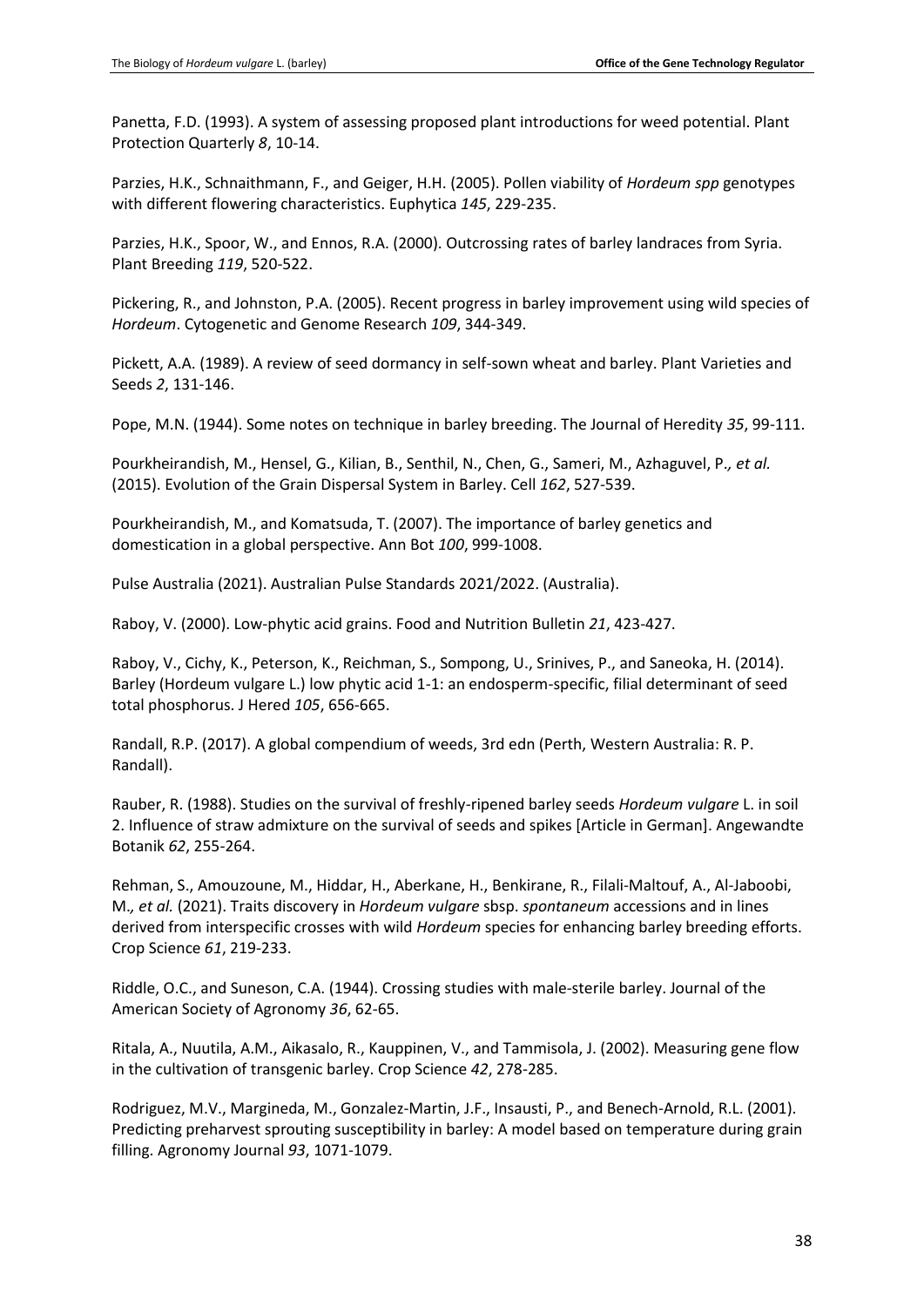Saade, S., Negrao, S., Plett, D., Garnett, T., and Tester, M. (2018). Genomic and genetic studies of abiotic stress tolerance in barley. In The Barley Genome (Springer Nature), pp. 259-286.

Sakata, T., Takahashi, H., Nishiyama, I., and Higashitani, A. (2000). Effects of High Temperature on the Development of Pollen Mother Cells and Microspores in Barley Hordeum vulgare L. Journal of Plant Research *113*, 395-402.

Sanchez-Monge, R., Gomez, L., Barber, D., Lopez-Otin, C., Armentia, A., and Salcedo, G. (1992). Wheat and barley allergens associated with baker's asthma. Glycosylated subunits of the alphaamylase-inhibitor family have enhanced IgE-binding capacity. Biochem J *281*, 401-405.

Seed Services Australia (2020). Seed Certification Manual. (South Australia).

Shackley, B., Paynter, B., Bucat, J., Troup, G., Seymour, M., and Blake, A. (2020). 2021 Western Australian crop sowing guide. (Western Australia: Department of Primary Industries and Rural Development).

Shepherd, K.W., and Islam, A.K.M.R. (1992). Progress in the production of wheat-barley addition and recombination lines and their use in mapping the barley genome. In Barley: Genetics, Biochemistry, Molecular Biology and Biotechnology, P.R. Shewry, ed. (Wallingford, Oxon: C.A.B International).

Shinn, S.L., Thill, D.C., and Price, W.J. (1999). Volunteer barley (*Hordeum vulgare*) control in winter wheat (*Triticum aestivum*) with MON 37500. Weed Technology *13*, 88-93.

Sorensen, A.E. (1986). Seed Dispersal by Adhesion. Annual Review of Ecology and Systematics *17*, 443-463.

Takeda, K., and Hori, K. (2006). Geographical differentiation and diallel analysis of seed dormancy in barley. Euphytica *153*, 249-256.

Taketa, S., Takahashi, H., and Takeda, K. (1998). Genetic variation in barley crossability with wheat and its quantitative trait loci analysis. Euphytica *103*, 187-193.

Tanner, G.J., Blundell, M.J., Colgrave, M.L., and Howitt, C.A. (2016). Creation of the first ultra-low gluten barley (*Hordeum vulgare* L.) for coeliac and gluten-intolerant populations. Plant Biotechnol J *14*, 1139-1150.

Thomas, Fukai, S., and Hammer, G.L. (1995). Growth and yield response of barley and chickpea to water stress under three environments in southeast Queensland. II. Root growth and soil water extraction pattern. Australian Journal of Agricultural Research *46*, 35-48.

Thomas, H.M., and Pickering, R.A. (1985). Comparisons of the hybrids *Hordeum chilense* x *H. vulgare*, *H. chilense* x *H. bulbosum*, *H. chilense* x *Secale cereale* and the amphidiploid of *H. chilense* x *H. vulgare.* Theoretical and Applied Genetics *69*, 519-522.

Thomas, W.T.B. (2003). Prospects for molecular breeding of barley. Annals of Applied Biology *142*, 1- 12.

Torabinejad, J., and Mueller, R.J. (1993). Genome analysis of intergeneric hybrids of apomictic and sexual Australian *Elymus* species with wheat, barley and rye: implication for the transfer of apomixis to cereals. Theoretical and Applied Genetics *86*, 288-294.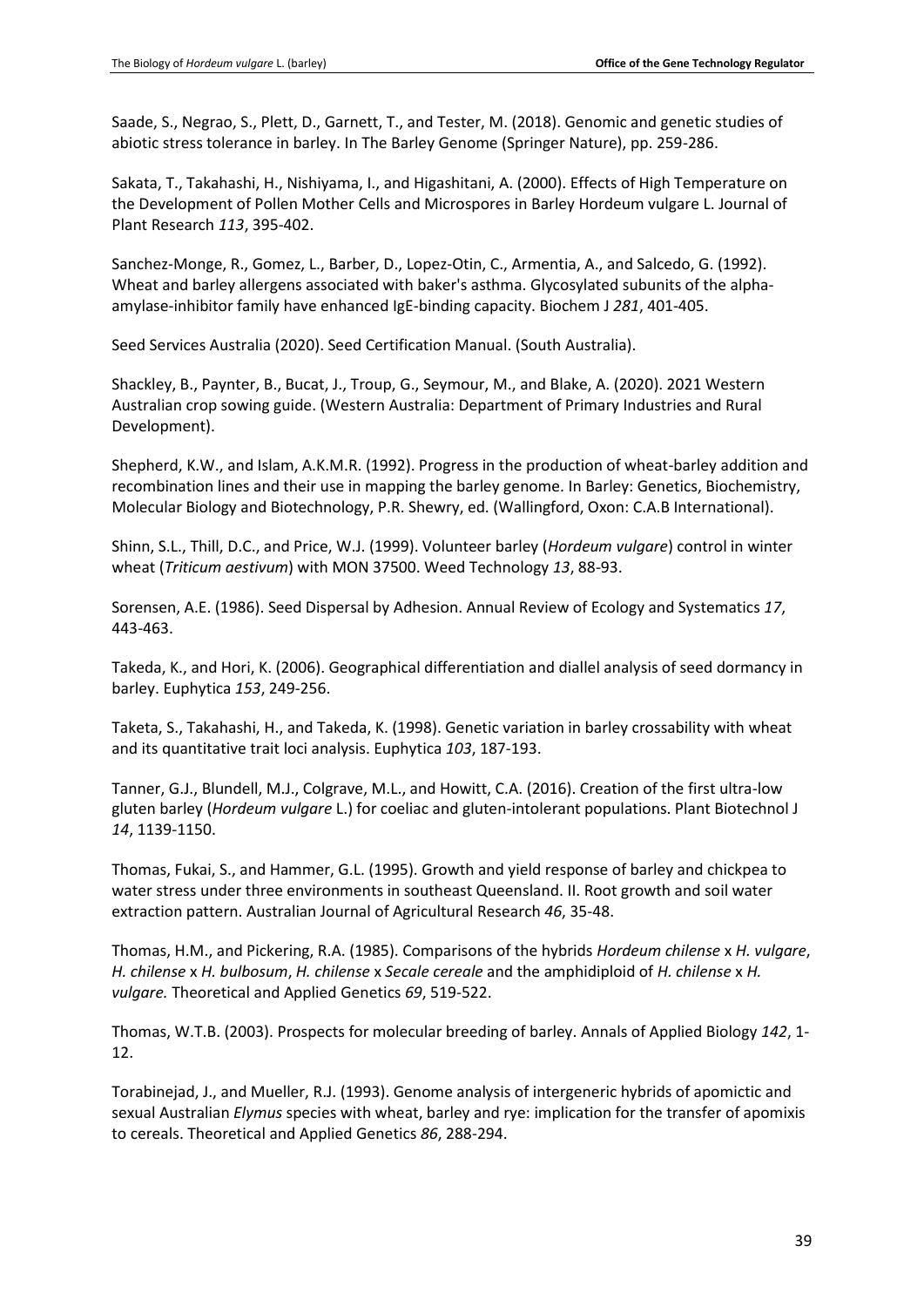Tracey, J., Bomford, M., Hart, Q., Saunders, G., and Sinclair, R. (2007). Managing bird damage to fruit and other horticultural crops. (Canberra: Bureau of Rural Sciences).

Travella, S., Ross, S.M., Harden, J., Everett, C., Snape, J.W., and Harwood, W.A. (2005). A comparison of transgenic barley lines produced by particle bombardment and Agrobacterium-mediated techniques. Plant Cell Reports *23*, 780-789.

Tricase, C., Amicarelli, V., Lamonaca, E., and Leonardo Rana, R. (2018). Economic Analysis of the Barley Market and Related Uses. In Grasses as Food and Feed (IntechOpen).

Turuspekov, Y., Kawada, N., Honda, I., Watanabe, Y., and Komatsuda, T. (2005). Identification and mapping of a QTL for rachis internode length associated with cleistogamy in barley. Plant Breeding *124*, 542-545.

USDA (2018). Attractiveness of agricultural crops to pollinating bees for the collection of nectar and/or pollen. (United States Department of Agriculture).

van Gool, D., and Vernon, L. (2006). Potential impacts of climate change on agricultural land use suitability: barley. Report No. 302. (Western Australia: Department of Agriculture).

Varshney, R.K., Langridge, P., and Graner, A. (2007). Application of genomics to molecular breeding of wheat and barley. Adv Genet *58*, 121-155.

Virtue, J.G. (2004). SA weed risk management guide. (Adelaide, South Australia: Department of Water, Land and Biodiversity Conservation).

von Bothmer, R. (1992). The wild species of *Hordeum*: Relationships and potential use for improvement of cultivated barley. In Barley: Genetics, Biochemistry, Molecular Biology and Biotechnology, P.R. Shewry, ed. (Wallingford, Oxon: C.A.B International), pp. 3-18.

Von Bothmer, R., and Jacobsen, N. (1986). Interspecific crosses in *Hordeum* (Poaceae). Plant Systematics and Evolution *153*, 49-64.

von Bothmer, R., Jacobsen, N., Baden, C., Jorgensen, R.B., and Linde-Laursen, I. (1995). An ecogeographic study of the genus *Hordeum*, 2nd edn (Rome: International Plant Genetic Resources Institute).

Von Bothmer, R., Jacobsen, N., Jorgensen, R.B., and Linde-Laursen, I. (1984). Haploid barley from the intergeneric cross *Hordeum vulgare* x *Psathyrostachys fragilis*. Euphytica *33*, 363-367.

Von Bothmer, R., Salomon, B., and Linde-Laursen, I. (1999). Chromosome pairing patterns in interspecific *Hordeum lechleri* x *H. vulgare* (cultivated barley) hybrids with 2n = 21-29. Hereditas *131*, 109-120.

von Wettstein, D. (2007). From analysis of mutants to genetic engineering. Annual Review of Plant Biology *58*, 1-19.

Wagner, D.B., and Allard, R.W. (1991). Pollen migration in predominantly self-fertilizing plants: barley. Journal of Heredity *82*, 302-304.

Walker, M.M., Ludvigsson, J.F., and Sanders, D.S. (2017). Coeliac disease: review of diagnosis and management. Med J Aust *207*, 173-178.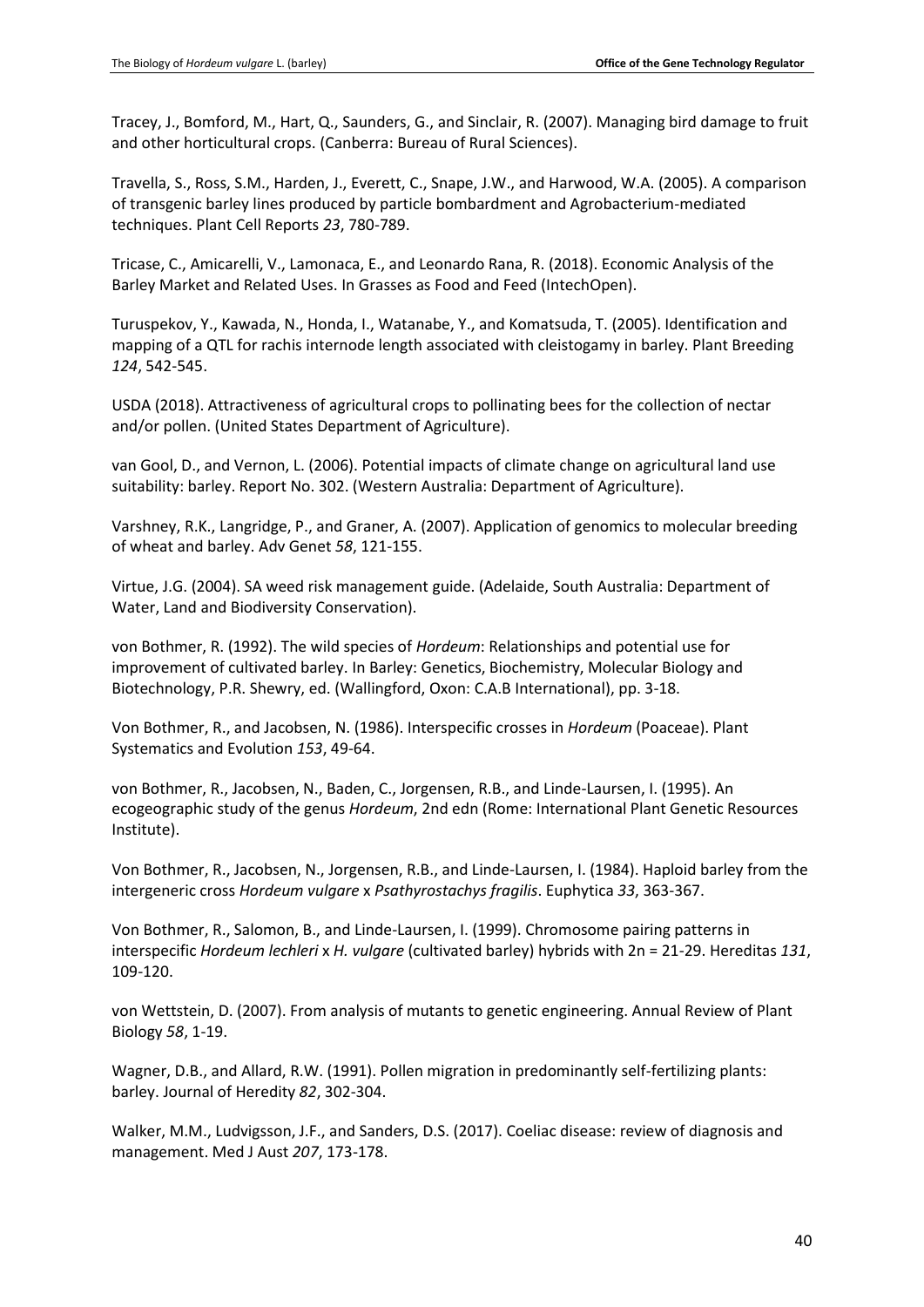Waller, F., Achatz, B., Baltruschat, H., Fodor, J., Becker, K., Fischer, M., Heier, T.*, et al.* (2005). The endophytic fungus *Piriformospora indica* reprograms barley to salt-stress tolerance, disease resistance, and higher yield. Proc Natl Acad Sci U S A *102*, 13386-13391.

Wendler, N., Mascher, M., Himmelbach, A., Johnston, P., Pickering, R., and Stein, N. (2015). *Bulbosum* to Go: A Toolbox to Utilize *Hordeum vulgare/bulbosum* Introgressions for Breeding and Beyond. Mol Plant *8*, 1507-1519.

Western Australian Department of Agriculture and Food (2017). Barley production - harvest and grain quality. Accessed: 17/3/2017.

White, M., Cheal, D., Carr, G.W., Adair, R., Blood, K., and Meagher, D. (2018). Advisory list of environmental weeds in Victoria. (Heidelberg, Victoria: Department of Environment, Land, Water and Planning).

Williams-Carrier, R.E., Lie, Y.S., Hake, S., and Lemaux, P.G. (1997). Ectopic expression of the maize kn1 gene phenocopies the Hooded mutant of barley. Development *124*, 3737-3745.

Wojciechowska, B., and Pudelska, H. (1992). Intergeneric hybrids of *Hordeum vulgare* L. x *Secale cereale* L. regenerated from embryo callus culture. Genetica Polonica *33*, 87-96.

Woodgate, J.L., Steadman, K.J., and Buchanan, K.L. (2011). A study of seed viability following consumption by birds. (Unpublished final report submitted to the OGTR).

Woyengo, T.A., Akinremi, O.O., Rossnagel, B.G., and Nyachoti, C.M. (2012). Performance and total tract nutrient digestibility of growing pigs fed hulless low phytate barley. Canadian Journal of Animal Science *92*, 505-511.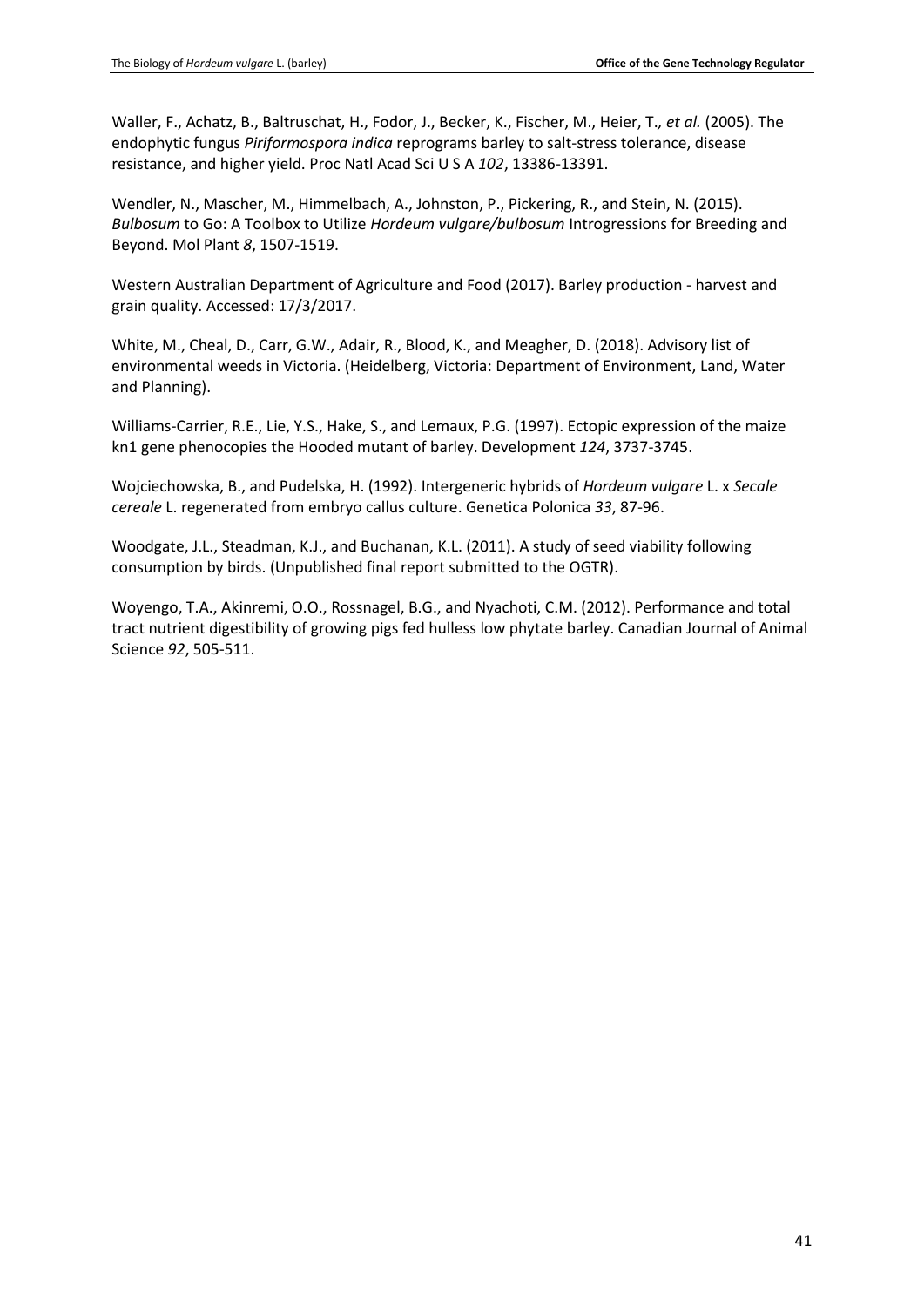#### **Appendix A Weed Risk Assessment of Barley**

**Species:** *Hordeum vulgare* (barley)

#### **Relevant land uses:**

- 1. Intensive<sup>1</sup> uses (ALUM<sup>2</sup> classification 5)
- 2. Production from dryland agriculture (ALUM classification 3.3)
- 3. Production from irrigated agriculture (ALUM classification 4.3)

**Background:** The Weed Risk Assessment (WRA) methodology is adapted from the Australian/New Zealand Standards HB 294:2006 National Post-Border Weed Risk Management Protocol. The questions and ratings used in this assessment are based on the South Australian Weed Risk Management Guide (Virtue, 2004). Questions 1 – 5 relate to invasiveness and questions  $6 - 11$  relate to impact of barley on the relevant land use areas. The terminology is modified to encompass all plants, including crop plants.

<span id="page-45-0"></span>Weeds are usually characterised by one or more of a number of traits, these including rapid growth to flowering, high seed output, and tolerance of a range environmental conditions. Further, they cause one or more harms to human health, safety and/or the environment. Although barley has some traits associated with weeds, it is not generally considered an invasive weed in Australia. Groves et al. (2003) categorises barley as a minor weed in natural ecosystems, but primarily an agricultural or ruderal weed. Other than agricultural areas where it is cultivated, barley can occur along the sides of roads and railway lines that have acted as routes for its transportation.

Unless cited, information in this weed assessment is taken from this document *The Biology of* Hordeum vulgare L. (*Barley*) v3 (OGTR 2021). This WRA is for **non-GM barley volunteers** and includes non-GM herbicide tolerant varieties of this crop. Reference made to barley as a cultivated crop is only to inform its assessment as a volunteer.

<sup>&</sup>lt;sup>1</sup> Intensive use includes areas of intensive horticulture or animal production, areas of manufacture or industry, residential areas, service areas (e.g. shops, sportsgrounds), utilities *(*e.g. facilities that generate electricity, electrical substations, along powerlines) areas of transportation and communication (e.g. along roads, railways, ports, radar stations), mine sites and areas used for waste treatment and disposal.

<sup>&</sup>lt;sup>2</sup> ALUM refers to the Australian Land Use and Management classification system version 7 published May 2010.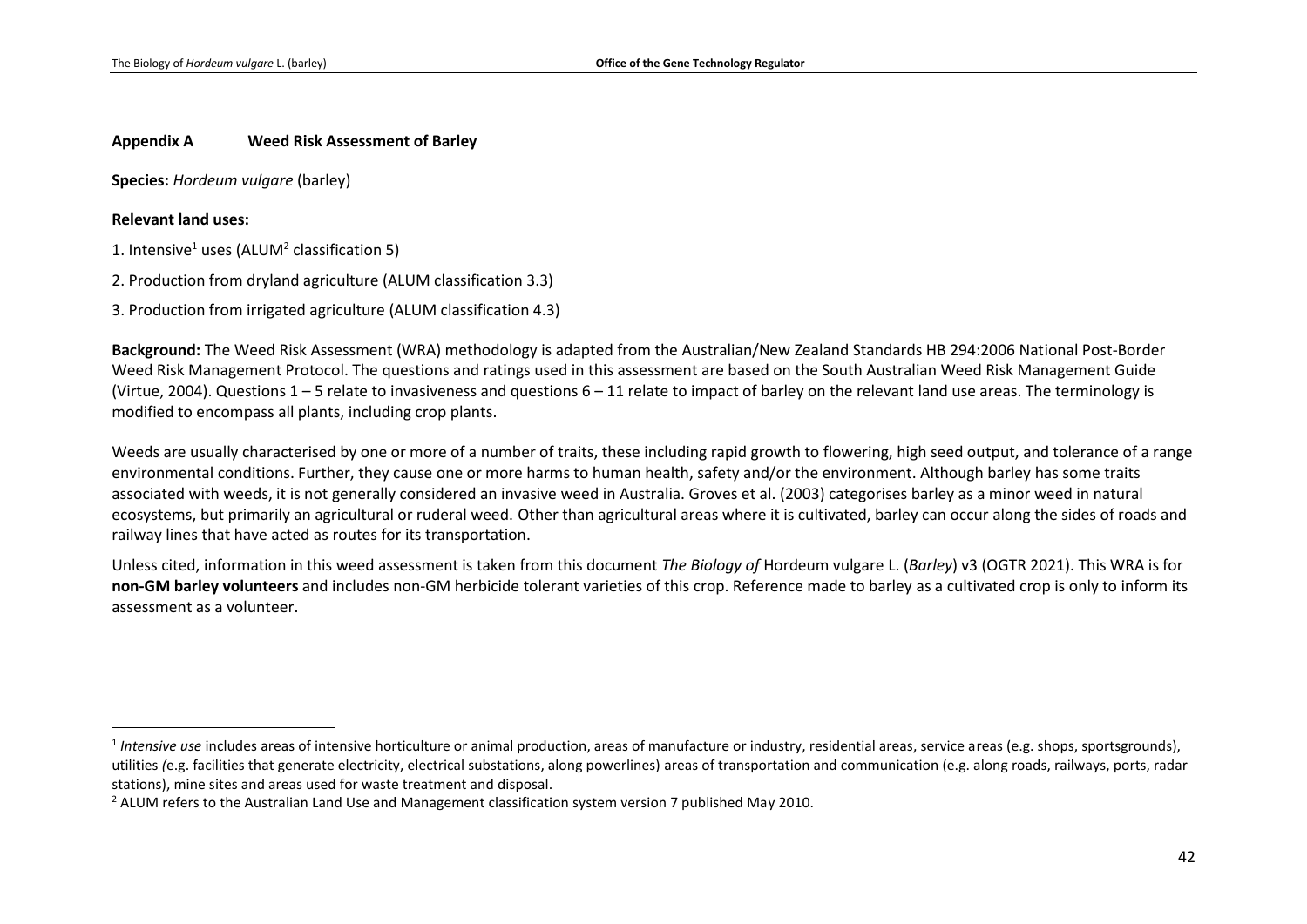| <b>Invasiveness questions</b>                      | <b>Barley</b>                                                                                                                                                                                                                                                                                                                                                                                                                                                                                                                                        |
|----------------------------------------------------|------------------------------------------------------------------------------------------------------------------------------------------------------------------------------------------------------------------------------------------------------------------------------------------------------------------------------------------------------------------------------------------------------------------------------------------------------------------------------------------------------------------------------------------------------|
| 1. What is barley's ability to establish           | Rating: Low to medium in all relevant land uses                                                                                                                                                                                                                                                                                                                                                                                                                                                                                                      |
| amongst existing plants?                           | Barley is a domesticated crop that grows best under agricultural conditions. Barley volunteers would<br>mainly be derived from seed that is shed before or during harvest and can establish in dryland and<br>irrigated cropping areas, especially along the margins of fields or in subsequent crops sown on the same<br>land where barley was grown and harvested. Seed losses can also occur in intensive use areas involved<br>in the transport, storage and processing of barley; volunteers often grow along roadsides or near grain<br>silos. |
|                                                    | Barley is considered a competitive crop, and barley volunteers can establish in other crops. Barley does<br>not compete well with more vigorous plants such as established native species, pasture species or<br>weeds.                                                                                                                                                                                                                                                                                                                              |
| 2. What is barley's tolerance to average           | Rating: Low in all relevant land uses                                                                                                                                                                                                                                                                                                                                                                                                                                                                                                                |
| weed management practices in the land<br>use?      | Weed management practices (preventive, cultural and chemical) are used extensively in <i>dryland and</i><br>irrigated cropping areas to prevent crop yield loss. Weed management is used to some extent in<br>intensive use areas, for example on roadsides to maintain good sight lines.                                                                                                                                                                                                                                                            |
|                                                    | Volunteer barley can be controlled by cultivation. A range of herbicides, from at least four different<br>mode-of-action groups, are registered by the APVMA for control of volunteer barley. The registered<br>herbicides include commonly used glyphosate and paraquat knockdown herbicides, as well as acetyl-<br>CoA carboxylase inhibitors that selectively kill grass weeds. The imidazolinone chemical class of<br>herbicides are effective on most barley volunteers but not on imidazolinone-resistant barley cultivars.                    |
| 3. Reproductive ability of barley in the land use: |                                                                                                                                                                                                                                                                                                                                                                                                                                                                                                                                                      |
| 3a. What is the time to seeding in the land        | Rating: < 1 year in all relevant land uses                                                                                                                                                                                                                                                                                                                                                                                                                                                                                                           |
| uses?                                              | Barley is an annual crop that generally takes four to seven months to complete its lifecycle under<br>agricultural conditions in Australia. Volunteer barley behaves in a similar way.                                                                                                                                                                                                                                                                                                                                                               |
| 3b. What is the annual seed production in          | Rating: Low to high in cropping areas; low in intensive use areas                                                                                                                                                                                                                                                                                                                                                                                                                                                                                    |
| the land use per square metre?                     | Barley volunteers can grow in subsequent crops in dryland and irrigated cropping areas. In a UK study,<br>when wheat was grown the year after barley, and weed management practices were a pre-sowing<br>cultivation and knock-down herbicide application, the percentage of volunteer barley grains in the                                                                                                                                                                                                                                          |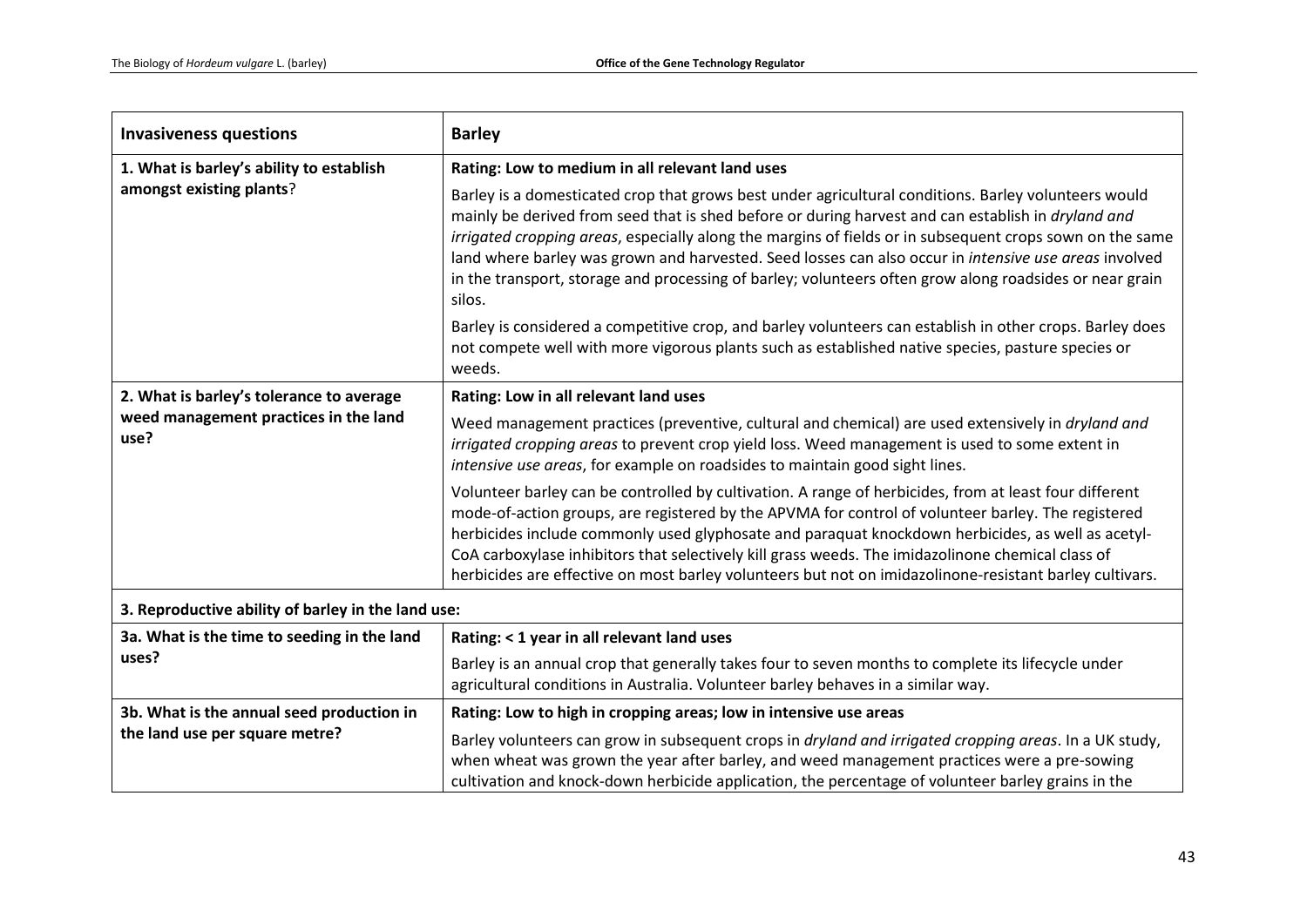$\blacksquare$ 

| <b>Invasiveness questions</b>                                                    | <b>Barley</b>                                                                                                                                                                                                                                                                                                                                                                                                                                                                                                                                                                                                                                                                                                                                                                                                                    |
|----------------------------------------------------------------------------------|----------------------------------------------------------------------------------------------------------------------------------------------------------------------------------------------------------------------------------------------------------------------------------------------------------------------------------------------------------------------------------------------------------------------------------------------------------------------------------------------------------------------------------------------------------------------------------------------------------------------------------------------------------------------------------------------------------------------------------------------------------------------------------------------------------------------------------|
|                                                                                  | harvested wheat ranged from 1.2 - 9.2% (Christian and Carreck, 1997). Considering the yields in this<br>study, and assuming an average seed weight of 3.4 g/100 seeds for wheat and 4.2 g/100 seeds for<br>barley (Agriculture Victoria Website, accessed 7 Oct 2021), volunteer barley seed production ranged<br>from $200 - 1300$ seeds/m <sup>2</sup> . Similarly, in a US study, when wheat was grown the year after barley with<br>an intervening summer field pea crop, and weed management practices were cultivation before each<br>sowing, the wheat harvest contained 5.0% barley kernels by weight before cleaning (Shinn et al., 1999).<br>Considering the yield in this study, and assuming an average barley seed weight of 4.2 g/100 seeds, the<br>volunteer barley seed production was about 1000 seeds/ $m^2$ . |
|                                                                                  | Volunteer barley growing outside a cropping environment, for example in intensive use areas, would<br>likely have lower seed production due to the lack of farmer interventions to improve crop yield.                                                                                                                                                                                                                                                                                                                                                                                                                                                                                                                                                                                                                           |
| 3c. Can barley reproduce vegetatively?                                           | The production of rooted tillers has occasionally been described as a form of vegetative reproduction,<br>as barley tillers separated from the main plant can grow supported by the adventitious roots only.<br>Otherwise, barley is not capable of vegetative spread.                                                                                                                                                                                                                                                                                                                                                                                                                                                                                                                                                           |
| 4. Long distance seed dispersal (more than 100 m) by natural means in land uses: |                                                                                                                                                                                                                                                                                                                                                                                                                                                                                                                                                                                                                                                                                                                                                                                                                                  |
| 4a. Are viable plant parts dispersed by                                          | Rating: Unlikely to occasional in all relevant land uses                                                                                                                                                                                                                                                                                                                                                                                                                                                                                                                                                                                                                                                                                                                                                                         |
| flying animals (birds and bats)?                                                 | There is no evidence that flying animals play a major factor in the dispersal of barley seeds. Corellas,<br>galahs, house sparrows, mallard ducks, pheasants, red-winged black birds and rock pigeons fed barley<br>seeds did not excrete any intact barley seeds.                                                                                                                                                                                                                                                                                                                                                                                                                                                                                                                                                               |
|                                                                                  | Barley has special bristles on the spikelets, which allows them to adhere well to the feathers of birds,<br>and the seeds may be dispersed in this way. Viable seed may be transported on the muddy feet/legs of<br>birds.                                                                                                                                                                                                                                                                                                                                                                                                                                                                                                                                                                                                       |
| 4b. Are viable plant parts dispersed by land                                     | Rating: Occasional in all relevant land uses                                                                                                                                                                                                                                                                                                                                                                                                                                                                                                                                                                                                                                                                                                                                                                                     |
| based animals?                                                                   | Barley has special bristles on the spikelet, which allows them to adhere well to the fur of larger animals,<br>and the seeds may be dispersed in this way. Whole and undamaged barley seeds have been reported in<br>the dung of cattle, suggesting there is the potential for large mammals to disperse viable barley seed<br>after consumption.                                                                                                                                                                                                                                                                                                                                                                                                                                                                                |
|                                                                                  | Dispersal in the hooves of animals is also probable, but not well reported, thus the frequency is not<br>known. Rodents which hoard seeds could disperse barley seed.                                                                                                                                                                                                                                                                                                                                                                                                                                                                                                                                                                                                                                                            |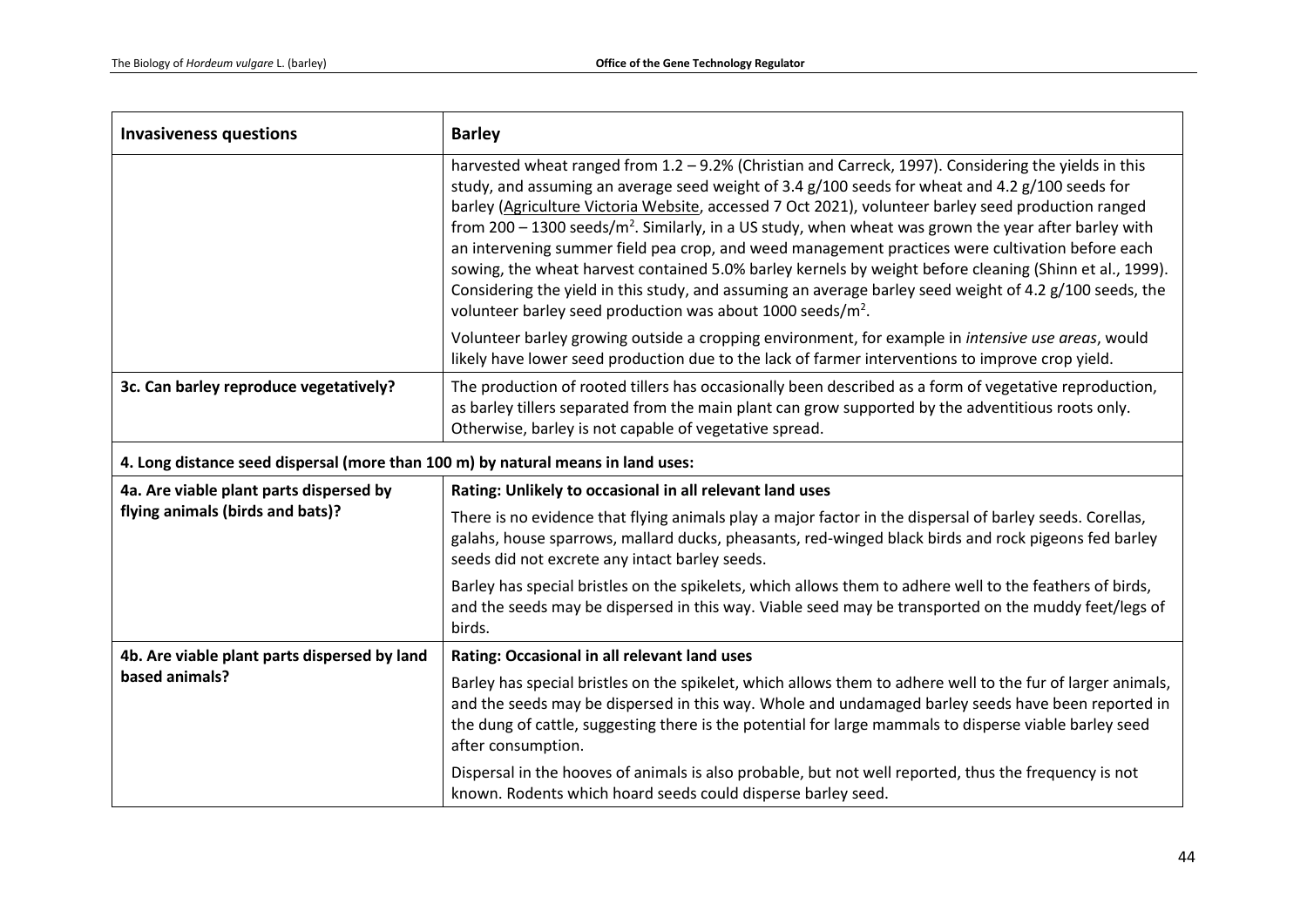| <b>Invasiveness questions</b>                                                  | <b>Barley</b>                                                                                                                                                                                                                                                                                                                                                                                                                                             |  |  |
|--------------------------------------------------------------------------------|-----------------------------------------------------------------------------------------------------------------------------------------------------------------------------------------------------------------------------------------------------------------------------------------------------------------------------------------------------------------------------------------------------------------------------------------------------------|--|--|
| 4c. Are viable plant parts dispersed by                                        | Rating: Unlikely in all relevant land uses                                                                                                                                                                                                                                                                                                                                                                                                                |  |  |
| water?                                                                         | Barley seed has a high specific gravity and will typically sink in water (Derr, 1910). Thus barley seed is<br>not well adapted for dispersal by water. Barley seed is also intolerant of waterlogging.                                                                                                                                                                                                                                                    |  |  |
| 4d. Are viable parts dispersed by wind?                                        | Rating: Unlikely in all relevant land uses                                                                                                                                                                                                                                                                                                                                                                                                                |  |  |
|                                                                                | Barley seeds are heavy and do not possess appendages that are designed to facilitate wind dispersal<br>(e.g. they are not "winged"). Although short-range dispersal could occur in high winds, long-distance<br>dispersal is unlikely.                                                                                                                                                                                                                    |  |  |
| 5. Long distance seed dispersal (more than 100 m) by human means in land uses: |                                                                                                                                                                                                                                                                                                                                                                                                                                                           |  |  |
| 5a. How likely is deliberate spread via                                        | Rating: Common in/from all relevant land uses                                                                                                                                                                                                                                                                                                                                                                                                             |  |  |
| people                                                                         | Barley is a crop species that is deliberately transported over long distances for cultivation. During<br>cultivation, there is typically 5-10% loss of barley grain (Agriculture Victoria Website, accessed 7 Oct<br>2021). These seeds are dispersed in the cropping area and surrounds, and may establish as volunteers.                                                                                                                                |  |  |
|                                                                                | Whole unprocessed barley seeds are also deliberately transported and used as supplemental feed for<br>sheep (Queensland Department of Agriculture and Fisheries, accessed 7 Oct 2021), and could be<br>dispersed in the feedlot and paddocks.                                                                                                                                                                                                             |  |  |
|                                                                                | Barley volunteers are treated as weeds and their seeds would not be spread deliberately.                                                                                                                                                                                                                                                                                                                                                                  |  |  |
| 5b. How likely is accidental spread via                                        | Rating: Occasional to common in/from all relevant land uses                                                                                                                                                                                                                                                                                                                                                                                               |  |  |
| people, machinery and vehicles?                                                | Where barley is planted as a crop, it is common for seed to be accidentally dispersed by people,<br>machinery and vehicles. Large quantities of harvested seed are transported to silos, and further afield<br>for processing or replanting, and can be spilt along roadsides and railway lines, as well as near storage<br>facilities. Seed can remain on machinery after harvesting and be dispersed when the machinery is<br>transported or next used. |  |  |
|                                                                                | Where barley grows as a volunteer, accidental spread of seed by people, machinery and vehicles could<br>occur occasionally. Cultivation of fields or mowing of weeds along roadsides could lead to spread of<br>seeds by machinery. Barley also has special bristles on the spikelets, which allows them to adhere well<br>to the clothes of people, and the seeds may be dispersed in this way.                                                          |  |  |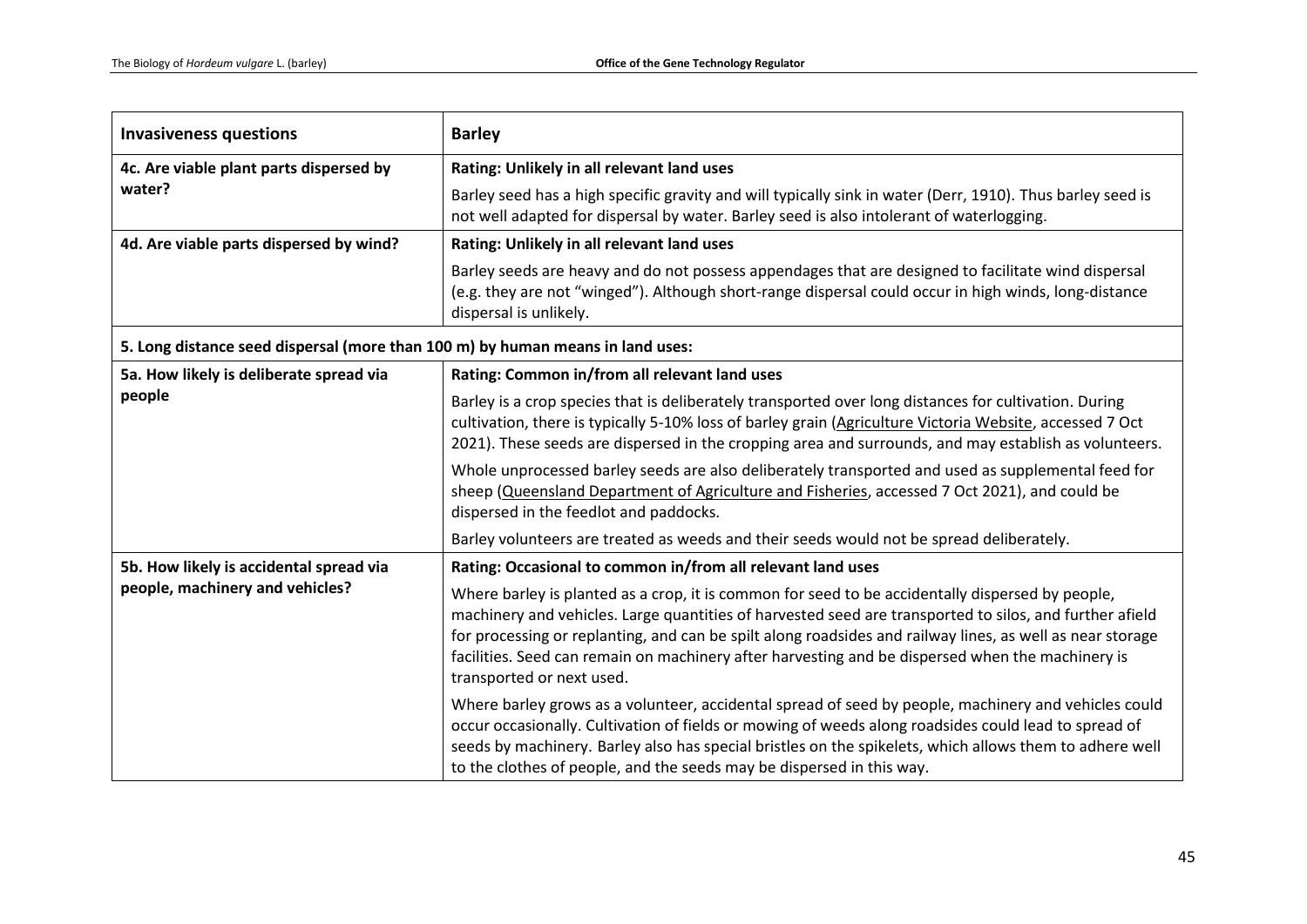| <b>Invasiveness questions</b>              | <b>Barley</b>                                                                                                                                                                                                                                                                                                                                                                                                                                                                                                                                                                                                                                                                                                        |
|--------------------------------------------|----------------------------------------------------------------------------------------------------------------------------------------------------------------------------------------------------------------------------------------------------------------------------------------------------------------------------------------------------------------------------------------------------------------------------------------------------------------------------------------------------------------------------------------------------------------------------------------------------------------------------------------------------------------------------------------------------------------------|
| 5c. How likely is spread via contaminated  | Rating: Occasional in/from all land use areas.                                                                                                                                                                                                                                                                                                                                                                                                                                                                                                                                                                                                                                                                       |
| produce?                                   | Barley farming in dryland and irrigated cropping areas is characterised by rotation with other crops,<br>such as wheat, canola, legumes or pasture. Barley volunteers may grow in the subsequent rotation<br>crop. In some rotation crops, the harvested seed could be contaminated with barley seed. The<br>contaminated seed may be transported for use as animal feed and dispersed in the feedlot and<br>paddocks, or farmers may retain a portion of the contaminated seed for replanting on other parts of<br>their properties. Long distance dispersal via contaminated hay and forage may occur from cropping<br>areas or from intensive use areas (such as along roadsides) if harvested for hay or forage. |
| 5d. How likely is spread via domestic/farm | Rating: Occasional in all relevant land uses                                                                                                                                                                                                                                                                                                                                                                                                                                                                                                                                                                                                                                                                         |
| animals?                                   | If livestock are grazed in barley fields after harvest, or in areas that contain barley volunteers, then it is<br>possible that viable barley seeds may be spread either in their hooves, fur, wool or excrement. Barley<br>has special bristles on the spikelet, which allows them to adhere well to the fur of larger animals, and<br>the seeds may be dispersed in this way. Some barley seeds remain intact after digestion by cattle.<br>Survival of whole seed through other animals is not known.                                                                                                                                                                                                             |

| <b>Impact Questions</b>                    | <b>Barley</b>                                                                                                                                                                                                                                                     |
|--------------------------------------------|-------------------------------------------------------------------------------------------------------------------------------------------------------------------------------------------------------------------------------------------------------------------|
| 6. Does barley reduce the establishment of | Rating: Reduces establishment by < 10% in all relevant land uses                                                                                                                                                                                                  |
| desired plants?                            | In dryland and irrigated cropping areas, if a field is weedy, weed management practices are usually<br>applied prior to planting a crop. This would remove large barley volunteers capable of significantly<br>reducing the establishment of desired crop plants. |
|                                            | Intensive use areas may have no particular desired plants, or land managers may prefer native flora or<br>introduced trees, bushes and shrubs. Barley is a domesticated crop plant and is not expected to be<br>competitive amongst vigorous vegetation.          |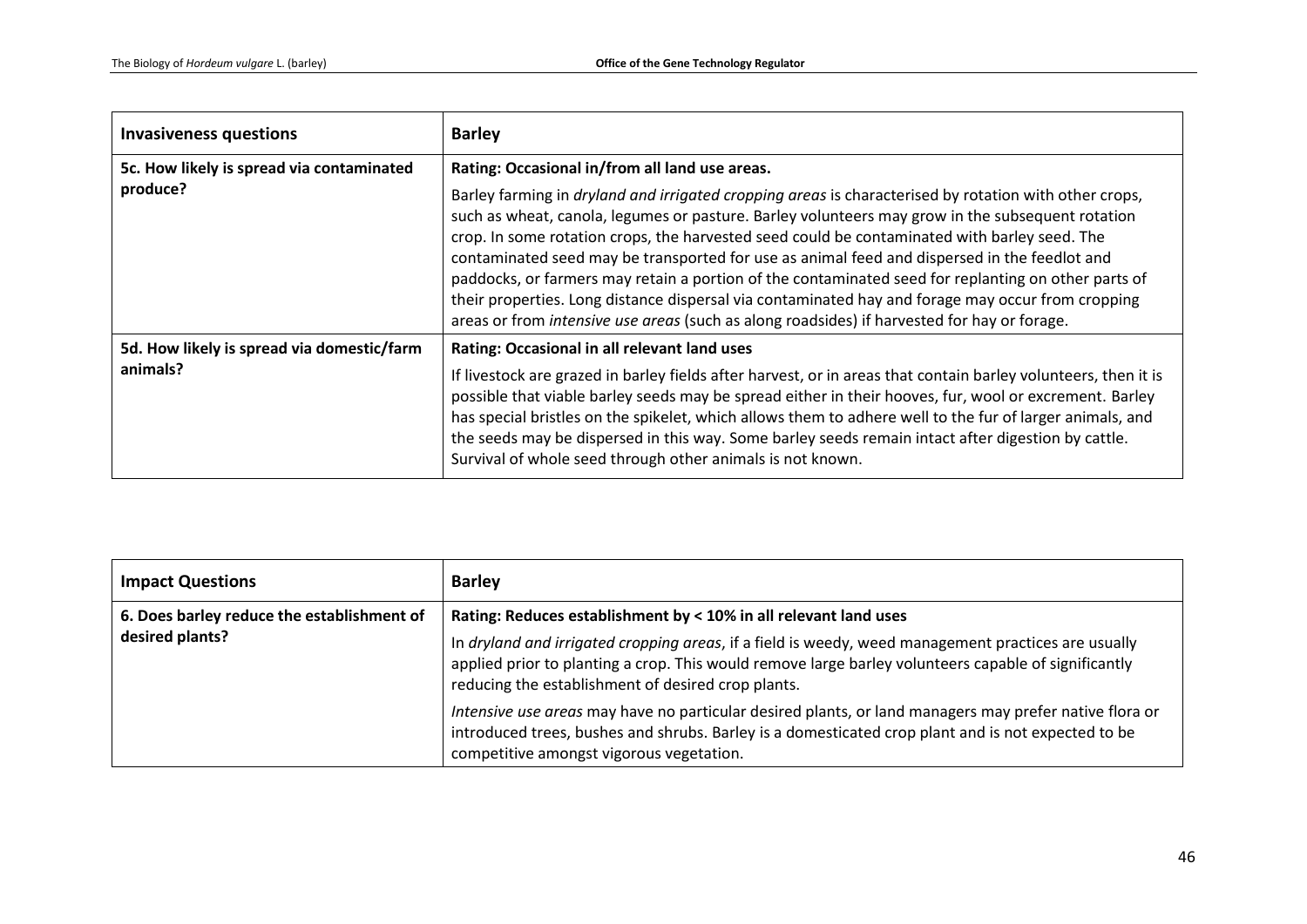$\mathbf{r}$ 

| <b>Impact Questions</b>                                                        | <b>Barley</b>                                                                                                                                                                                                                                                                                                                                                                                                                                                                                                                                                                                                                                                                                                                                                                                                                                |  |  |
|--------------------------------------------------------------------------------|----------------------------------------------------------------------------------------------------------------------------------------------------------------------------------------------------------------------------------------------------------------------------------------------------------------------------------------------------------------------------------------------------------------------------------------------------------------------------------------------------------------------------------------------------------------------------------------------------------------------------------------------------------------------------------------------------------------------------------------------------------------------------------------------------------------------------------------------|--|--|
| 7. Does barley reduce the yield or amount<br>of desired plants?                | Rating: Reduces yield/amount by < 10% or between 10-25% in all relevant land uses                                                                                                                                                                                                                                                                                                                                                                                                                                                                                                                                                                                                                                                                                                                                                            |  |  |
|                                                                                | In dryland and irrigated cropping areas, barley is commonly used in rotation with other crops, and may<br>emerge as a volunteer while follow-on crops are being grown. In less competitive crops, such as canola,<br>unmanaged barley volunteers may reduce yield by over 10%. Although weed control for volunteer<br>barley is available, the volunteers may not be managed if herbicide application is not economically<br>justified.                                                                                                                                                                                                                                                                                                                                                                                                      |  |  |
|                                                                                | In <i>intensive use areas</i> , barley, as a domesticated crop plant, is not expected to be competitive amongst<br>vigorous vegetation.                                                                                                                                                                                                                                                                                                                                                                                                                                                                                                                                                                                                                                                                                                      |  |  |
| 8. Does barley reduce the quality of                                           | Rating: Low in all relevant land uses                                                                                                                                                                                                                                                                                                                                                                                                                                                                                                                                                                                                                                                                                                                                                                                                        |  |  |
| products or services obtained from the land<br>use?                            | In some rotation crops, if barley volunteers are present and not effectively managed before harvest, the<br>harvested seed could be contaminated with barley seeds. Although this does not make the crop<br>unsalable, significant levels of barley contamination may reduce the quality grade and therefore the<br>price. For example, in wheat, having over 50 barley seeds per half litre of grain can reduce the quality of<br>the crop (Grain Trade Australia, 2021b). Lentil markets are particularly sensitive to cereal<br>contamination, and having more than 2 barley seeds per 200 g of lentils can lower the quality of the<br>crop (Pulse Australia, 2021).                                                                                                                                                                     |  |  |
| 9. What is the potential of barley to restrict                                 | Rating: Low in all relevant land uses                                                                                                                                                                                                                                                                                                                                                                                                                                                                                                                                                                                                                                                                                                                                                                                                        |  |  |
| the physical movement of people, animals,<br>vehicles, machinery and/or water? | Even as a densely planted mature crop, barley is never impenetrable. Sparser barley volunteers have<br>low potential to restrict the physical movement of people, animals or water.                                                                                                                                                                                                                                                                                                                                                                                                                                                                                                                                                                                                                                                          |  |  |
| 10. What is the potential of barley to                                         | Rating: Low in all relevant land uses                                                                                                                                                                                                                                                                                                                                                                                                                                                                                                                                                                                                                                                                                                                                                                                                        |  |  |
| negatively affect the health of animals<br>and/or people?                      | Barley has been part of the human diet for thousands of years and there is no evidence that barley is<br>toxic to humans. A small number of people do suffer from barley induced allergies via inhalation of<br>barley flour, chiefly caused by proteins in the cereal trypsin/a-amylase inhibitor family. Coeliac disease<br>(gluten intolerance), characterised by damage to the intestinal wall and a failure to absorb the nutrients<br>found in food, is an autoimmune disorder induced by an intolerance to cereal storage proteins.<br>However, volunteer barley is very unlikely to enter the human food chain.<br>When barley is used as animal feed, elevated levels of phytic acid in barley can be a problem, chelating<br>minerals and preventing their dietary use after digestion by animals. Similarly, the lectins found in |  |  |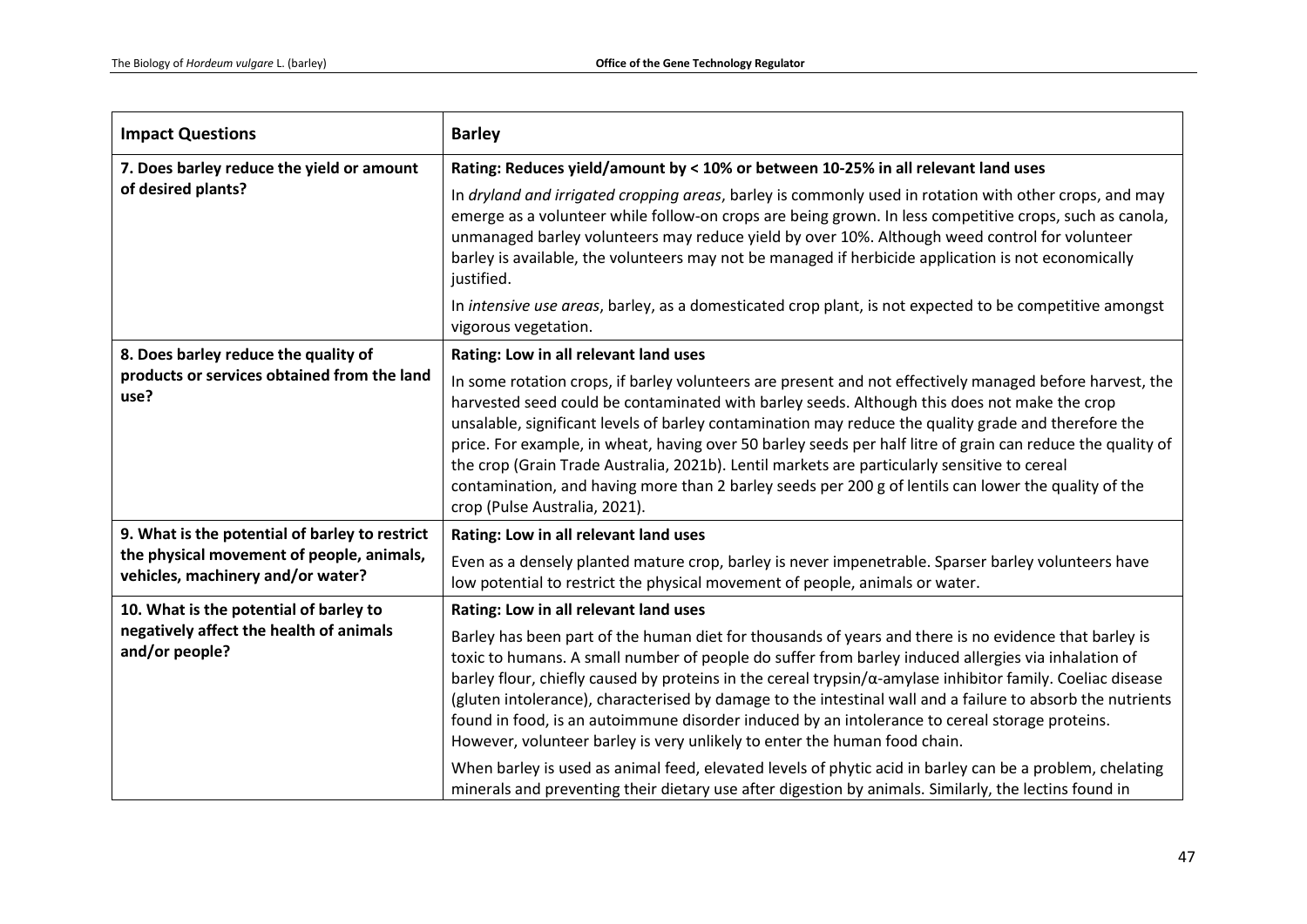| <b>Impact Questions</b>                                                                                  | <b>Barley</b>                                                                                                                                                                                                                                                                                                                                                                                                                                                |
|----------------------------------------------------------------------------------------------------------|--------------------------------------------------------------------------------------------------------------------------------------------------------------------------------------------------------------------------------------------------------------------------------------------------------------------------------------------------------------------------------------------------------------------------------------------------------------|
|                                                                                                          | barley grain can cause lesions in the intestinal tract and thus impair absorption of nutrients by animals.<br>In awned barley, the awns can irritate the mouths of livestock. The proportion of volunteer barley in<br>animal feed (e.g. hay) is unlikely to be great enough to negatively affect the health of animals. Thus the<br>potential for barley to negatively affect the health of animals is considered low.                                      |
| 11. Major positive and negative effects of barley on environmental health in each relevant land use:     |                                                                                                                                                                                                                                                                                                                                                                                                                                                              |
| 11a. Does barley provide food and/or<br>shelter for pathogens, pests and/or<br>diseases in the land use? | Rating: Minor or no effect in all land uses                                                                                                                                                                                                                                                                                                                                                                                                                  |
|                                                                                                          | Barley is associated with a number of insect pests that infect multiple crops. It is susceptible to a range<br>of pathogens, such as viruses, nematodes and fungi, that affect primarily cereal crops. Infected barley<br>volunteers can act as a reservoir of these pathogens, allowing them to infect crops in the subsequent<br>growing season. It is therefore recommended to control barley volunteers in cropping areas over the<br>summer and autumn. |
|                                                                                                          | However, most of these pathogens can also use weedy grasses as a green bridge over the summer, so<br>barley volunteers have a limited effect on pathogen persistence.                                                                                                                                                                                                                                                                                        |
| 11b. Does barley change the fire regime in<br>the land use?                                              | Rating: Minor or no effect in all relevant land uses                                                                                                                                                                                                                                                                                                                                                                                                         |
|                                                                                                          | Barley has similar characteristics to other widespread grasses. The density of barley volunteers is<br>expected to be low for all relevant land uses, and would not be expected to affect fire regimes.                                                                                                                                                                                                                                                      |
| 11c. Does barley change the nutrient levels<br>in the land use?                                          | Rating: Minor or no effect in all relevant land uses                                                                                                                                                                                                                                                                                                                                                                                                         |
|                                                                                                          | Barley has similar characteristics to other widespread grasses. The density of barley volunteers is<br>expected to be low for all relevant land uses, and would not be expected to affect nutrient levels.                                                                                                                                                                                                                                                   |
| 11d. Does the species affect the degree of<br>soil salinity in the land use?                             | Rating: Minor or no effect in all relevant land uses                                                                                                                                                                                                                                                                                                                                                                                                         |
|                                                                                                          | Barley has similar characteristics to other widespread grasses. The density of barley volunteers is<br>expected to be low for all relevant land uses, and would not be expected to affect soil salinity.                                                                                                                                                                                                                                                     |
| 11e. Does the species affect the soil stability<br>in the land use?                                      | Rating: Minor or no effect in all relevant land uses                                                                                                                                                                                                                                                                                                                                                                                                         |
|                                                                                                          | Barley has similar characteristics to other widespread grasses. The density of barley volunteers is<br>expected to be low for all relevant land uses, and would not be expected to affect soil stability.                                                                                                                                                                                                                                                    |